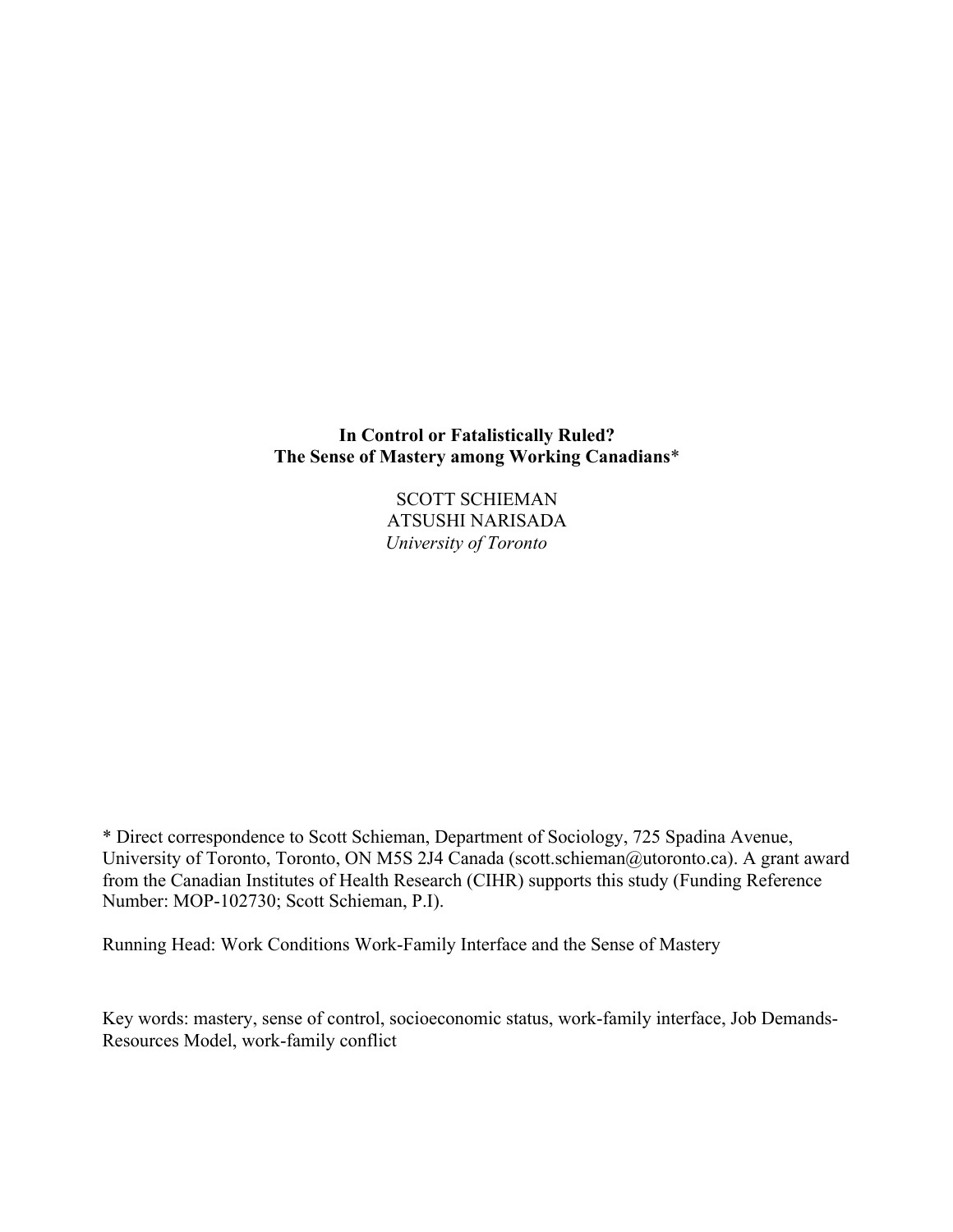# ABSTRACT

Using data from a 2011 nationally representative sample of Canadian workers ( $N = 5,576$ ), the present study evaluates the social-structural determinants of the sense of mastery. Three main contributions emerge. First, we document that each of the main components of socioeconomic status—education, income, occupation, and economic hardship—have distinct total, indirect, and net associations with mastery. The well-educated report more mastery because of their higher earnings—but exposure to more role blurring and work-family conflict offset what would otherwise be their even higher levels of mastery. Second, job-related demands and resources have largely independent associations with mastery, but our analyses also reveal some key areas of overlap. Third, role-blurring activities—and their connections with work-to-family conflict and family-towork conflict—offer unique expansions to the overall narrative of mastery, with unexpected explanatory and suppression effects. We interpret each of these observations in an effort to advance recent theoretical perspectives about mastery.

# RÉSUMÉ

À partir de données recueillies en 2011 auprès d'un échantillon représentatif national de travailleurs canadiens ( $n = 5,576$ ), cette étude examine les déterminants sociostructurels de la maitrise de soi. Trois principales contributions découlent de cette étude. Premièrement, chaque composante du statut socioéconomique, soit l'éducation, le revenu, la profession de même que la précarité économique, a une association distincte et indirecte avec la maitrise de soi. Par exemple, les travailleurs instruits ressentent un plus grand sentiment de maitrise de soi dû à leur revenu supérieur. Toutefois, l'ambigüité de rôle et le conflit travail-famille, plus fréquents chez ces derniers, atténuent cette relation. Deuxièmement, les demandes et les ressources liées au travail sont indirectement associées avec la maitrise de soi. Cependant, nos analyses démontrent que certains secteurs importants se chevauchent. Troisièmement, les liens entre les secteurs d'activités pour lesquelles il y a ambigüité de rôle et les conflits travail-famille et les conflits famille-travail permettent de mieux comprendre le concept de maitrise de soi chez les travailleurs canadiens. Nos analyses démontrent des effets inattendus explicatifs et de suppression. Nous interprétons chacune des ces observations en vue de faire avancer les perspectives théoriques récentes en ce qui a trait à la maitrise de soi.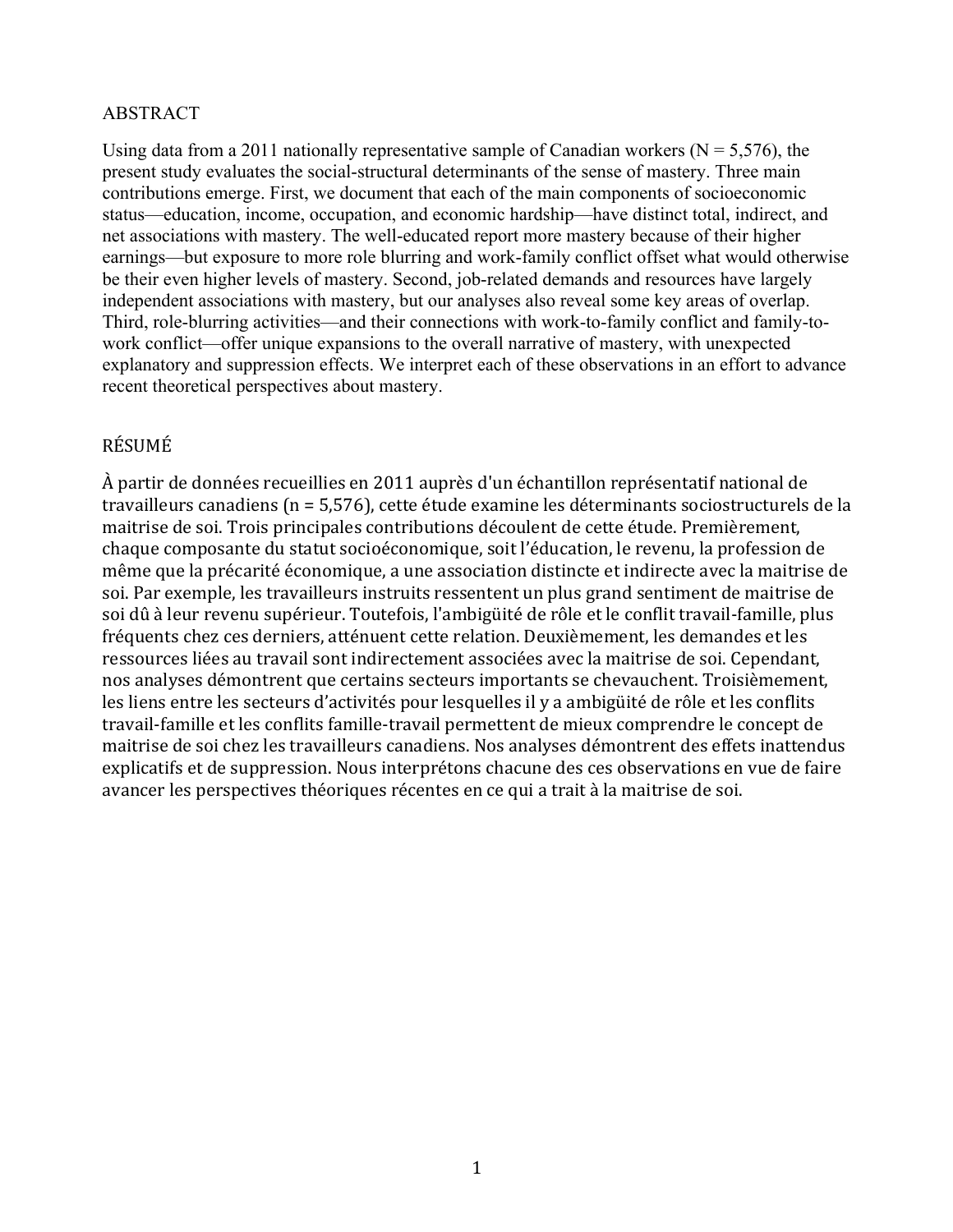# **In Control or Fatalistically Ruled? The Sense of Mastery among Working Canadians**

In their classic 1978 paper titled "The Structure of Coping," Pearlin and Schooler defined the *sense of personal mastery* as "the extent to which one regards one's life chances as being under one's own control in contrast to being fatalistically ruled" (p. 5). Since then, decades of scholarship have articulated the relevance of the sense of mastery as a mediating and moderating resource in the stress process (Mirowsky and Ross 2003a; Pearlin, Schieman, Fazio, and Meersman 2005; Pearlin and Bierman 2013; Pudrovska, Schieman, Pearlin, and Nguyen 2005; Low, Keating, and Gao 2009). Given the importance of mastery for health and well-being, sociologists have also sought to document its social-structural antecedents and influences (Kohn 1976; Seeman 1967; Pearlin, Nguyen, Schieman, and Milkie 2007), including studies based on samples from Toronto (Turner and Lloyd 1999) and Southwestern Ontario (Schieman and Turner 1998).

As Ross and Mirowsky (2013) observe, "beliefs about personal control are often realistic perceptions of objective conditions" (p. 383). In the search for the determinants of mastery, researchers have concentrated on objective conditions that relate directly or indirectly to socioeconomic status—especially education—and the nature of working life (Mirowsky and Ross 2003b; Ross and Wright 1998; Schieman and Plickert 2008). The present study expands prior research on the social-structural determinants of the sense of mastery in two ways. First, using data from a 2011 national survey of Canadian workers, we elaborate on earlier discoveries among Americans of the patterns in mastery across socioeconomic status (SES): education, income, occupation, and economic hardship (Mirowsky and Ross 2003a, 2003b). Further, we advance a more comprehensive account of the relevance of conditions in the workplace—job demands and resources—and key facets of the work-family interface, especially role blurring activities and workfamily conflict. We find that the relationship between SES and mastery is complex and riddled with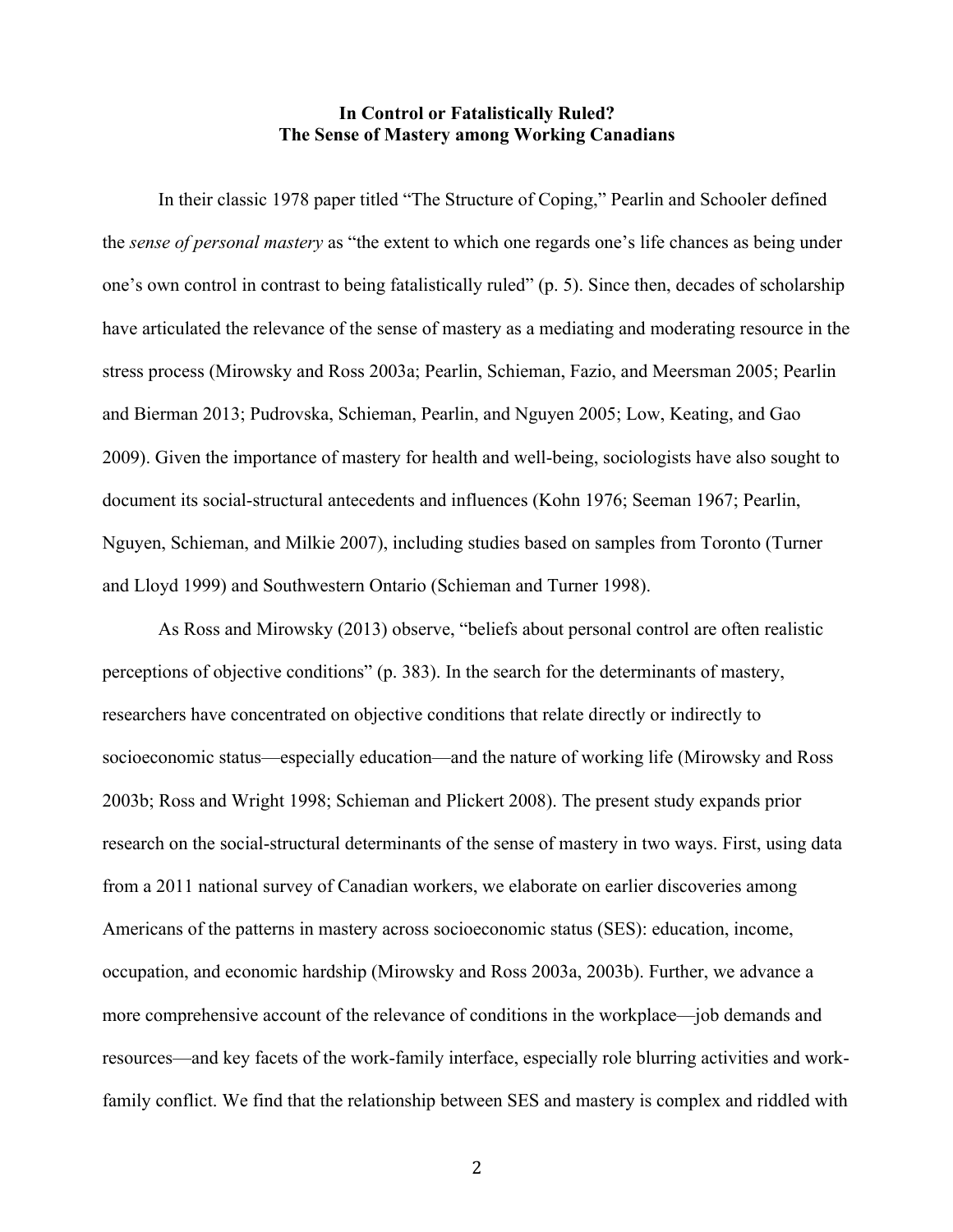suppressions, suggesting that earlier research has under-estimated the complexity of the model. Collectively, our analyses advance new knowledge about mastery by describing a broader portrait of the social conditions and interrelationships that shape it.

#### BACKGROUND AND THEORETICAL FRAMEWORK

Before describing our guiding theoretical framework, we provide some background about the economic climate in Canada at the time of our data collection to situate our analyses within in a broader socioeconomic context. First and foremost, the unemployment rates in Canada in 2010 and 2011—during the period of data collection for the current study were collected—were 8.0 percent and 7.4 percent, respectively (Employment and Social Development Canada 2014). Due to the global financial crisis in 2008, the unemployment rate reached its highest point since 1998 in 2009 with 8.3 percent. The average unemployment rate from 1999 through 2013 was 7.15 percent (Employment and Social Development Canada 2014; Statistics Canada 2014). Thus, relatively high unemployment rates in 2010 and 2011 reflect the effects of the financial crisis. These statistics, however, are lower than that of the United States, which had unemployment rates of 9.63 percent and 8.93 percent in 2010 and 2011, respectively (U.S Bureau of Labor Statistics, 2014). Moreover, according to the Department of Finance Canada (2014), the Canadian economy after the 2008 crisis represents "the strongest labor market performance among all G-7 economies" (p. 3). Compared to other G-7 economies, the Canadian economy has expanded at a faster pace and with higher levels of job creation. Although the Canadian economy was affected by the financial crisis with the rise in unemployment rate, its economy has been relatively stable in comparison to other G-7 nations.

With this broader macro-level economic climate in mind, we now proceed to a detailed account of our overarching conceptual framework to examine the more micro-level experiences of Canadian workers and the link to the sense of mastery. Several core propositions in the literature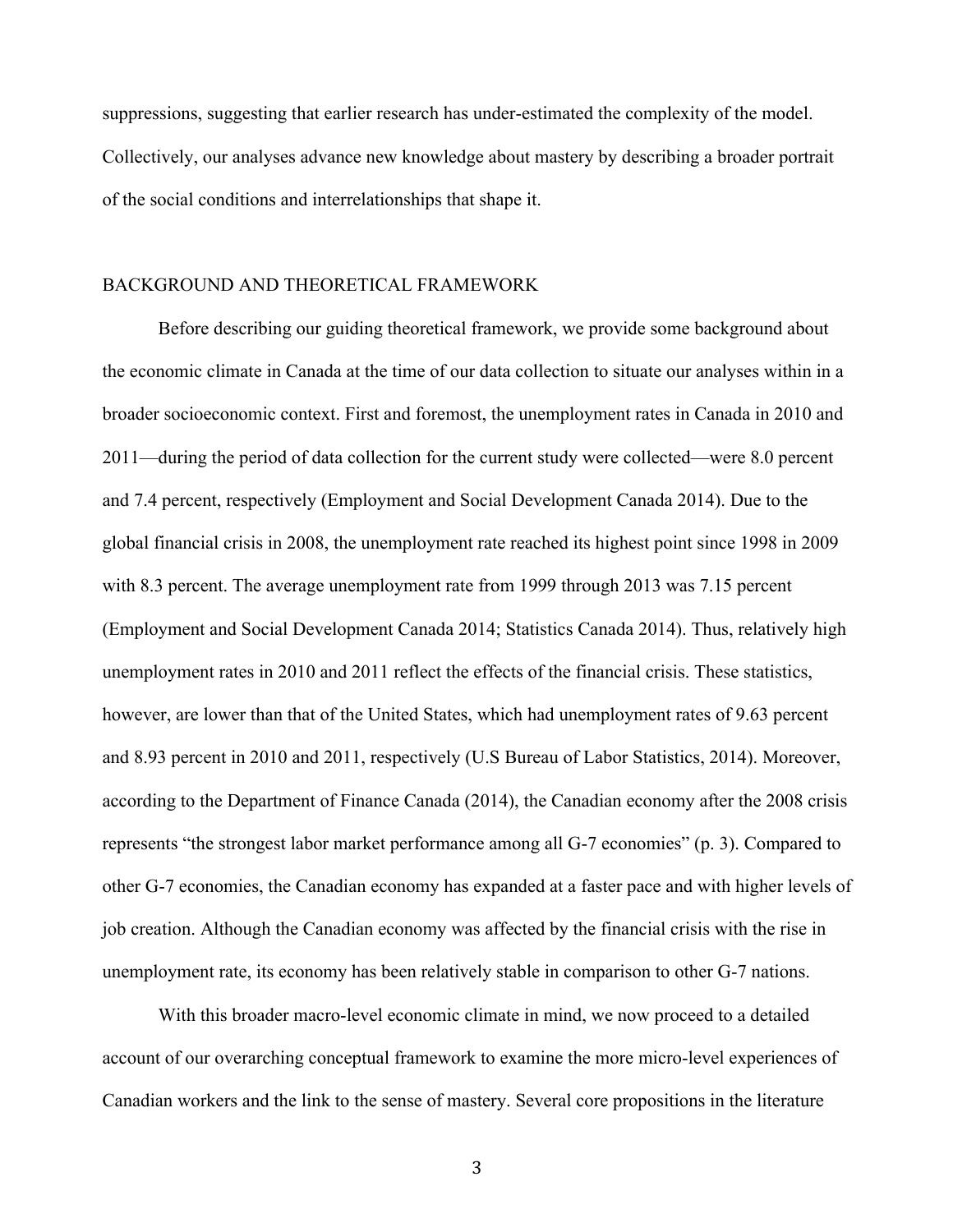contribute to the content and organization of this schema. Among them, Ross and Mirowsky's (2013) theoretical and empirical efforts provide foundational insights:

"Belief in external control is the learned and generalized expectation that one has little control over meaningful events and circumstances in one's life. As such, it is the cognitive awareness of a discrepancy between one's goals and the means to achieve them. Theoretically, social structural positions indicative of objective powerlessness, including dependency, disorder, structural inconsistency, role stress, and alienated labor, increase the probability of this discrepancy and thus increase perceived powerlessness" (p. 383).

These statements offer direct assertions about the particular ways that *social structural positions* are influential for mastery, first drawing explicit connections to different dimensions of SES and then tracing pathways via the nature of work conditions and features of the work-family interface. In the sections below, we extend these ideas to propose a series of hypotheses and a rationale for each. Figure 1 illustrates the conceptual framework of our analyses.

# **[INSERT FIGURE 1 ABOUT HERE]**

# *A Fundamental Antecedent: Socioeconomic Status*

Of all the indicators of social structural position in society, *education* has emerged as a cornerstone and fundamental antecedent of the sense of mastery. Community- and population-based studies consistently document that higher levels of education are associated with greater mastery (Ross and Mirowsky 2013; Schieman 2001; Turner and Lloyd 1999). Education shapes mastery indirectly through its influence on a set of "allocation processes" (Schieman and Plickert 2008). First and foremost, education is a critical determinant of participation in the labor force, occupational status, earnings, and position in organizational hierarchies (Kerchkhoff, Raudenbush, and Glennie 2001). Moreover, these structural features are often linked with self-directed work and job resources such as schedule control, autonomy, and challenging work (Kohn and Schooler 1982;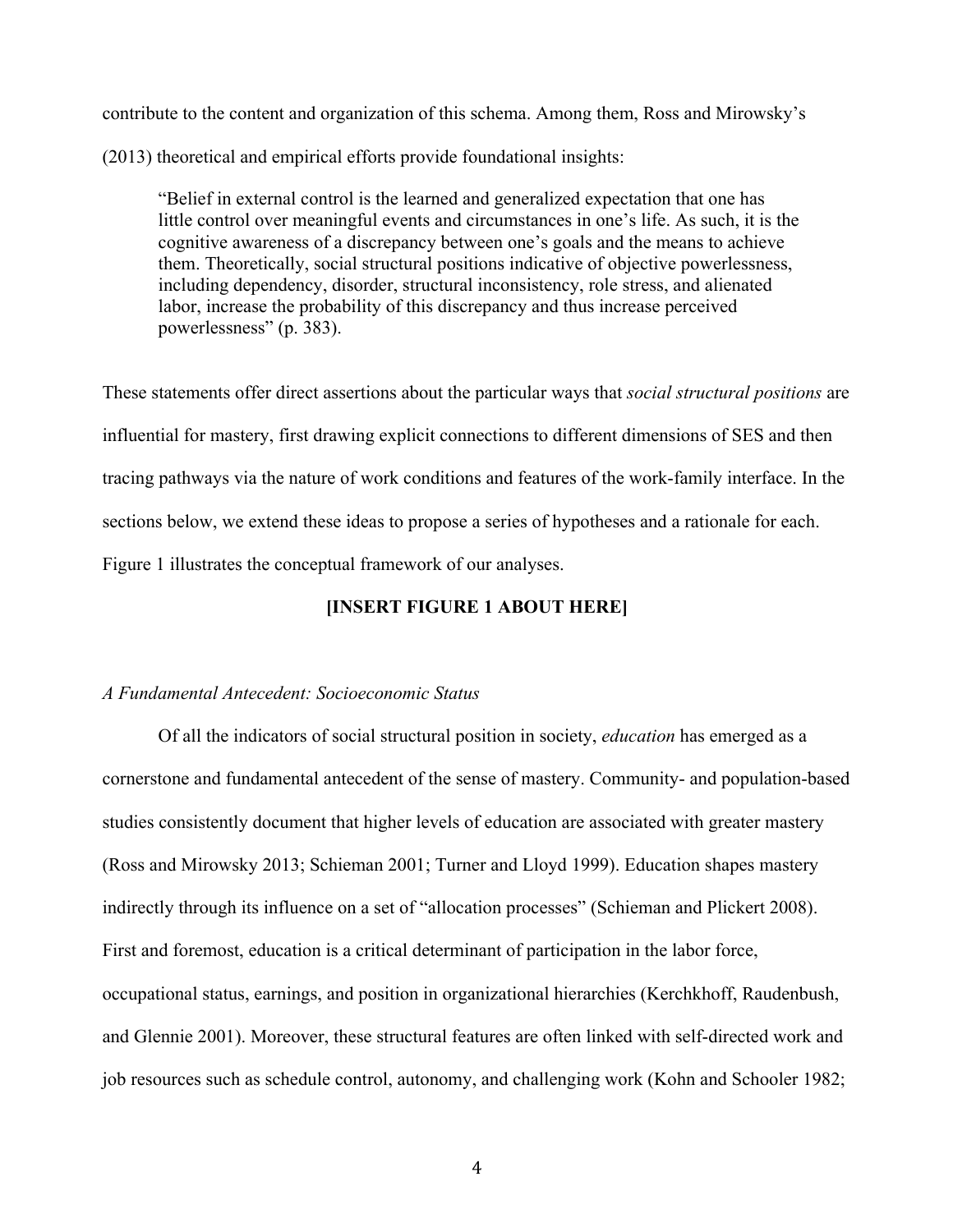Ross and Reskin 1992; Tausig and Fenwick 2011). Some of education's potency is also connected to credentialism. As Hunter (1988) observes: "educational credentials are convenient markers for employers of the suitability of potential employees for jobs at different levels of autonomy, responsibility, or self-direction" (p. 753). Advanced education might also symbolize character traits such as competence and persistence that are often valued in the labor market (Becker 1993).

In sum, education is a determinant of occupational position and its associated social and economic advantages and disadvantages (Pallas 2003; Ross and Wright 1998). Collectively, these factors contribute to opportunities for enhanced sense of potency and causal effectiveness (Mirowsky and Ross 2003a; Pearlin et al. 2005; Ross and Mirowsky 1992; Ross and Wright 1998; Schieman and Plickert 2008). We draw upon these ideas to propose the following hypotheses. First and foremost, as numerous others have demonstrated, we expect to replicate the positive association between education and the sense of mastery. Second, higher earnings, higher occupational status, and lower economic hardship among the well-educated should contribute to that positive association. Third, each form of SES may be associated with mastery indirectly through their associations with job demands and resources (described in detail below)—that is, these job attributes should mediate the relationship between SES and mastery.

## *Social-Structural Positions: Job-Related Demands versus Resources*

Given the hypothesized centrality of job attributes as mediators, in this section we elaborate on their potential relevance. For this effort, we draw upon the ideas embedded in the classic Job Demands-Control model (JD-C) and the more recent Job Demands-Resources model (JD-R)—both models are designed to evaluate the influence of job-related demands and resources for strains and health outcomes (Bakker and Demerouti 2007; Karasek 1979). Job demands are defined as "those physical, psychosocial, or organizational aspects of the job that require sustained physical and/or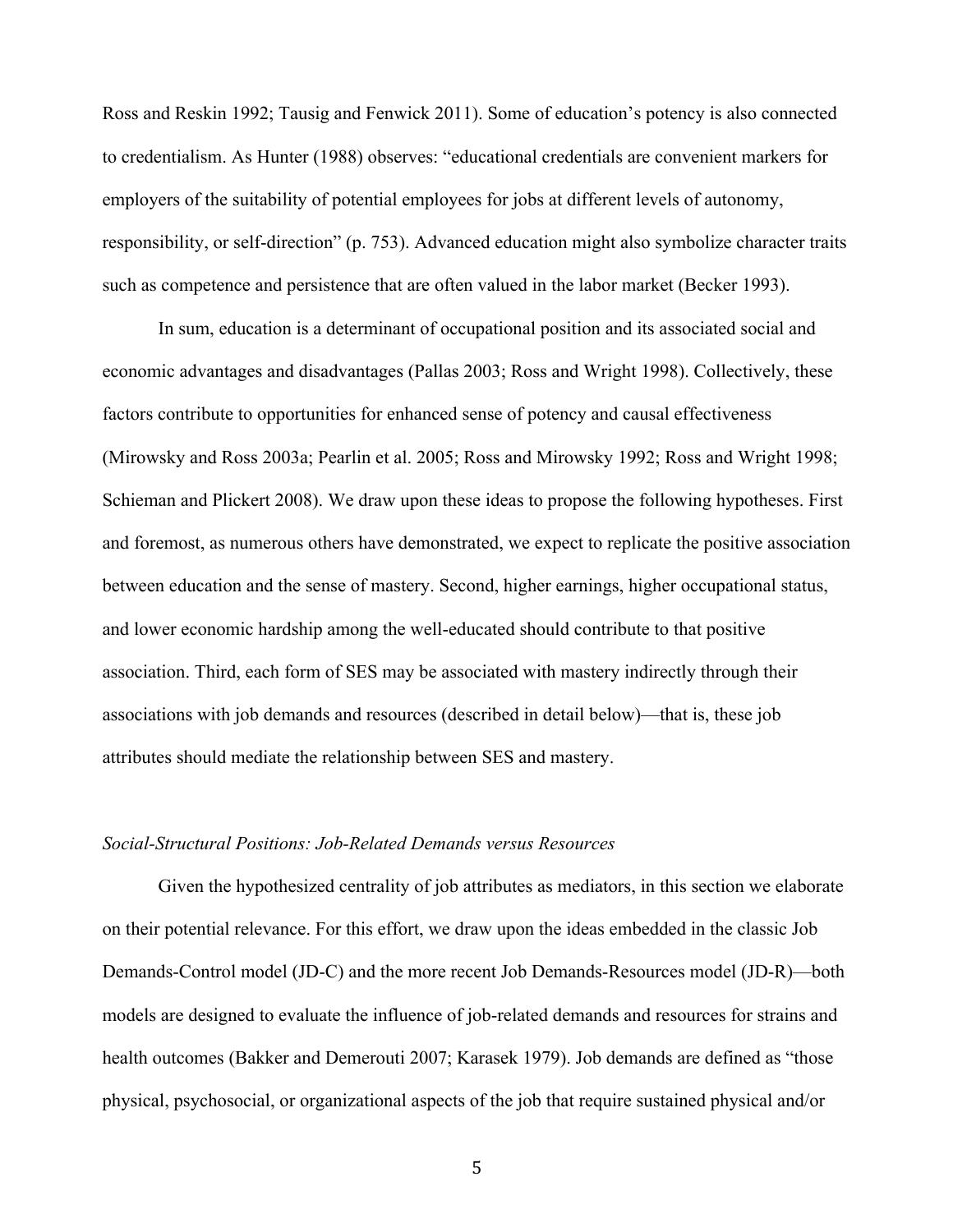mental effort and are, therefore, associated with certain physiological and/or psychological costs (Bakker and Geurts 2004). In the JD-R model, job demands are identified as potentially problematic for workers, especially in the "health impairment process" (Demerouti and Bakker 2011).

In the present study, we evaluate three distinct but interrelated job demands: (a) excessive pressure, (b) long work hours, and (c) work hours mismatch. To varying degrees, these demands represent "strains" that can tax workers' limited time, energy, and resources. We integrate Ross and Mirowsky's (2013) proposition that role stress is a key determinant of mastery with the JD-R model's claim that job demands exact psychological costs. This contributes to the *demands hypothesis*: Each of these three demands should be negatively (and independently) associated with mastery. Among these demands, we suspect that *job pressure* represents the most potent threat because it represents a dissonance between the quantity of work and the time allotted for it (Duxbury et al. 2008). However, both long work hours and hours mismatch also exemplify potentially problematic conditions; long hours represent a way that jobs extract excessive amounts of individuals' limited time, while hours mismatch reflects an appraisal and preference related to role strain (Böheim and Taylor 2004; Otterbach 2010; Wooden, Warren, and Drago 2009).

By contrast, the other core feature of the JD-R model—*job resources*—are defined as "physical, psychosocial, or organizational aspects of the job that may be functional in meeting task requirements (i.e., job demands) and may thus reduce the associated physiological and/or psychological costs—and at the same time stimulate personal growth and development" (Bakker and Geurts, 2004:348). The concept of job resources partly evolves from Karasek's (1979) notion of *job control*: "the working individual's potential control over his tasks and his conduct during the working day" (p. 289). Early versions of JD-C model focused mainly upon *decision latitude*, which has two components: "skill discretion" and "decision authority" (Karasek and Theorell, 1990). According to Karasek et al. (1998), skill discretion involves "the level of skill and creativity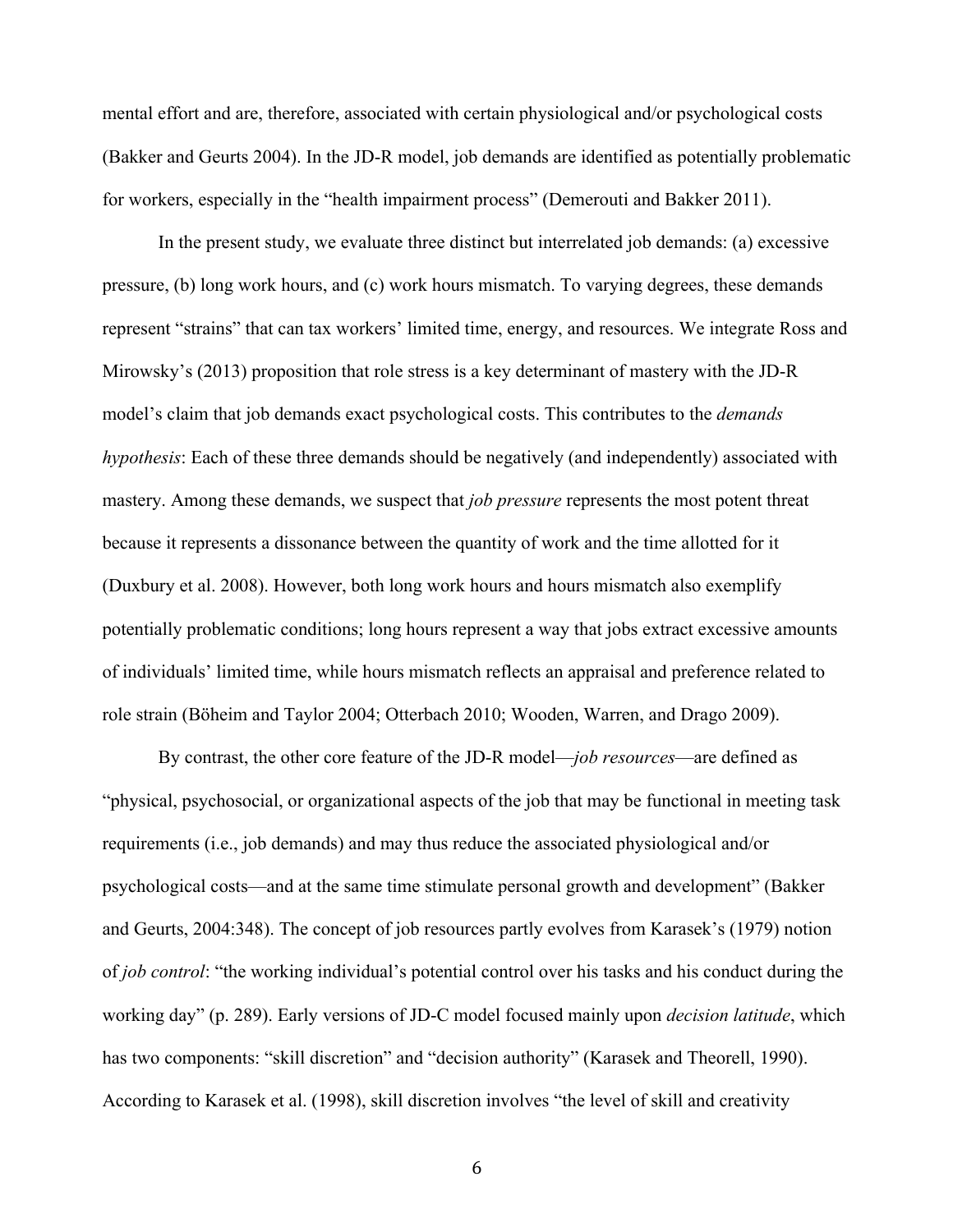required on the job and the flexibility permitted the worker in deciding what skills to employ," while decision authority entails the "organizationally mediated possibilities for workers to make decisions about their work" (p. 323). These themes endure in the JD-R model's conceptualization of resources (Bakker and Demerouti 2007; Schaufeli and Taris 2014). In the present analyses, we build upon this conceptual frame of job resources by assessing a broader class of conditions that includes control over one's own work (job autonomy), control over the timing of work (schedule control), control over others' work (job authority), and control as reflected in challenging or creative activities that involve skill utilization (challenging work).

Most analyses of the JD-C and JD-R models have concentrated on the ways that resources moderate the relationship between job demands and negative outcomes (Beehr, Glaser, Canali, and Wallwey 2001; Schaufeli and Taris 2014). Little is known, however, about the independent influences of these resources on the sense of mastery—net of and in combination with job-related demands and stress in the work-family interface. We assess the impact of four job resources that align with the classic conceptualization of job control: autonomy, schedule control, challenging work, and authority (Schieman 2013; Tausig and Fenwick 2011). As a group, these forms of job control and resources are directly contrary to "alienated labor" (Marx [1852] 1983)—that is, "a condition under which the worker does not decide what to produce, does not design and schedule the production process, and does not own the product" (Ross and Mirowsky 2013:384). Instead, collectively these job resources should enhance workers' realization of a stronger connection between their own goals and the means to achieve them. Each represents a fundamental feature of social structural position that might enhance the sense of causal effectiveness and instrumentalism (Ross and Mirowsky 1992; Ross and Wright 1998; Schieman and Plickert 2008). Taken together, these ideas contribute to the *resource hypothesis* prediction that schedule control, job autonomy, job authority, and challenging work should be positively and independently associated with mastery.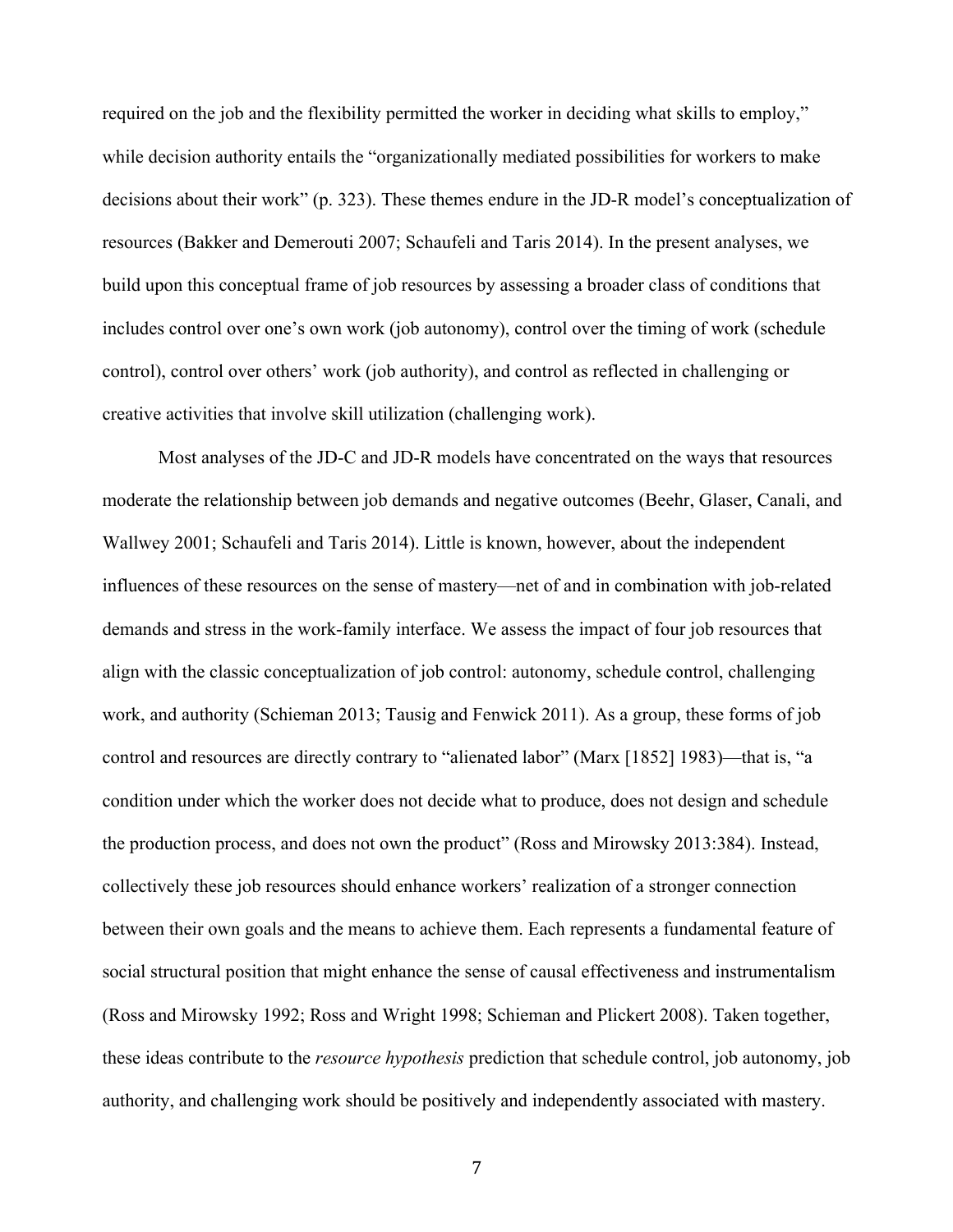#### *Stress in the Work-Family Interface: Role Blurring and Conflict*

As Figure 1 illustrates, we hypothesize that the influence of job demands and resources on mastery are channeled indirectly through conditions in the work-family interface. In this section, we articulate two main pathways and our rationale for them. First, we assess the relevance of what some scholars have referred to as "role-blurring" (Glavin and Schieman 2010; Voydanoff 2007), which is comprised of three dimensions: (a) *work contact*—the extent that individuals send and receive work-related communications (e.g., emails, phone calls, text messages) outside of regular work hours; (b) *family contact*—the extent that individuals contact or are contacted by family members while they are at work; and (c) *work-family multitasking*—the extent that individuals simultaneously engage in work- and family-related activities while they are at home. Collectively, these processes represent potentially problematic activities in the work-family interface, especially when they generate interruptions or interference that contribute to work-to-family conflict (WFC) or family-to-work conflict (FWC). Both directions of conflict involve the extent that individuals perceive that work/family hampers responsibilities and expectations of the other domain, and competes for individuals' finite amounts of time and energy (Greenhaus and Parasuraman 1987; Wallace and Young 2010; Wallace 2013). WFC/FWC increases when role-related pressures from one domain are incompatible with and undermine role quality and performance in the other domain.

Among the three forms of role blurring, work contact may have the most potent—and complex—association with mastery for several reasons. The proliferation of communication technologies across workplaces (and in society more generally) has created new strains in the borders between work and non-work life (Milliken and Dunn-Jensen 2004). Expanded access to email, cell phones, and other "smart phone" devices can enhance flexibility, enable remote work, and increase the sense of choice or control over when and where work is completed—but it also contributes to a "24/7 availability" that may present unanticipated challenges (Batt and Valcour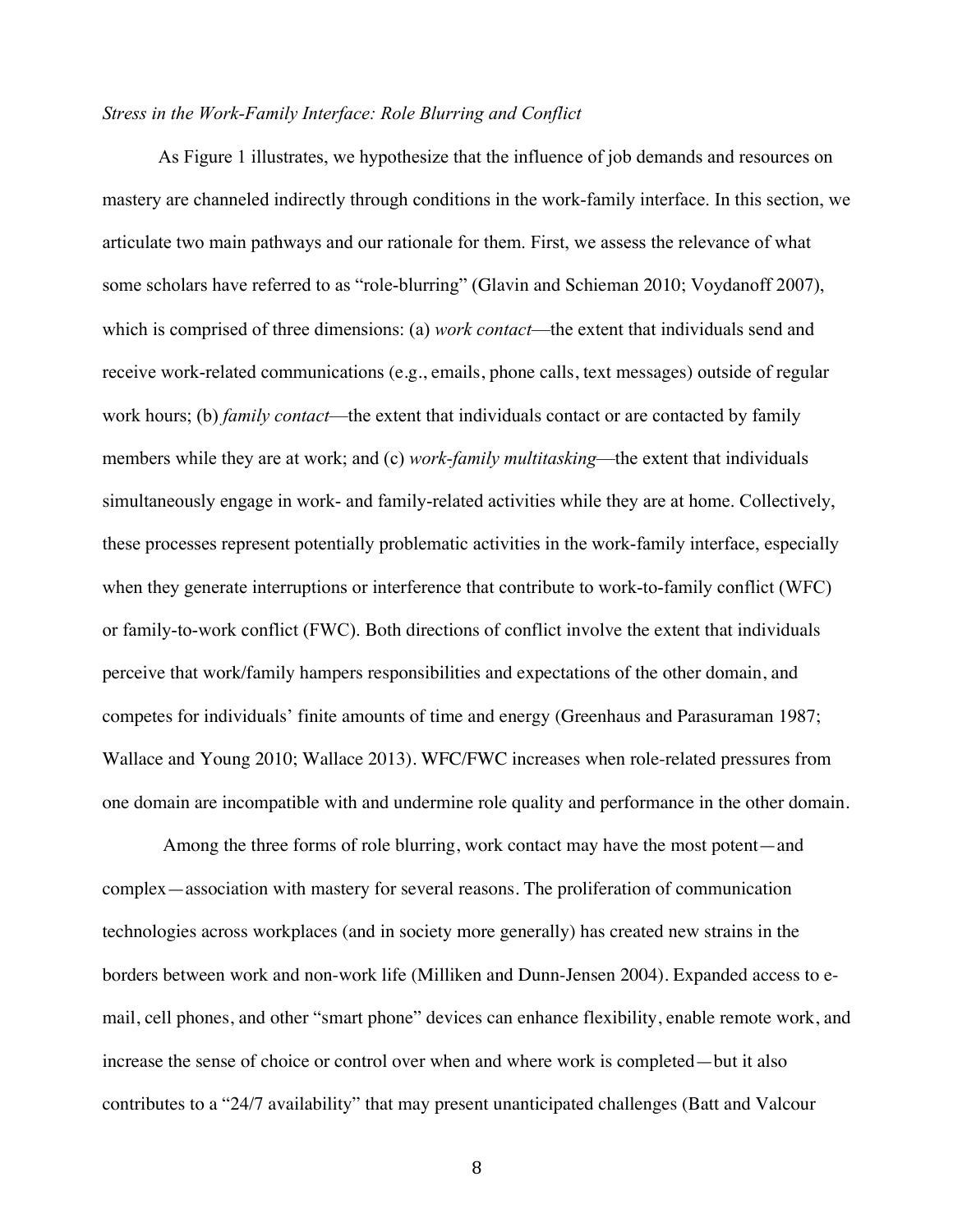2003; Chesley 2005). Here, we draw upon Border Theory, which emphasizes a downside of these processes: The ways that these devices foster the completion of work beyond the typical spatial and temporal boundaries of the workplace facilitates the extent that work might spillover into other spheres of life (Boswell and Olson-Buchanan 2007; Clark, 2000; Valcour and Hunter 2005). Work contact represents a "boundary-spanning demand" that blurs the temporal, physical, and psychological boundaries that separate work and non-work life. This has implications for permeability—that is, the degree to which aspects of one domain are able to enter other domains (Voydanoff 2007). Greater permeability may also elevate exposure to family contact and workfamily multitasking (Schieman and Young 2010a; Voydanoff 2007). Taken together, these roleblurring activities increase the risk of conflict between work and family domains (Chesley 2005; Schieman and Glavin 2008).

Based on these ideas, we test two interrelated hypotheses about the ways that these features of the work-family interface influence mastery and the relevance of job demands and resources. Specifically, the *demand hypothesis* predicts (a) that work-family role blurring and WFC/FWC is negatively associated with mastery, and (b) that part of the influence of role blurring on mastery occurs indirectly through WFC/FWC. By contrast, the *resource hypothesis* predicts that job resources should buffer any negative associations between role blurring or WFC/FWC and mastery.

#### *A Complementary Perspective: The Stress of Higher Status*

We test an emerging thesis—the *stress of higher status*—that builds on the predictions of the demands and resources hypotheses and integrates the work-family interface processes outlined above (Schieman, Milkie, and Glavin 2009). This view underscores that some job demands and work-family stress are patterned in ways contrary to conventional expectations about the negative relationship between SES and stress exposure or poorer mental health outcomes (McLeod 2013;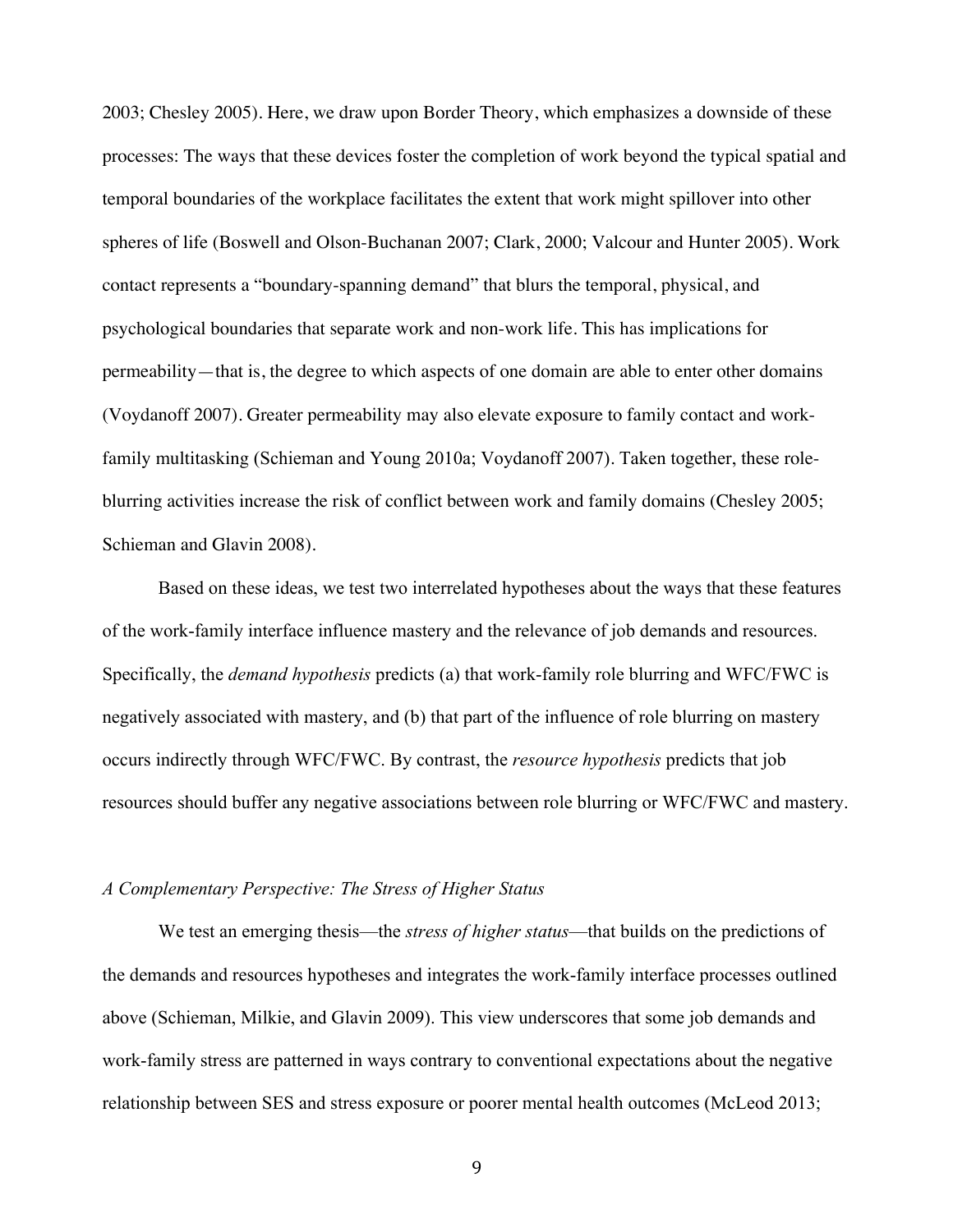Schieman 2013; Schieman and Reid 2009). In our analyses, the stress of higher status hypothesis extends to the implications of such patterns for levels of mastery and the ways that these work conditions and stressors in the work-family interface might be influential.

First and foremost, the stress of higher status hypothesis begins with education because of its association with higher levels of demands like excessive job pressure (Schieman 2013), work hours mismatch—especially *excess work hours*, or working more hours than preferred (Lyness et al. 2012), and WFC (Schieman and Glavin 2008; 2011). As the demands hypothesis predicts, each of these conditions is expected to erode mastery. However, the stress of higher status hypothesis extends that view to predict that these counterbalancing effects should mask or conceal education's positive association with mastery. In analytical terms, when we "hold constant" these job demands, we should observe even greater education-based differences in mastery. Such observations would indicate that greater levels of stress exposure among the well-educated offset the otherwise more favorable consequences of education for mastery. Stated simply: Some kinds of stressors that come with higher status may dampen or detract from the psychosocial rewards of higher status.

These stress of higher status predictions and suppression patterns should also be relevant for income and higher status occupations—given that evidence also links them to more job pressure, longer work hours, and more WFC (Jacobs and Gerson 2004; Maume and Bellas 2001; Moen and Yu 2000; Schieman 2013; Schieman et al. 2006; Walters and Denton 1995). Moreover, the stress of higher status thesis extends beyond SES to include job-related resources: It flips the "resource" concept by identifying the ways that some job resources are associated with more responsibilities and greater exposure to particular stressors. The implication is that some job resources tend to "behave" more like demands in the ways that they predict stress in the work-family interface. Of the four classic forms of job control, *job authority* and *challenging work* are exemplars. Ross and Mirowsky (1992) posit that although job authority "represents an aspect of the ability to achieve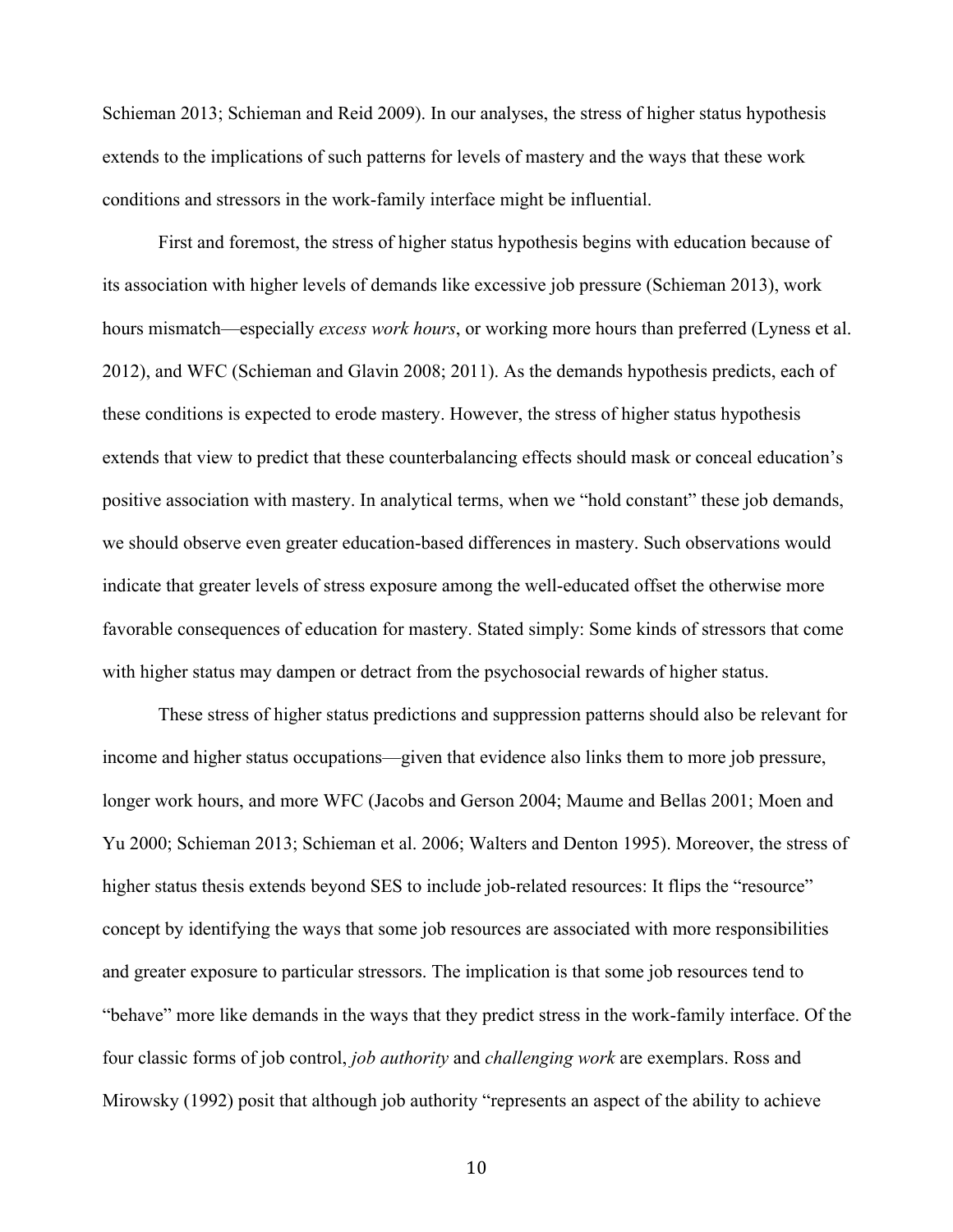one's ends through the job, …the corresponding responsibility for the actions and performance of others cancels any gain in the overall sense of control" (p. 220). Recent empirical tests of that claim demonstrate that the 'downsides' of job authority—especially interpersonal conflict and workfamily conflict—offset the 'upsides' and contribute to an overall *null* association between job authority and health (Schieman and Reid 2009). Similarly, other studies reveal that individuals with more challenging work would report even less WFC were it not for their higher levels of job demands, work contact, and multitasking (Schieman and Glavin 2011; Schieman and Young 2010a). In the present study, we evaluate whether or not these same kinds of patterns suppress the predicted positive influences of job authority and challenging work on levels of mastery.

#### METHODS

## *Sample*

To test the hypotheses outlined above, we analyze data from the 2011 *Canadian Work Stress and Health* study (CAN-WSH), a national sample of the Canadian labor force. This is a primary data collection effort for which we hired the survey house R.A. Malatest and Associates. The interview questions are primarily modeled on those from other large national surveys (e.g., the National Study of the Changing Workforce). Interviews were conducted by telephone between January and August 2011. To be eligible to participate in the study, individuals had to be: (1) residing in Canada; (2) 18 years of age or older; (3) currently working at a paid job or operated an income-producing business; (4) employed in the civilian labor force; and 5) live in a noninstitutional residence. In households with more than one eligible person, we used the "next birthday" method to randomly select a study participant. Calls were made to a regionally stratified unclustered random probability sample generated by random-digit-dial methods. Interviews were conducted in English or French and averaged approximately 30–35 minutes. Study participants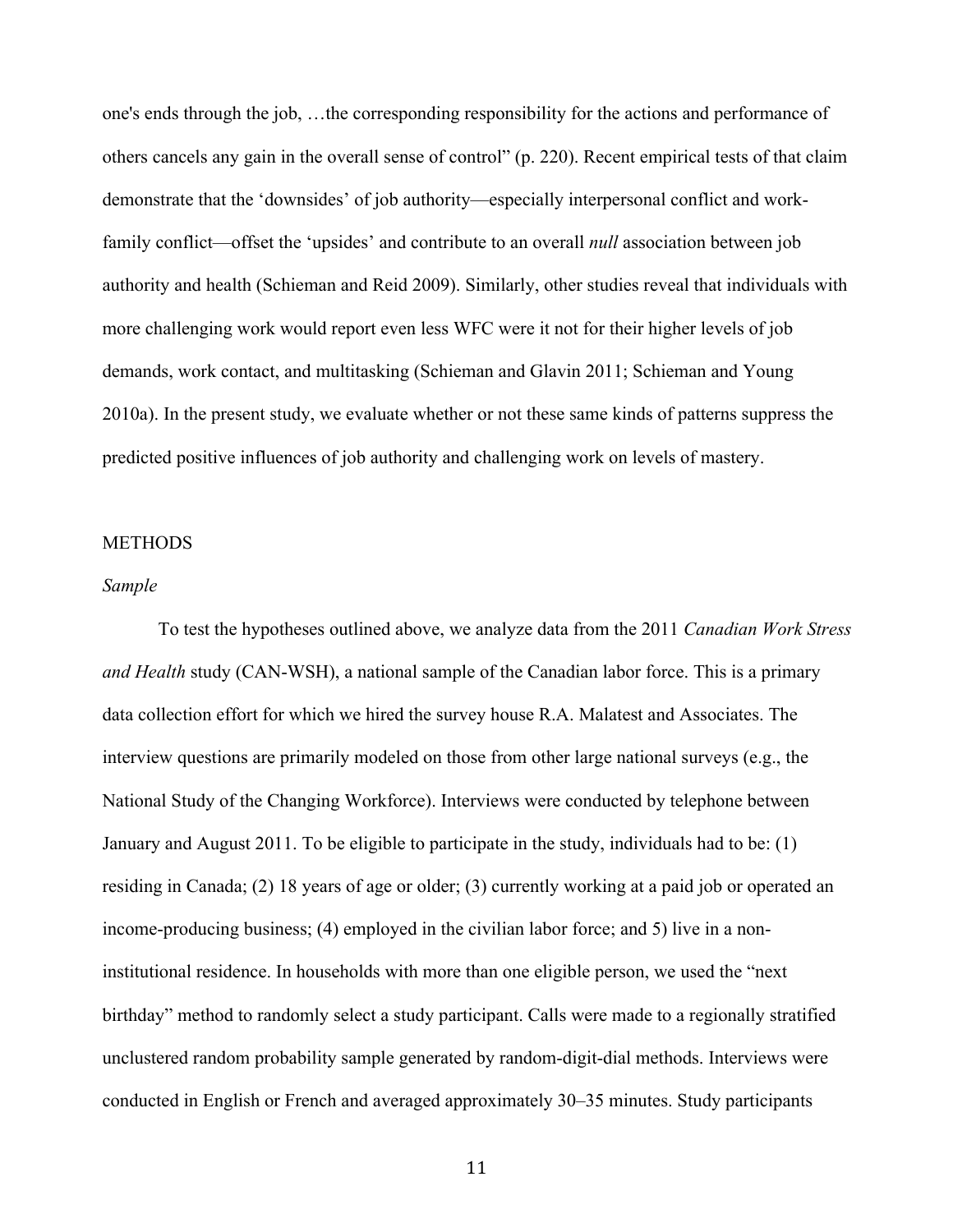received a \$20 gift card for completing the interview. The final full sample was 6,004, with a response rate of approximately 40 percent.<sup>1</sup> For our analyses in this paper, we excluded cases with missing values on the focal study variables and weighted the data according to the most recent Canadian Census information on the gender, age, marital status, and education profile of the population. This yields an effective sample of 5,576 for all analyses.

## *Dependent Measure: The Sense of Mastery*

We use four items to measure mastery (Pearlin and Schooler 1978). These items ask study participants the extent that they agree or disagree with the following statements: "You have little control over the things that happen to you," "There is really no way you can solve some of the problems you have," "You often feel helpless in dealing with problems of life," and "Sometimes you feel that you are being pushed around in life." Response choices are "strongly disagree" (1), "somewhat disagree" (2), "somewhat agree" (3), and "strongly agree" (4). We reverse-coded the items and averaged responses to create the index; higher scores indicate a greater mastery ( $\alpha = .72$ ).

#### *Socioeconomic Status*

We use four separate indicators of SES: education, income, occupation, and economic hardship. Education contrasts "high school or GED" with "less than high school," "associate/2-year

<sup>1</sup> Some readers might have concerns about the response rate. Although a potential problem associated with lower response rates is nonresponse bias in estimates (Babbie 2007), recent research has challenged the link between response rates and nonresponse bias (see Groves 2006; Curtin et al. 2000; Merkle and Edelman 2002). Nevertheless, we address the possibility that results were unduly influenced by nonresponse bias. In order to do this, we compared results from unweighted and weighted analyses in which we weighted the sample based on a key demographic statuses (e.g. gender, age, marital status, education). We found few differences between the weighted and unweighted results. Winship and Radbill (1994) argue that controlling for characteristics on which individuals may be under- or over-sampled adjusts for biases due to these characteristics; all analyses include controls to adjust for this potentiality. Nonresponse bias should not a major problem for the estimates being reported. As two points of comparison with other surveys on work and stress, the 2008 National Study of the Changing Workforce achieved 55 percent. In the *2001 National Work–Life Conflict Study* of Canadian workers, Duxbury and Higgins report the following: "Approximately 120,000 surveys were sent out. At the time of data analysis, we had received 31,571 usable responses for a response rate of approximately 26%." Thus, the CAN-WSH falls between the 2008 NSCW and the 2001 National Work-Life Conflict study.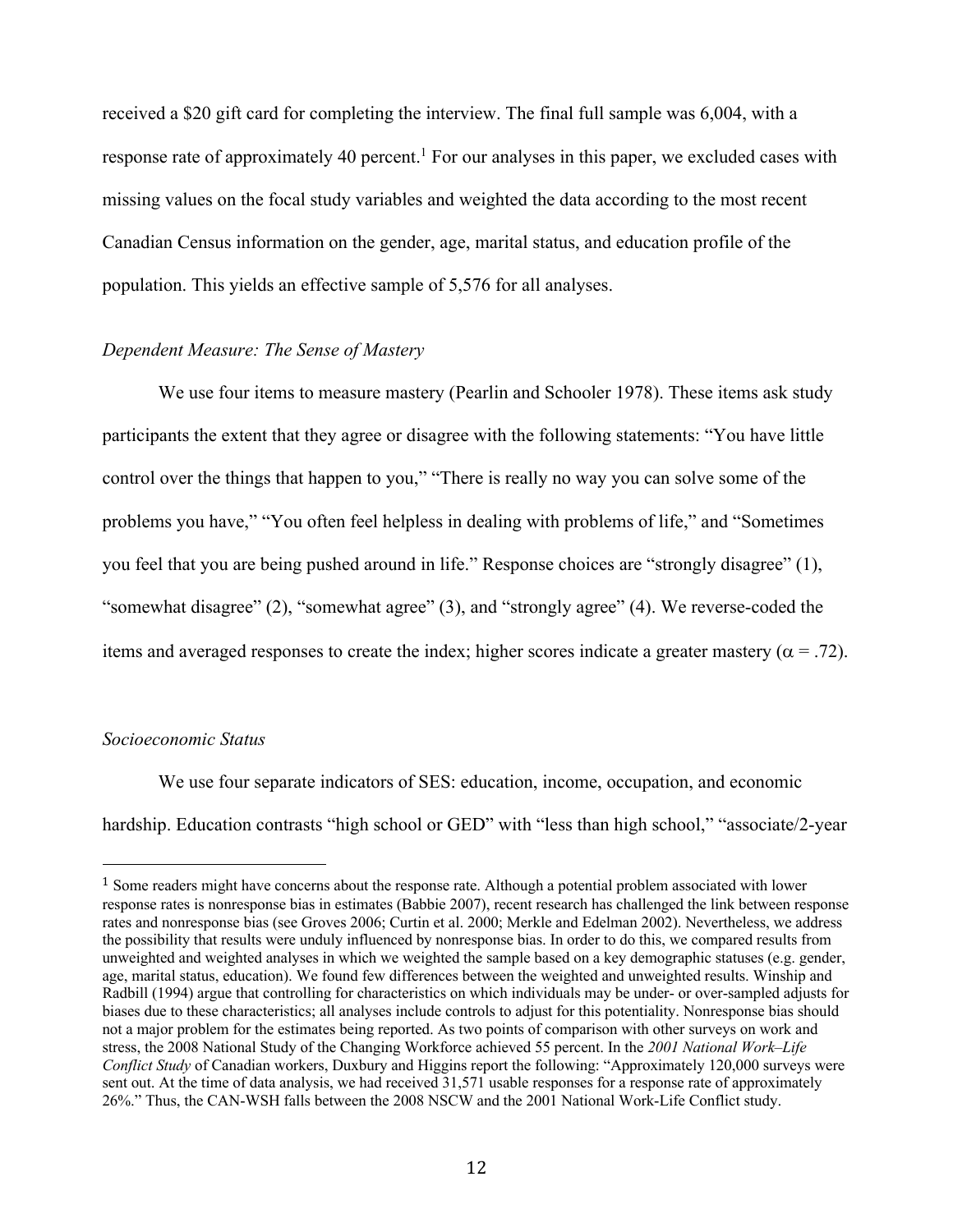degree," "some college, no degree earned," "4-year university degree," or "graduate or professional degree (MA/Ph.D.)" One item assesses total personal earnings in the previous year—from all sources. We used the following categories: "\$25,000 or less," "\$25,001 to \$50,000," "\$50,001 to \$75,000," "\$75,001 to \$100,000," "\$100,001 or more." We use the modal category (\$25,001 to \$50,000) as the reference group. To assess whether or not the participant is in a higher status occupation, we ask: "What kind of work do you do? That is, what is your occupation?" Using the open-ended information provided, occupations are coded into thirty-three categories using the 2006 Canadian National Occupation Classification. Codes are then collapsed into seven main categories in accordance with the 1990 US census standard occupational classification system. Analyses compare higher status occupations ("executive" or "professional") with a category that combines all others ("technical," "service," "sales," "administrative" and "production"). We followed these specific procedures in an effort to make these data more comparable with US-based studies.

Economic hardship is assessed with three items. The first two ask about the frequency in the past year of "having trouble paying the bills" and "not having enough money to buy food, clothes, or other things your household needed." Response choices are coded: "never" (1), "rarely" (2), "sometimes" (3), "often" (4), and "very often" (5). A third item asks: "How do your finances usually work out by the end of the month?" Response choices are coded: "a lot of money left over" (1), "a little money left over" (2), "just enough to make ends meet" (3), and "not enough to make ends meet" (4). We standardized the three items because of their different response choices and averaged them; higher scores indicate more economic hardship ( $\alpha = .76$ ).

## *Job-Related Demands*

*Long work hours.* We compare individuals who work 50 hours or more per week (dummycoded 1) with all others (0).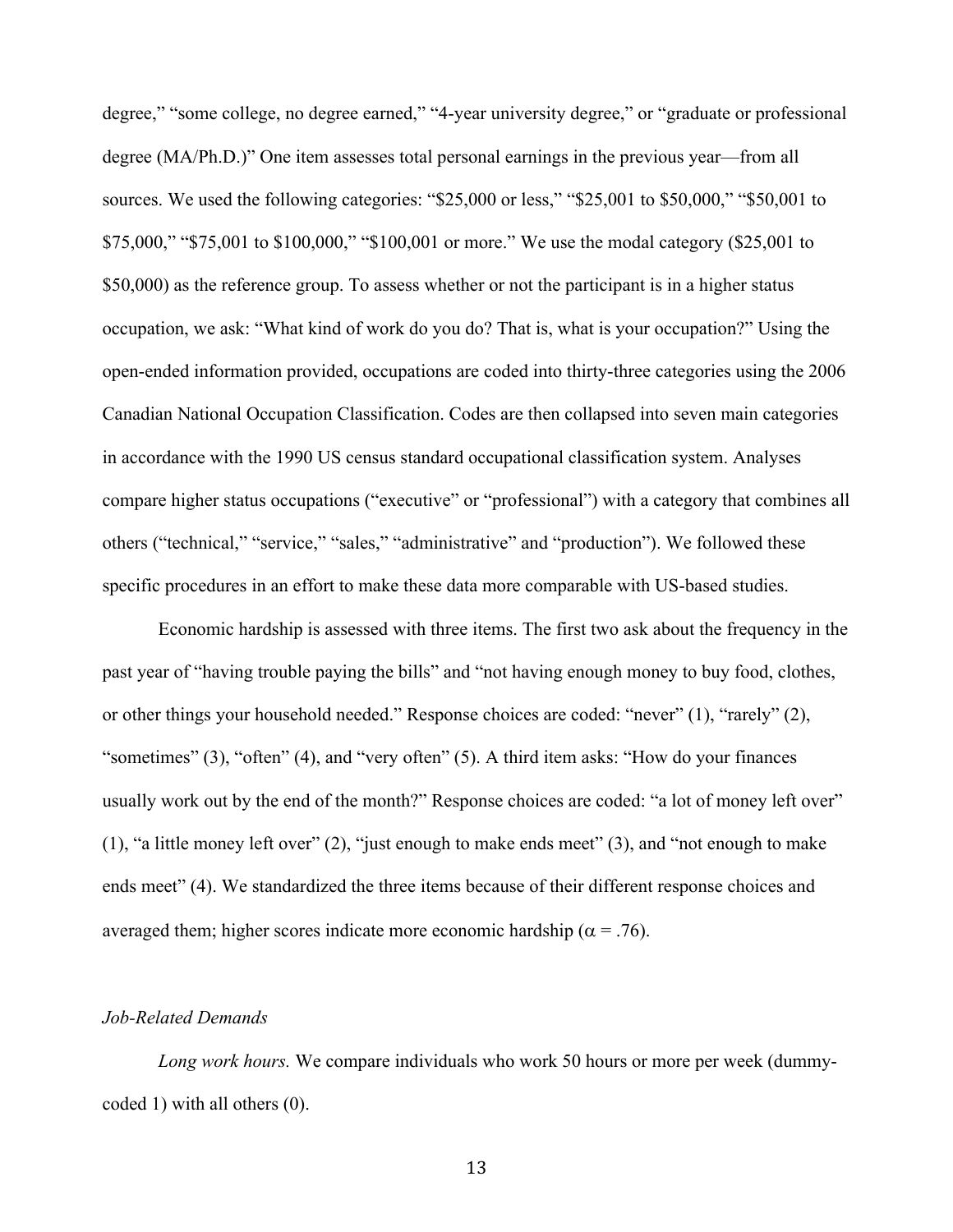*Work hours mismatch.* To assess work hours mismatch, we asked: "Would you prefer to have more hours, fewer hours, or the current hours you work at your job?" We contrast the modal category of "current hours" with a category that includes both "more hours" and "fewer hours" and label this as "work hours mismatch" in our analyses (see Lyness et al. 2012). Our rationale for combining these categories is based on separate analyses (not shown) that reveal similar patterns for both groups of individuals in comparison to those who preferred their current work hours.

*Job pressure.* We use three items that are similar to other research on related themes like "pressure," "overwork," or "quantitative demands" (see Schieman 2013). The items ask about the frequency of the following in the past three months: "Felt overwhelmed by how much you had to do at work?" "Had to work on too many tasks at the same time?" "The demands of your job exceeded the time you have to do the work?" Response choices are coded: "never" (1), "rarely" (2), "sometimes" (3), "often" (4), and "very often" (5). We averaged the items; higher scores indicate more job pressure ( $\alpha$  = .85).

## *Job-Related Resources*

*Schedule control*. We use two items to measure schedule control: The first item asks: "Who usually decides when you start and finish work each day?" "Someone else" is coded 1, "you are able to decide within limits" is coded 2, and "you are entirely free to decide" is coded 3 (Lyness et al. 2012). A second item asks: "How much control do you have in scheduling your work hours?" Original response choices are coded "none" (1), "very little" (2), "some" (3), "a lot" (4), and "complete control" (5). To combine the items, we recoded the latter's response choices as:  $1 =$ "none or very little control,"  $2 =$  "some or a lot," and  $3 =$  "complete control." We then summed these items; higher scores indicate more schedule control ( $\alpha$  = .75).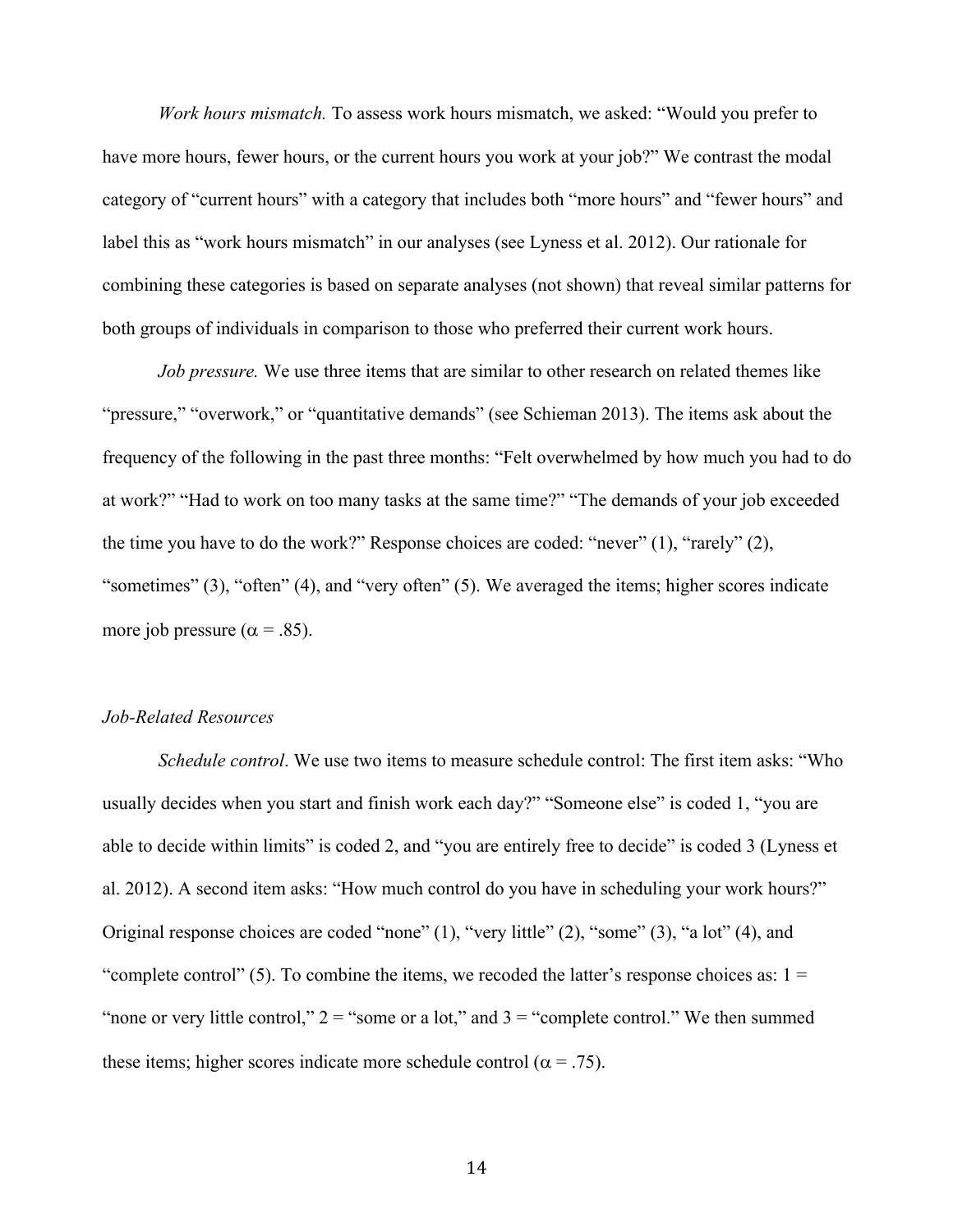*Job autonomy*. To assess job autonomy, participants were asked the extent that they agree or disagree with the following statements: "I have the freedom to decide what I do on my job," "It is basically my own responsibility to decide how my job gets done," and "I have a lot of say about what happens on my job." Response choices are coded "strongly disagree" (1), "somewhat disagree" (2), "somewhat agree" (3), and "strongly agree" (4). We averaged responses to create the index; higher scores reflect more autonomy ( $\alpha$  = .78). These items are similar to those of other studies (Grotto and Lyness 2010).

*Job authority.* We use responses to three items to assess job authority: "Do you supervise or manage anyone as part of your job?" "Do you influence or set the rate of pay received by others?"; "Do you have the authority to hire or fire others?" To create mutually exclusive classification categories, we followed the procedures in other recent research (Elliott and Smith 2004; Smith 2012). Individuals who responded "no" to all three items are classified as having no authority (the reference group). Those who responded "yes" only to the "supervise or manage" item are classified as having *supervisory authority*. Those who responded "yes" only to the "set the rate of pay" and/or the "hire or fire others" item are classified as having *sanctioning authority*. Those individuals who had both supervisory and sanctioning authority are classified as having *managerial authority*.

*Challenging work*. Five items measure challenging work: "My job requires that I keep learning new things," "My job requires that I be creative," "My job lets me use my skills and abilities," "The work I do on my job is meaningful to me," and "I get to do a lot of different things on my job." These items blend interrelated themes that have been referred to as "creative work," "nonroutine work," "skill utilization," and "learning possibilities" (Bakker and Geurts 2004; Mirowsky and Ross 2003a; Schieman and Young 2010b). Response choices are coded ''strongly disagree'' (1), "somewhat disagree'' (2), "somewhat agree'' (3), and "strongly agree'' (4). We averaged responses; higher scores reflect more challenge ( $\alpha$ = .78).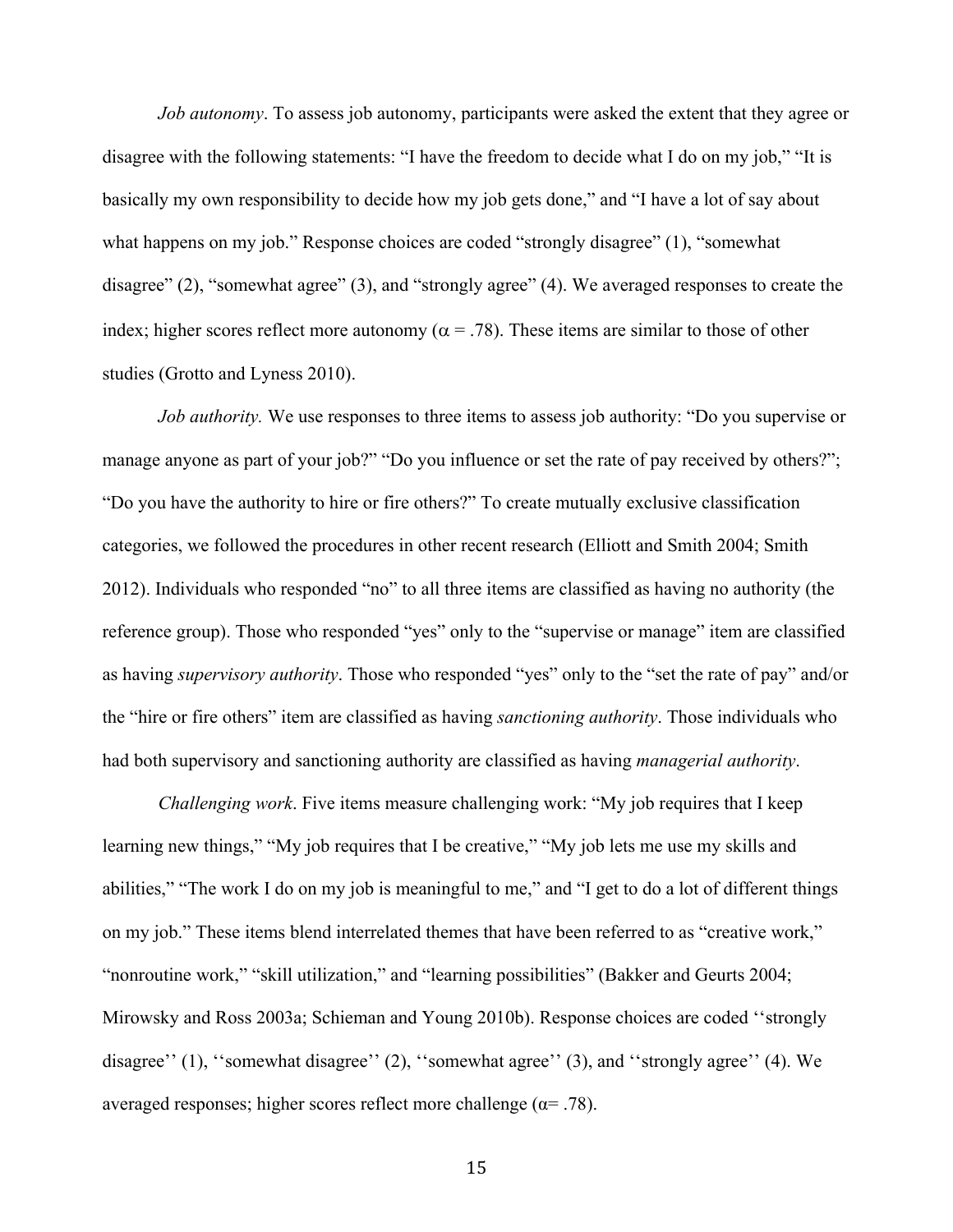#### *Work-Family Interface Measures*

*Work contact.* The frequency of work contact is based on responses to three items: "How often were you called about work-related matters when you were not at work?" "How often did you read job-related email or text messages when you were not at work?" "How often did you contact people about work-related matters when you were not at work?" (Families and Work Institute 2008; Schieman and Glavin 2008; Voydanoff 2005). Participants were asked about these activities during the past 3 months: "never"  $(1)$ , "rarely"  $(2)$ , "sometimes"  $(3)$ , "often"  $(4)$ , and "very often"  $(5)$ . Responses are averaged to create the index; higher scores indicate more work contact ( $\alpha$ = .78).

*Family contact*. The frequency of family contact is based on responses to two items: "How often did family members contact you during your work hours?" and "How often did you contact family during your work hours?" Participants were asked about these activities during the past 3 months: "never" (1), "rarely" (2), "sometimes" (3), "often" (4), and "very often" (5). Responses are averaged to create the index; higher scores indicate more family contact ( $\alpha$ = .80).

*Work-to-family conflict*. We use four commonly used items from the NSCW to measure work-to-family conflict (Families and Work Institute 2008; Galinsky, Aumann, and Bond 2008; Voydanoff 2007). The items ask study participants how often in the last three months they have experienced the following: "not had enough time for the important people in your life because of your job," "not have the energy to do things with the important people in your life because of your job," "work kept you from doing as good a job at home as you could," and "job kept you from concentrating on important things in your family or personal life." Response choices are "never" (1), "rarely" (2), "sometimes" (3), "often" (4), and "very often" (5). We averaged items; higher scores indicate more work-to-home conflict ( $\alpha$  = .89).

*Family-to-work conflict.* Four items ask study participants how often in the last three months they have experienced the following: "family or personal life kept you from doing as good a job at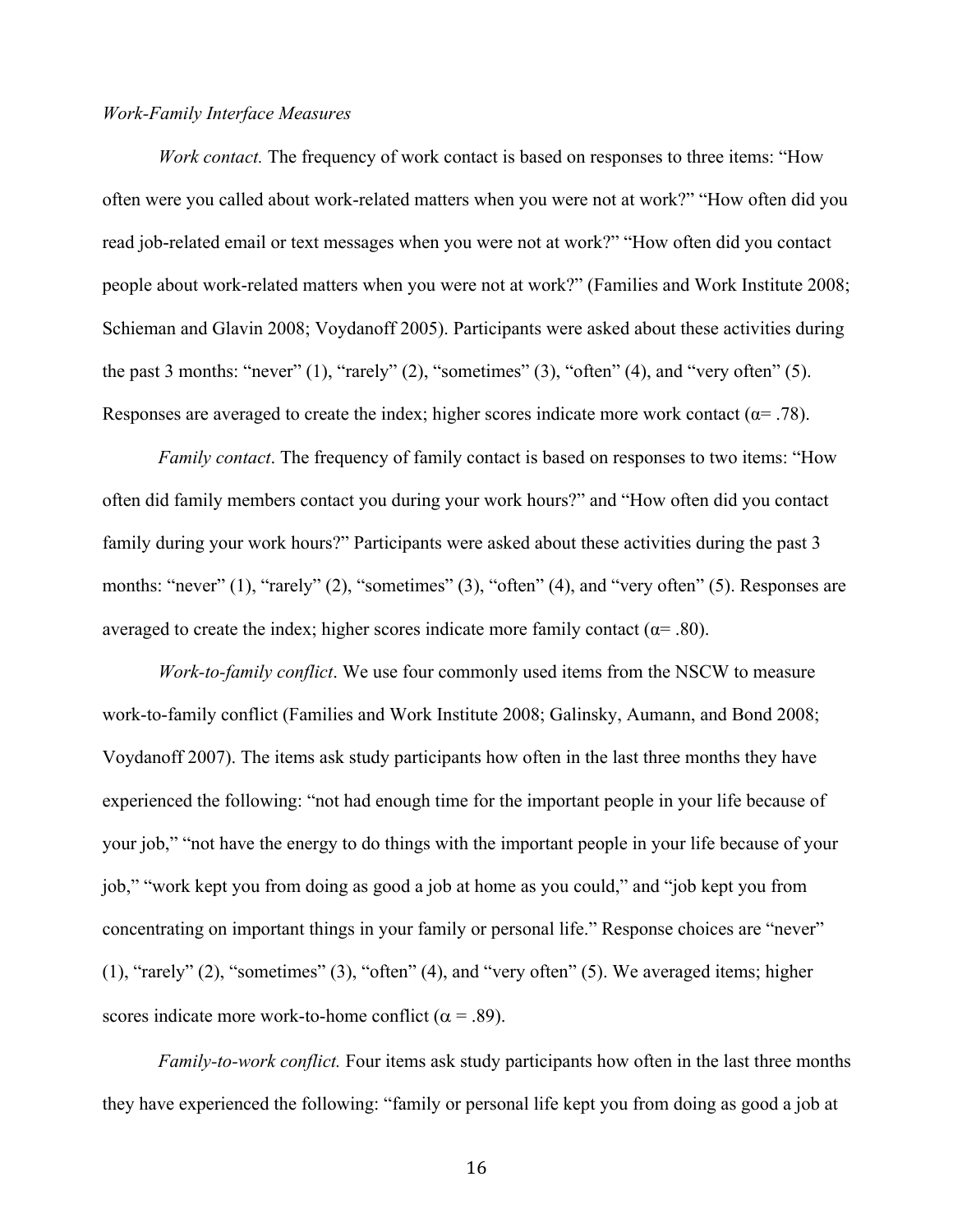work as you could," "family or personal life kept you from concentrating on your job," "did not have enough time for your work because of your family or personal life," and "family or personal life drained you of the energy you needed to do your job." These are also commonly used and published items in the work-family literature (Families and Work Institute 2008; Galinsky et al. 2008; Young and Schieman 2012; Voydanoff 2007). Response choices are "never" (1), "rarely" (2), "sometimes" (3), "often" (4), and "very often" (5). We averaged items such that higher scores indicate more family-to-work conflict ( $\alpha$  = .86).

#### *Control Variables*

We adjust for gender, age, marital status, the presence of children at home, and work in a for-profit organization because some research has suggested their influence on the sense of mastery, as well as their potential link to some of our focal independent variables (Ross and Mirowsky 2013; Schieman and Plickert 2008). We use dummy codes for men (0) and women (1). Age is coded in years. Individuals who are married or living with a partner are coded 1, all others are coded 0. We also include the total number of children younger than age 18 living at home. Finally, we use dummy codes for individuals working in a "for-profit" occupation (coded 1) compared to all others—"non-profit," "government," and the "self-employed" (0). Appendix Tables A and B (respectively) report descriptive statistics and correlations among our focal measures of work conditions and aspects of the work-family interface.

# *Plan of Analyses*

Using ordinary least squares (OLS) regression techniques, our analyses proceeds in seven models. First, model 1 in Table 1 tests the association between education and mastery, net of the basic control variables described above. Subsequent models separately include the following sets of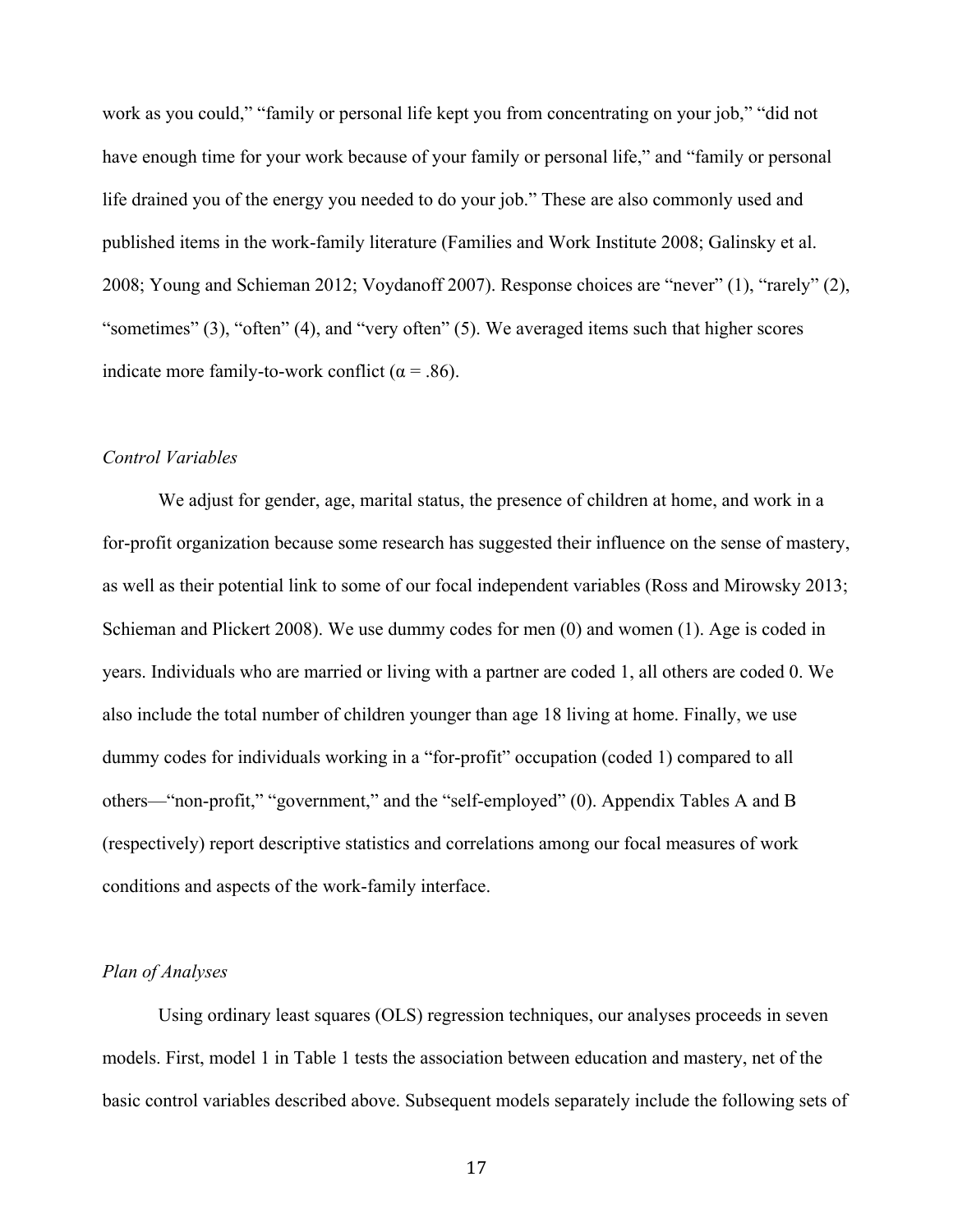variables: (2) income, occupation, and economic hardship; (3) job-related demands; (4) job-related resources; (5) demands and resources simultaneously; (6) work-family role-blurring activities; and (7) WFC and FWC. The progressive adjustments that we use in these models follow the logic and rationale described by Mirowsky (2013). These models are explicitly designed to test the *demands*, *resources,* and the *stress of higher status* hypotheses. Our decision to enter variables in these particular sets is motivated by an interest in their independent contributions to mastery as well as their net influences after having accounted for the others. This analytical approach of progressive adjustment in regression analyses can explain observed associations or reveal suppressed effects in which coefficients change direction or become stronger (Mirowsky 2013; Schieman 2010). While we recognize that other sequences of models are possible, we test these particular models because (a) we are interested in the ways that each job demand or resource is associated with mastery, and (b) we expect that their interrelationships might reveal overlapping influences on mastery.

# RESULTS

Model 1 of Table 1 demonstrates that higher levels of educational attainment are associated with higher levels of mastery. Specifically, compared to those with a high school degree (the reference group), individuals with a 4-year college/university degree or a graduate degree (MA or Ph.D.) have higher average levels of mastery. Panel A of Figure 2 shows the predicted educationbased differences in mastery net of only basic control variables.

## **[INSERT TABLE 1 AND FIGURE 2 ABOUT HERE]**

Model 2 adds personal income, occupation, and economic hardship. First, we find a remarkably linear pattern of differences among the income group comparisons, with each successive increase in income category being associated with higher levels of mastery. However, individuals in higher status occupations do not report more mastery than their peers in the other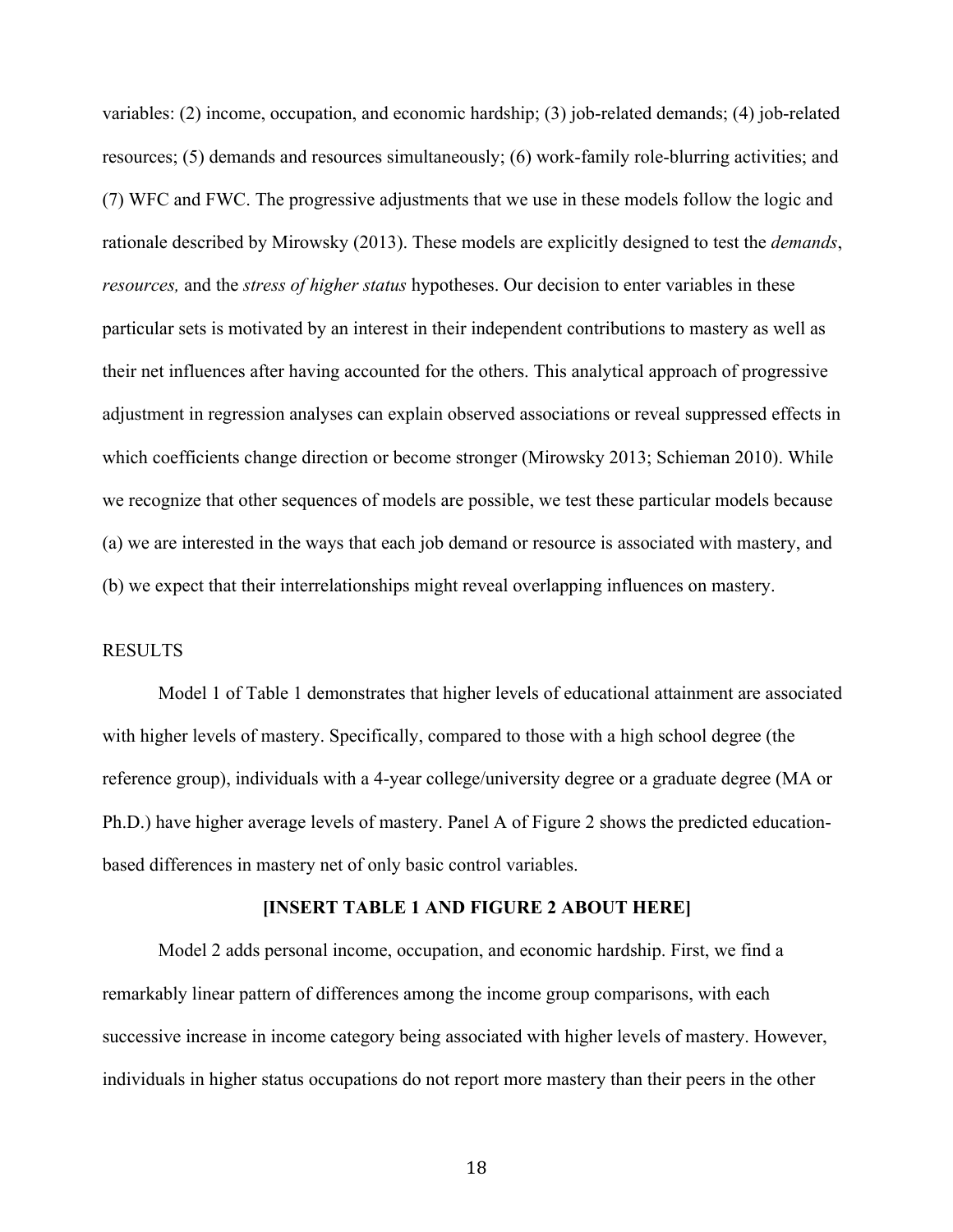occupation groups. This is largely due to the higher income among executives and professionals. Third, economic hardship is associated negatively with mastery. Collectively, of the four indicators of SES, income has the largest total association with mastery—above and beyond its connection with education, occupation, and economic hardship. Moreover, and unexpectedly, the inclusion of these other indicators of SES fully accounts for the education-based differences that we observed in model 1; separate analyses (not shown) indicate that income accounts for most of this reduction. Panel B of Figure 2 shows the predicted education-based differences net of other forms of SES.

As shown in model 3, people who work long hours report higher mastery (not lower mastery, as was predicted by the demands hypothesis). On the other hand, individuals who report work hours mismatch tend to report lower mastery compared to those who describe their current hours as desirable. Separate analyses (not shown) indicate that the inclusion of hours mismatch reveals a suppression effect of long work hours, with the latter's coefficient becoming positive and significant *only after* taking into account the positive association between long hours and hours mismatch. In addition, model 3 indicates that job pressure is associated negatively with mastery net of long hours and hours mismatch. Comparing models 2 and 3, the inclusion of these three jobrelated demands increase some of the education-, income-, and occupation-based differences; this is most evident among the two lowest income groups. Were it not for their greater exposure to these demands—especially job pressure—individuals in the second lowest income group would tend to report even greater mastery compared to those in the lowest earning group. These suppression patterns are consistent with the stress of higher status hypothesis: Elevated exposure to stressors offsets the psychosocial benefits of higher status, even among those workers who occupy the lower rungs of the earnings ladder. In addition, the adjustment for job demands accounts for 39 percent of the economic hardship coefficient, although it remains statistically significant.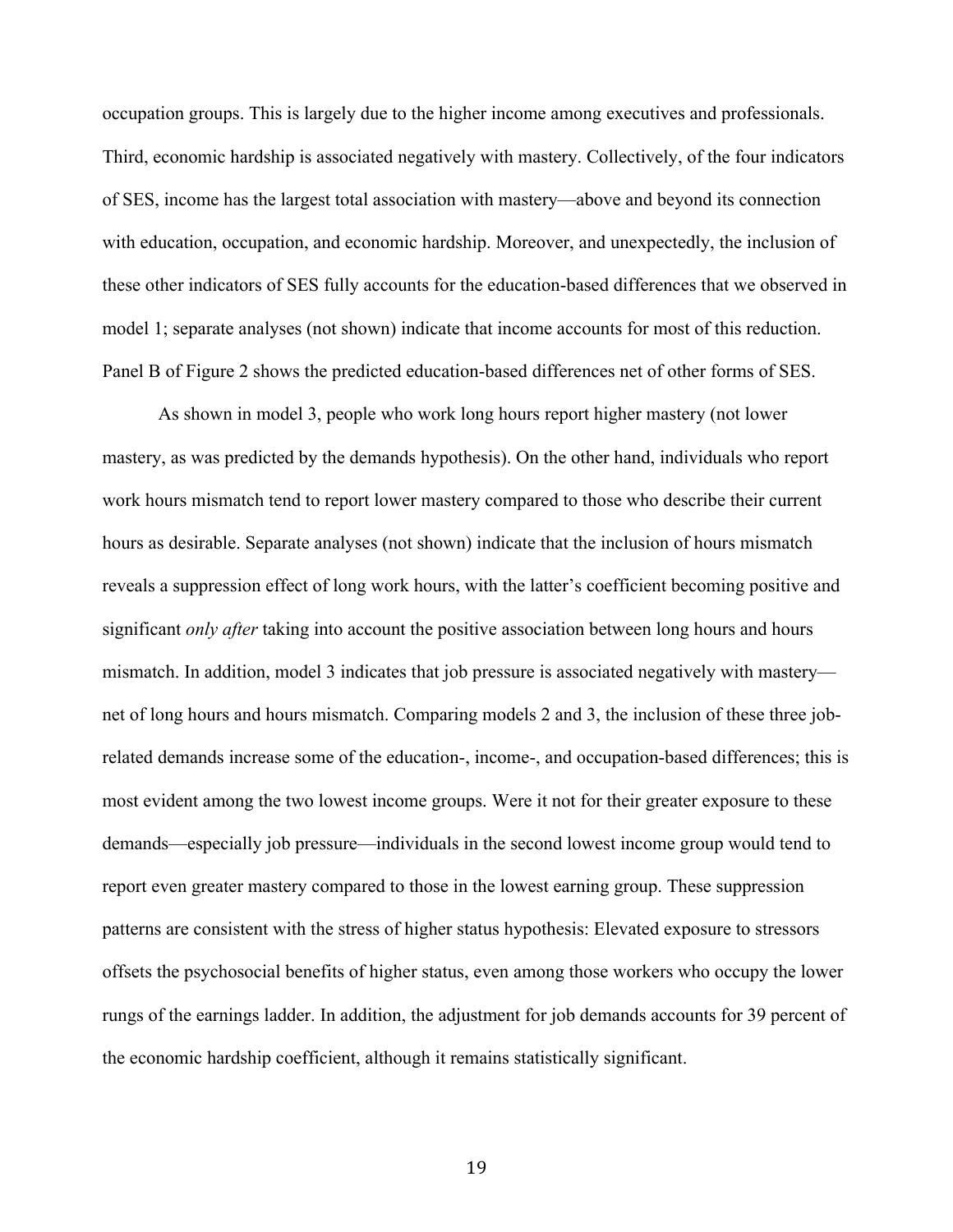The inclusion of job resources in model 4 reveals several important patterns. First, schedule control, job autonomy, and challenging work are associated with more mastery. In general, these patterns are consistent with the resource hypothesis—although it is noteworthy that job authority is unrelated to mastery. Separate analyses (not shown) reveals that managers report significantly more mastery than workers with no authority ( $b_{\text{manager}} = .071$ ,  $p < .01$ )—but that difference is attributable to managers' higher earnings and other job resources. Collectively, these patterns indicate that the benefits associated with job authority are fully due to its link with pecuniary rewards and other resources. Yet, each of the other job resources has net positive influences on mastery. This suggests that job quality matters more strongly and independently than structural position in the workplace.

In model 5 with the simultaneous inclusion of job demands and resources, we observe several noteworthy changes from previous models. First, the positive association between working long hours and mastery (shown in model 3) is reduced to non-significance with the inclusion of job resources. Separate analyses (not shown) that enters each resource separately reveals that the reduction is mostly due to the shared overlap between long hours and challenging work. In other words, people who work longer hours also tend to have more challenging work—and this contributes to their higher level of mastery. Second, the positive association between schedule control and mastery (shown in model 4) is attributable to schedule control's negative association with work hours mismatch and job pressure. Lastly, comparing models 2 and 5, the negative association between economic hardship and mastery is no longer statistically significant net of both demands and resources; most of that reduction is attributable to the fact that people with more economic hardship also tend to report more job pressure and hours mismatch.

In model 6, we evaluate three different forms of role-blurring activities: work contact, family contact, and work-family multitasking. Neither work nor family contact initially appears to be associated with mastery. By contrast, however, multitasking is associated with a lower mastery.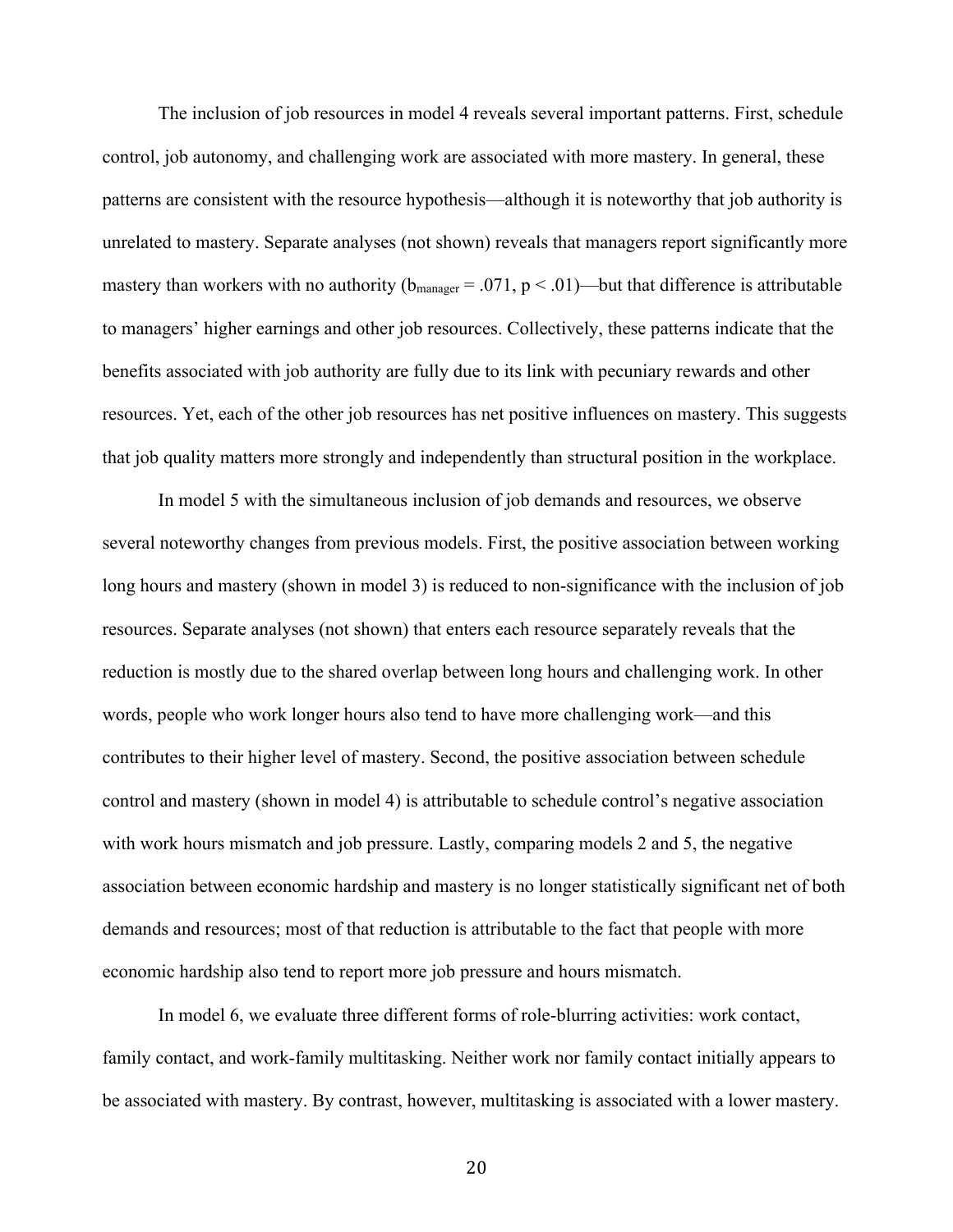The final model includes both directions of work-family conflict, indicating that WFC and FWC are independently associated with lower levels of mastery. Separate analyses reveals that these two conditions have the largest net influence on mastery—and, more importantly—both directions have almost entirely independent and unique effects. In addition, there are several other implications of the progressive adjustment of these forms of inter-role stress. First, a substantial suppression effect is produced for education-based differences in mastery. A comparison of the education contrasts across models 1 through 7 indicates that, at least initially, income explains why those in the two highest education groups report the most mastery. However, these groups' greater exposure to longer work hours, pressure, work-family multitasking, and WFC mask what would otherwise be even higher levels of mastery. In other words, the stressors associated with higher education offset its rewards. Conversely, most of income's positive association with mastery remains stable net of job demands, resources, and the work-family interface. These contrasting patterns highlight the different ways that two dimensions of stratification are relevant for mastery: Compared to income, education is coupled more closely with job attributes and conditions in the work-family interface.

Several other patterns emerge once we account for WFC and FWC. First, comparing models 5 and 7 indicates that individuals who report hours mismatch tend to have lower mastery mainly because of their experience of greater WFC and FWC. Second, the size of the coefficient for job pressure decreases from -.112 (model 6) to -.047 (model 7) or by about 58 percent, although it remains statistically significant at the .001 level. This indicates that excessive job pressure is associated with lower mastery in part because it elevates exposures to both WFC and FWC. Third, once we take into account the inter-role conflict that tends to coincide with work and family contact, both work contact and family are associated positively with sense of mastery. To illustrate the stronger pattern of the two, Panel A of Figure 3 shows the relationship between family contact and mastery prior to adjustments for WFC and FWC; Panel B shows that same relationship with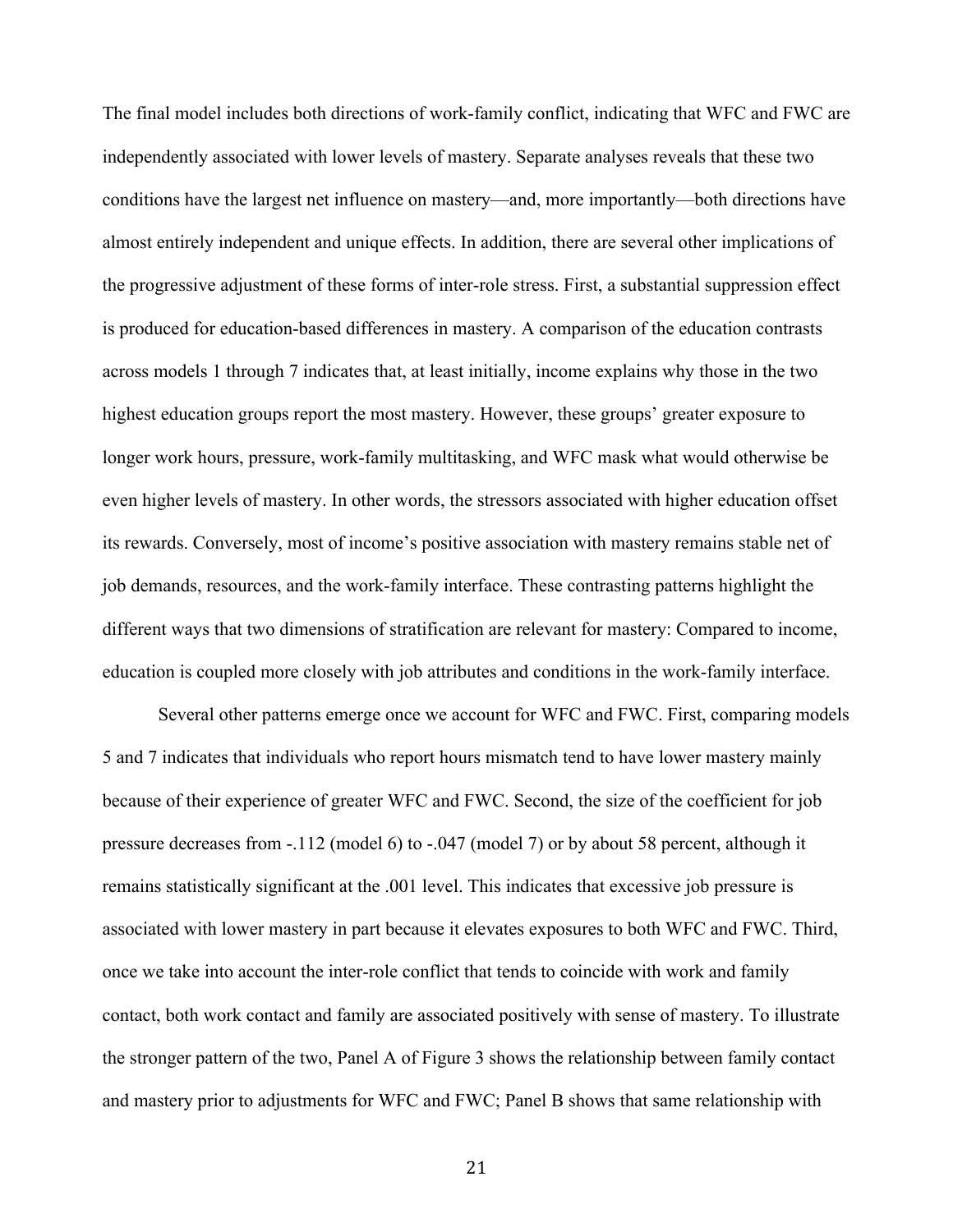these adjustments. The patterns in these two panels reveal that if we partial out the effect of conflict in the work-family interface, there is a net positive association between family contact and mastery. Fourth, the negative association between multitasking and mastery occurs through its association with WFC and FWC. These adjustments reduce the coefficient for multitasking from  $-.051$  (model 6) to -.012 (model 7), or by 76 percent, and the effect of multitasking is no longer statistically significant. Panel A of Figure 4 shows the relationship between multitasking and mastery prior to the adjustment for WFC and FWC; Panel B shows that same association with these adjustments. The comparison of the patterns in these two panels illustrates the ways that conflict in the workfamily interface helps to explain why work-family multitasking is associated with lower mastery.

#### **[INSERT FIGURES 3 AND 4 ABOUT HERE]**

Lastly, a few patterns among the control variables deserve brief mention. First, model 7 indicates that women report a higher level of mastery compared to men—but a comparison with earlier models indicates that this pattern is suppressed by the fact that women report more WFC and FWC. Second, age is associated negatively with mastery, but the higher earnings that come with age suppress that pattern. Third, having children at home is associated with less mastery because it tends to elevate FWC. Fourth, those who work in for-profit jobs tend to report less mastery because they tend to have more job demands and fewer resources.<sup>2</sup>

<sup>&</sup>lt;sup>2</sup> A reviewer suggested that we use logistic regression to test models with mastery dichotomized at the mean. In separate analyses (not shown), we performed these analyses and found that the results are highly similar in terms of the net effects and the size and direction of the changes in the coefficients across models. Moreover, the sizes of the p-values shown in the models are highly similar for logistic versus OLS regression analyses. Two main patterns are different between the OLS and logistic regression models: (1) Among income comparisons, the \$25,000 or less is statistically different from the reference group in logistic regression (with lower mastery,  $p < .05$ ). By contrast, the \$50,001 to \$75,000 group is not statistically different from the reference group in logistic regression. (2) Work contact is only marginally significant ( $p = .057$ ) in logisitic regression.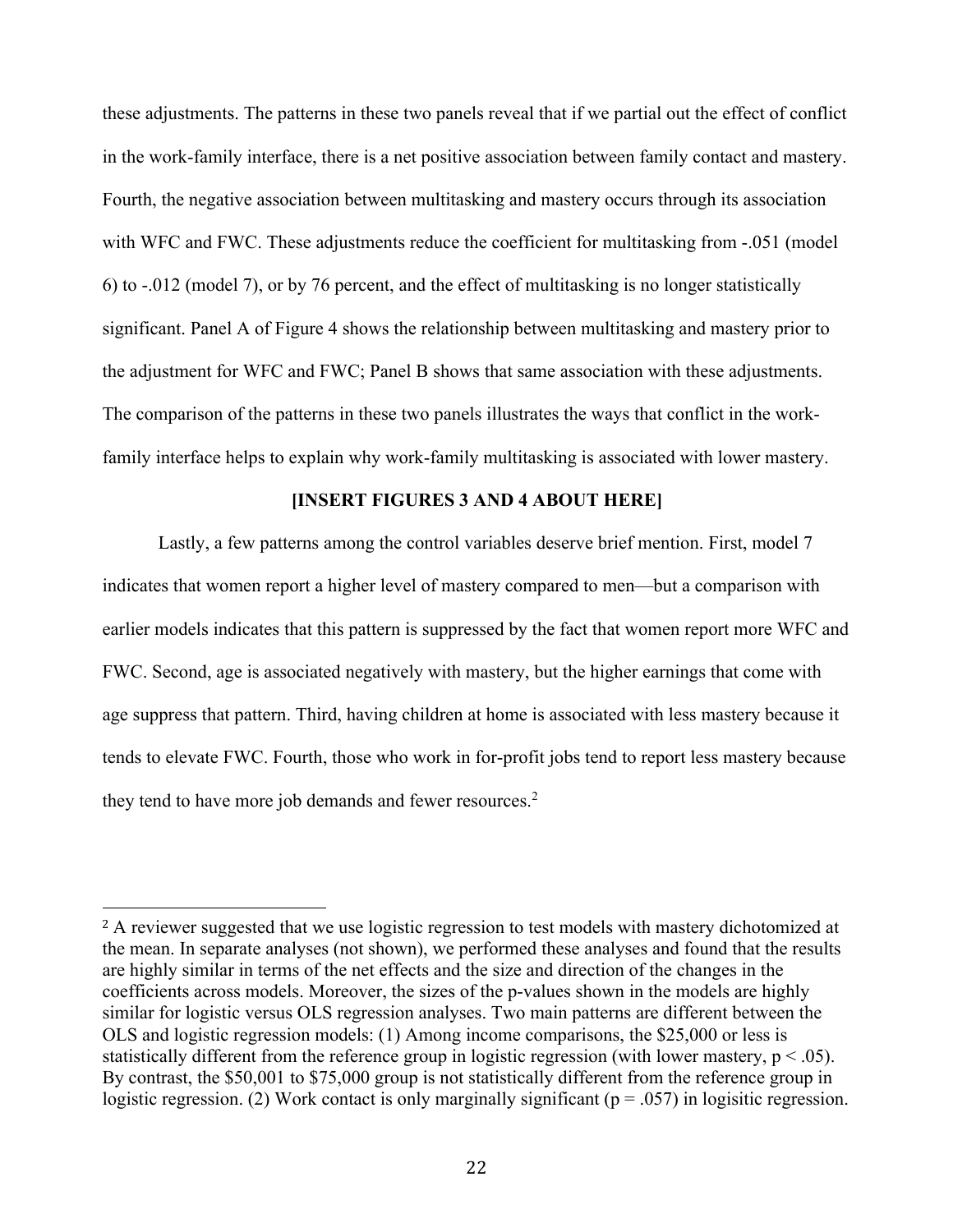#### **DISCUSSION**

Our study provides three main contributions to the literature on the social-structural determinants of mastery. First, we document that each of the main components of socioeconomic status—starting with education—have distinct total, indirect, and net associations with mastery. Second, job-related demands and resources have largely independent associations with mastery, but our analyses also reveal some key areas of overlap. Third, role-blurring activities in the workfamily interface—and their connections with WFC and FWC—offer unique expansions to the overall narrative of mastery, with a complex mix of unexpected explanatory and suppression effects discovered. We describe and interpret each of these observations below.

Prior research has repeatedly demonstrated that individuals with the highest levels of education and income tend to report higher average levels of mastery (Ross and Mirowsky 2013; Schieman and Plickert 2008). We replicate these patterns and then demonstrate two novel discoveries that expand upon prior results. First, the adjustment for income fully accounts for education-based differences. That is, at least initially it appears that those with a 4-year university or degree or advanced graduate degree report more mastery because of their higher earnings. Second, our analyses reveal new suppression patterns that are substantively meaningful. For example, the net education-based differences observed in our final model indicate that education is associated with higher levels of mastery *net* of job demands, resources, and conditions in the workfamily interface. The initial education-based contrasts that we documented prior to the set of progressive adjustments reappear in our final two models. Essentially, we demonstrate that the welleducated report more mastery because of their higher earnings—but their exposures to more role blurring activities and WFC conceal or offset what would otherwise be their even higher levels of mastery. These patterns are quintessentially at the core of the *stress of higher status* hypothesis: Advanced education is associated with some forms of stressors that detract from, dampen, or offset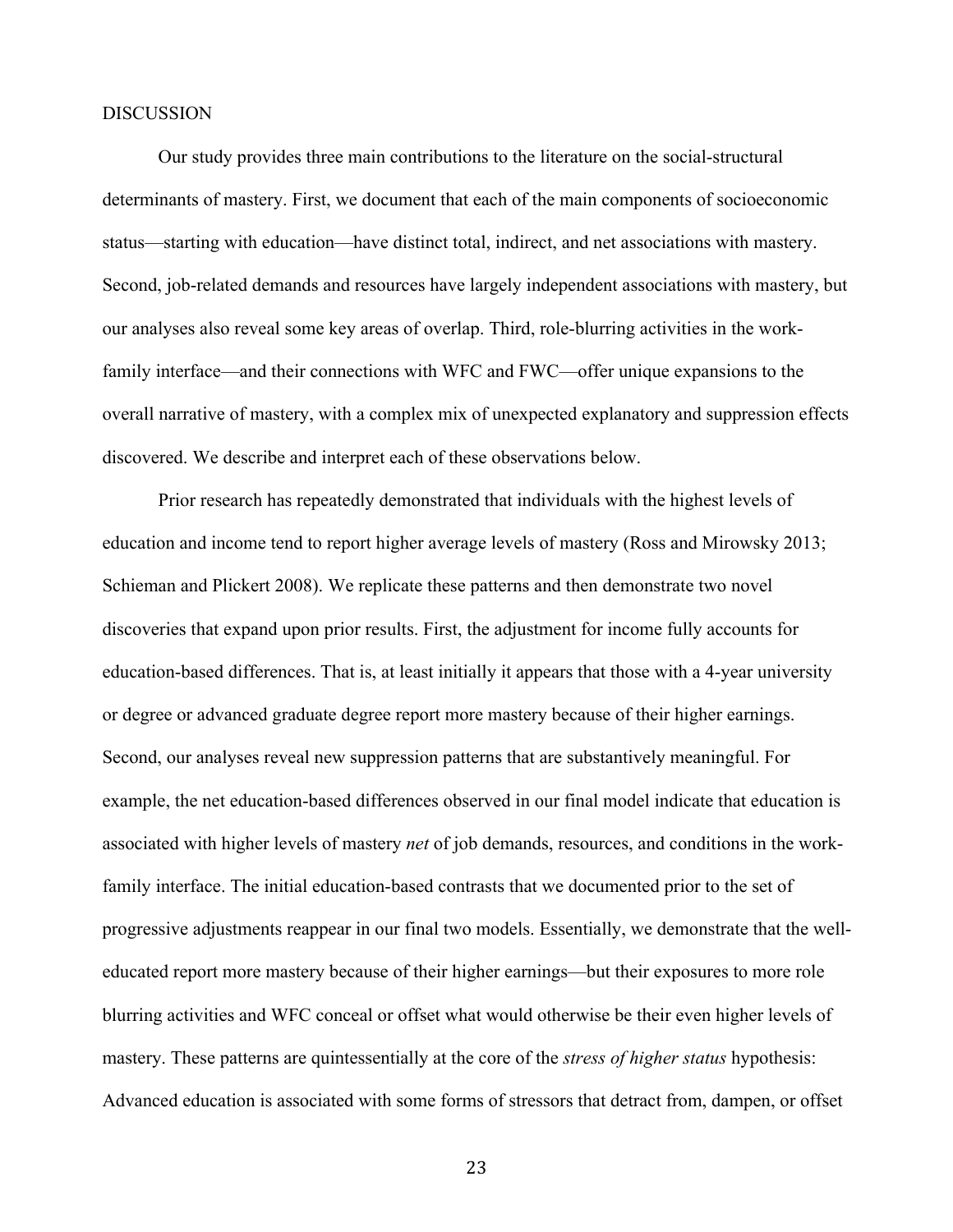its psychosocial rewards. However, these patterns are not observed for the other features of SES. The remaining net positive effect of education might pertain to the ways that education equips individuals with greater confidence, self-assurance and skills to meeting problems with thought, action, and persistence (Ross and Mirowsky 2013).

Collectively, these observations further underscore that the pathways that connect education to mastery are different from those for income or economic hardship. This contrast is important because it elaborates on the relevance of SES and the theoretical mechanisms of their influence. Unlike education, for example, we observe that income has a relatively stable association with mastery—with the exception of net differences between those in the two lowest income groups. This is important because it shows that the stress of higher status predictions are relevant across all levels of status inequality; the stress of higher status is not simply an argument about "high status." The fact that the positive link between income and mastery is suppressed by greater stress exposure at the lowest levels of income is a compelling new contribution in this regard. In addition, however, it is also surprising that income's positive association with mastery is largely independent of job demands, resources, and conditions in the work-family interface. On the other hand, economic hardship undermines mastery mainly because of its shared influence with job pressure. Net of education and income, we demonstrate that economic hardship's negative association with mastery is mostly attributable to its overlap with job-related demands—especially job pressure. Economic hardship plays a central role in the psychological functioning of individuals (Mirowsky and Ross 2003). Here, we demonstrate why matters for the sense of mastery. The connection with socialstructural conditions in the workplace provides central clues, with the bulk of the impact suggesting that those individuals who feel economic hardship are the same ones who feel overwhelmed by the amount of work they must do and the amount of time allotted for it.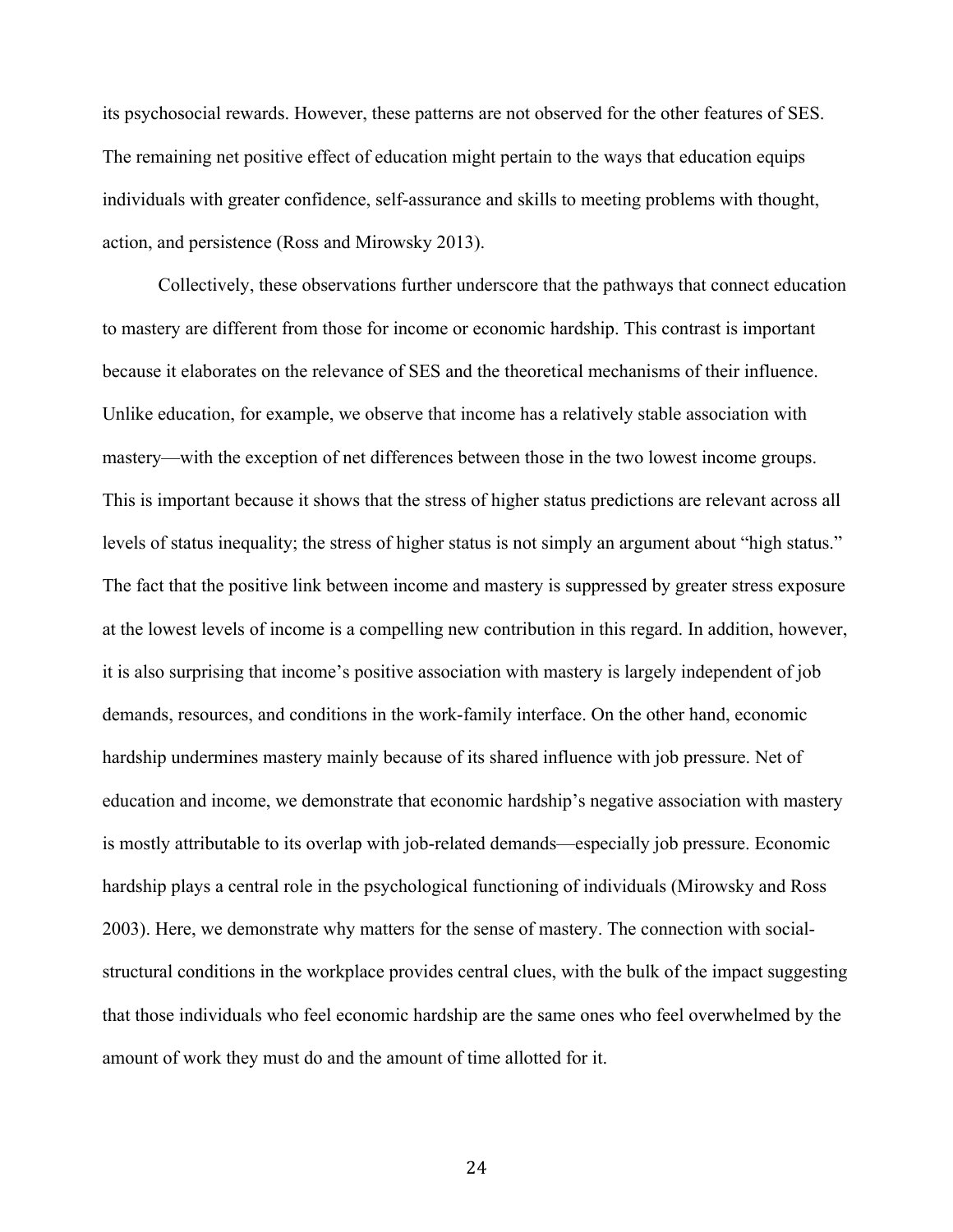We also advance prior evidence about the connection between work and mastery by elaborating on the direct and indirect ways that job demands and resources are influential (e.g., Ross and Mirowsky 2013; Schieman and Plickert 2008). First and foremost, excessive pressure is the primary job demand that undermines mastery—and more than half of its influence is indirect through its link to higher levels of WFC. Similarly, hours mismatch is associated with lower mastery because of its link to role blurring and inter-role conflict. Taken together, these observations for job pressure and hours mismatch are consistent with the demands hypothesis.

By contrast, the influence of the other job demand—long work hours—suggests a different narrative. Here, we observe a net *positive* association between long work hours and mastery—but that becomes evident only after accounting for the fact that people who work long hours are at a higher risk of work hours mismatch. Our analyses then demonstrate that the net positive influence of long hours is attributable primarily to its link with more challenging work. We then further elaborate on this storyline by showing that were it not for the increased WFC that tends to come with it, working long hours would have an overall net positive link with mastery. Collectively, these patterns indicate that there is something beneficial about long work hours for mastery—perhaps an enhanced level of engagement or commitment to work—but that is only evident after we have accounted for the downsides of long hours. The progressive adjustments provide one illustration of the complex interplay between job demands and resources in the shaping of mastery—observations that further complicate and elaborate on the predictions of the demands and resources hypotheses.

Our analyses also extend previous research by differentiating among the four job-related resources. First, job autonomy stands out because of its net and indirect influence. Specifically, people with job autonomy report more mastery—a pattern that reinforces prior research (e.g., Ross and Mirowsky 2013; Schieman and Plickert 2008). However, we demonstrate that a substantial amount of autonomy's influence is attributable to link with lower levels of job pressure and WFC.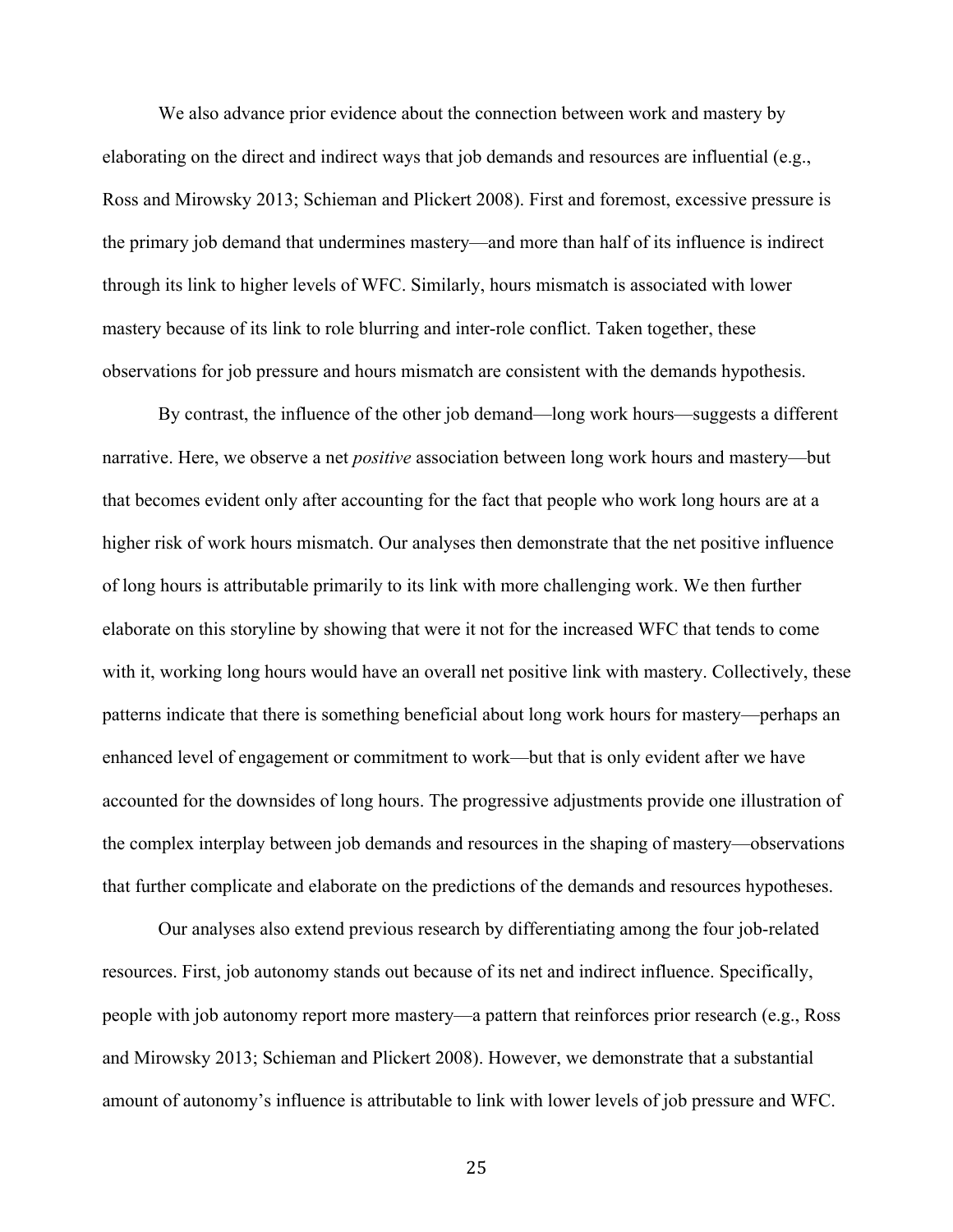By contrast, challenging work is associated positively with mastery and its influence is almost entirely independent of other job attributes and conditions in the work-family interface. In addition, schedule control's positive influence is entirely due to its link with a lower risk of work hours mismatch. Finally, and somewhat surprisingly, job authority is unrelated to mastery. This contrasts sharply with the notion that higher levels of power and influence in key role domains should be empowering and instill a sense of causal effectiveness. The specific reasons why job authority does not matter for mastery remain unknown. Based on previous studies, however, we suspect that part of the explanation might be due to the higher levels of interpersonal conflict in the workplace that tends to come with elevated levels of authority (Mirowsky and Ross 2003; Schieman and Reid 2009). This speculative point underscores the notion that the stress associated with higher status might be suppressing the psychosocial resources that tend to accrue to people with power at work. In other words, those with more job authority—a key form of job control and status—also tend to encounter elevated levels of some forms of stressors that might detract from the sense of mastery.

Of the three main contributions of our study, we believe that the findings related to the work-family interface are perhaps the most provocative—and somewhat unexpected. First and foremost, we discover the both directions of inter-role conflict—work-to-family and family-towork—have independent and negative associations with the sense of personal mastery; these are the two strongest predictors of mastery. Second, higher levels of exposure to WFC and FWC fully contribute to the lower mastery among individuals who frequently engage in multitasking. This pattern explicitly demonstrates the downsides of role blurring for psychological functioning; moreover, it provides clues as to why previous studies show negative consequence of role-blurring activities for stress in the work-family interface (Schieman and Young 2010a; Voydanoff 2005).

Our observations for the two other forms of role blurring—work and family contact provide a richer narrative about potential underling processes. Specifically, once we take into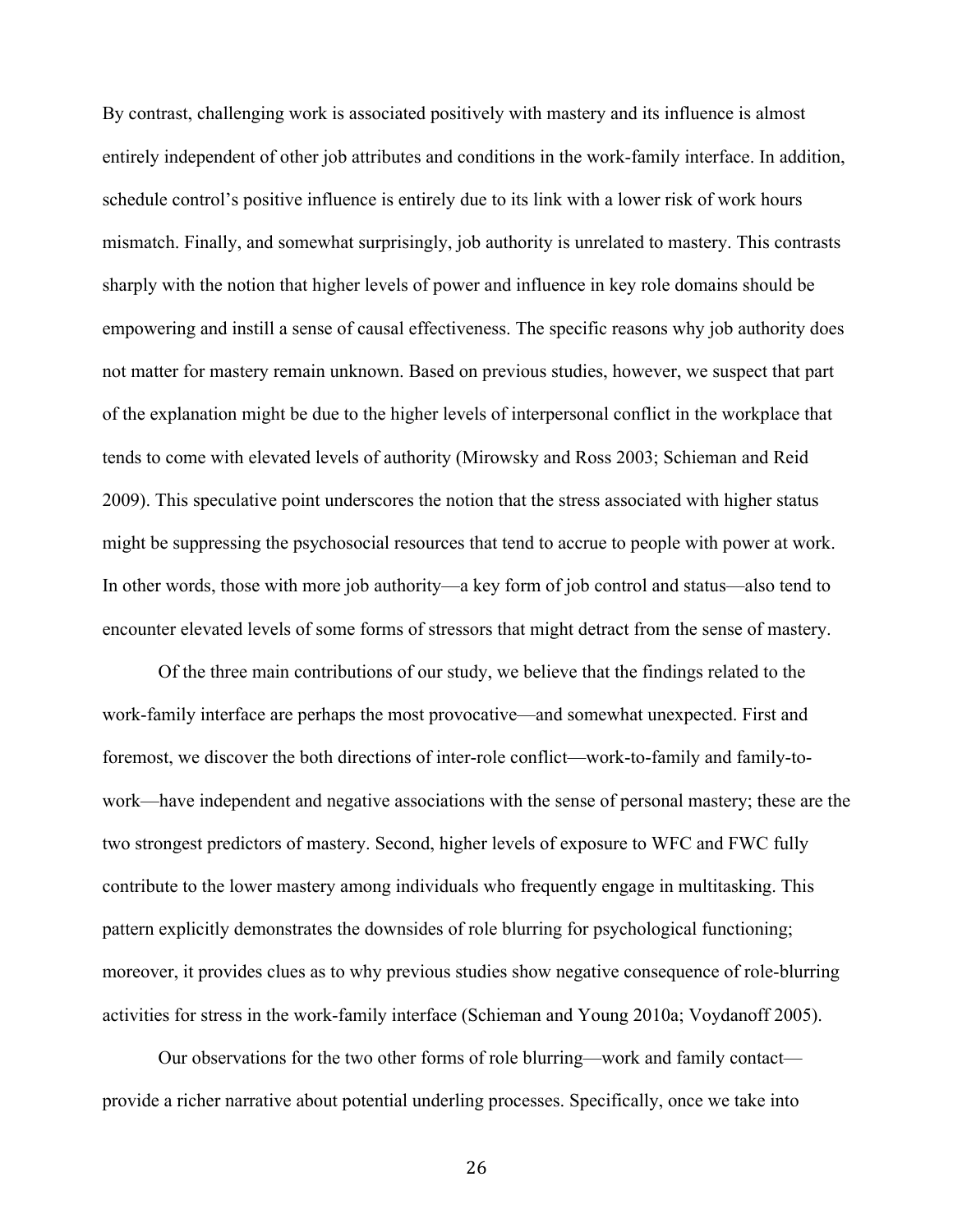account the inter-role conflict that tends to coincide with work and family contact, both forms of role blurring are associated positively with sense of mastery. One interpretation of these suppression patterns involves the possibility that both forms of contact have elements that contribute to a sense of causal importance and effectiveness. When individuals are contacted about work-related matters outside of regular hours, there are clear downsides in terms of WFC (Glavin and Schieman 2010; Schieman and Glavin 2008; Voydanoff 2005). However, net of those downsides, frequent work contact might also enhance the sense that workers are important, influential, committed, and perhaps even more productive. Given that those with higher statuses tend to report work contact (Schieman and Glavin 2008, 2014), these processes reflect underlying dynamics predicted by the stress of higher status thesis. Likewise, when individuals engage in contact with family members while they are at work, there are downsides in terms of FWC. Once we have accounted for that, however, what remains appears to produce a positive link between frequent family contact and mastery. Family contact might have more socially integrative elements that enhance other psychosocial resources—but these benefits are only evident after we have accounted for the potentially disruptive aspects of frequent family contact. We are currently conducting in-depth interviews with a selection of these same study participants to probe these complex processes and elaborate on their meanings, causes, and consequences. This will shed light on the nature of work and family contact and its implications for stress in the work-family interface—and ultimately, psychological functioning.

Several study limitations deserve brief mention. First, the analyses are based on crosssectional data. While this limits our capacity to make definitive statements about causal direction, it does not diminish the discovered patterns and their links to theoretical perspectives. A related issue involves the claim that work conditions and the work-family interface represent concurrent socialstructural arrangements. In this sense, for example, one job attribute (e.g., pressure) does not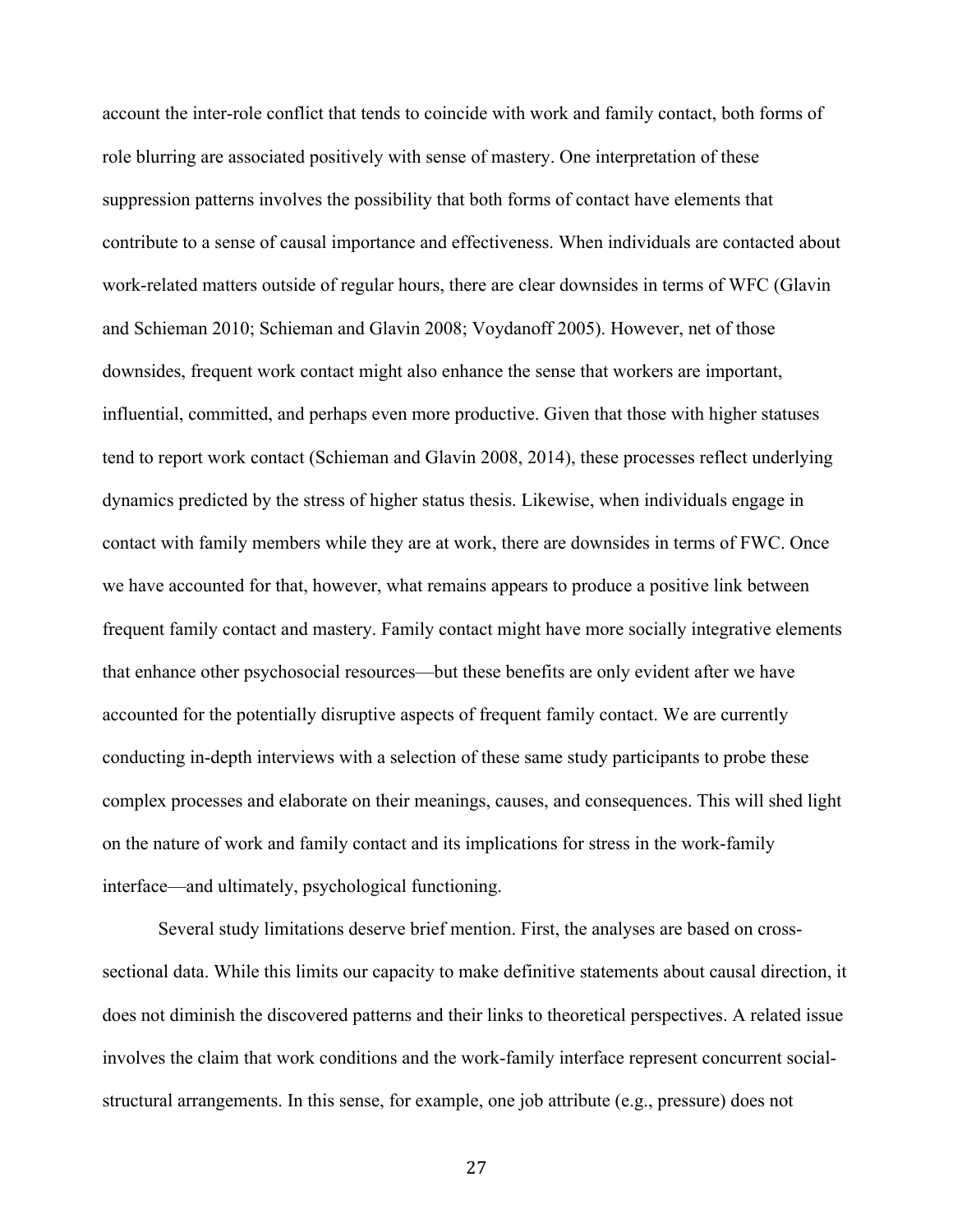necessarily occur before or after another job attribute (e.g., autonomy). However, with a series of progressive adjustments following the procedures (and rationale) outlined by Mirowsky (2013), we seek to differentiate among these conditions. To reiterate, out aim is not to make a strong case for causal ordering. Rather, we seek to document basic social patterns in mastery and then illustrate how other conditions might alter those estimates. We are currently engaged in the first of a series of follow-up interviews of these same study participants. Once complete, these additional data will allow us to more adequately track changes over time. For now, these initial estimates are intended to provide baseline patterns that can be used as a framework for more elaborate future analyses.

Another related challenge involves the possibility of selection effects. For example, individuals with higher levels of WFC or FWC may be more likely to select out of the workforce. They are therefore underrepresented in our sample. The question becomes: If this occurs, how influential or problematic is it for the estimates that we present here? Selection effects of this type could cause us to (a) underestimate the negative association between inter-role conflict and mastery, especially if those with the highest levels of mastery are better able to withstand the deleterious consequences; or (b) underestimate the ways that higher levels of SES, especially education, have net positive associations with mastery. Ultimately, we hope to be able to address these issues in future analyses with multiple waves of interview and richer qualitative data—essentially, we will seek to develop a clearer picture of how these selection effects play out over time among workers, and trace the impact of and implications for levels of mastery in these processes.

A third limitation and key area for future inquiry involves further investigation of potential contingencies in the observed patterns. Two social statuses—gender and age—could be more focal in future analyses. We opted in our analyses, however, to label these as "control variables" because we wanted to focus on SES, work, and the work-family interface—as well as the rather daunting scope of theoretical and empirical analyses required for possible gender and age contingencies.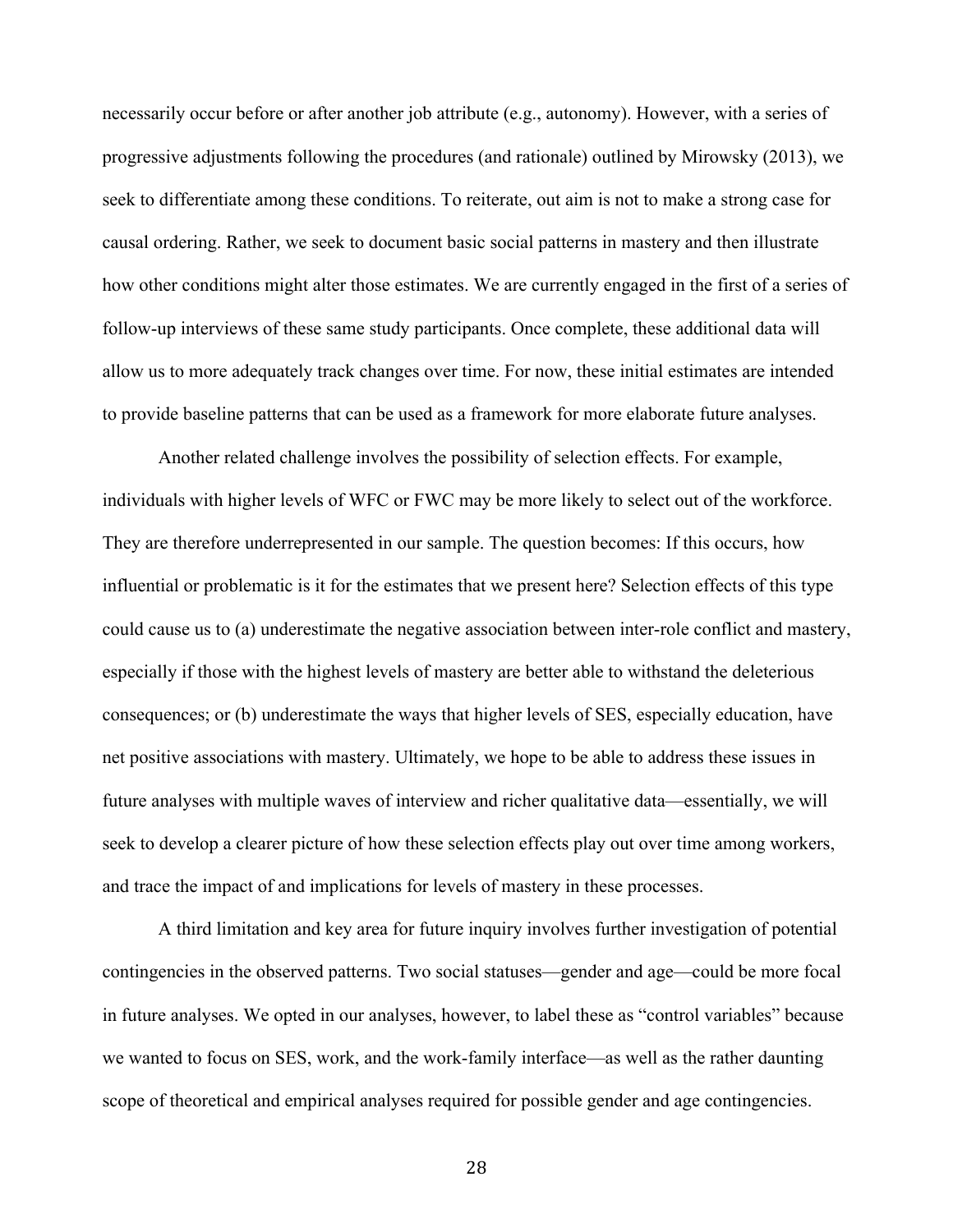However, these are critically important next steps for research, and we plan on addressing them in the following ways. First, in the case of gender, it would be revealing to examine the determinants of mastery among men and women in dual-earner households with children. We have the unique capacity to assess the nature and division of household labor as well as childcare. As workers navigate the work-family interface, these aspects of the household might have different consequences for women and men. At this juncture, age might also be relevant as it relates to the life course. Some of the challenges of the work-family interface—and the particular configuration of job demands and resources—might be sharper for younger workers who are embarking on developments in both career and family stages. To reiterate, the objectives in this paper do not intend to dismiss these potential contingences. Rather, we have sought to provide a broader aggregate portrait of the social-structural determinants of mastery upon which more refined and nuanced analyses can build—including tests for complex contingencies.

To conclude, decades of scholarship have underscored the importance of mastery in the stress process. Sociologists continue to learn about the social structural arrangements that influence this key resource. Our study advances that knowledge—with an elaboration of a narrative around different dimensions of socioeconomic status and their connections to conditions in the workplace and the work-family interface. Like Americans, most Canadians feel that their life chances are under their own control—and most reject the notion that fate dictates the events and outcomes in their lives (Ross and Mirowsky 2013). The observations presented here indicate that these selfconceptions are not randomly distributed in the population but rather intricately linked to key features of social life—especially those linked to SES, work, and the work-family interface.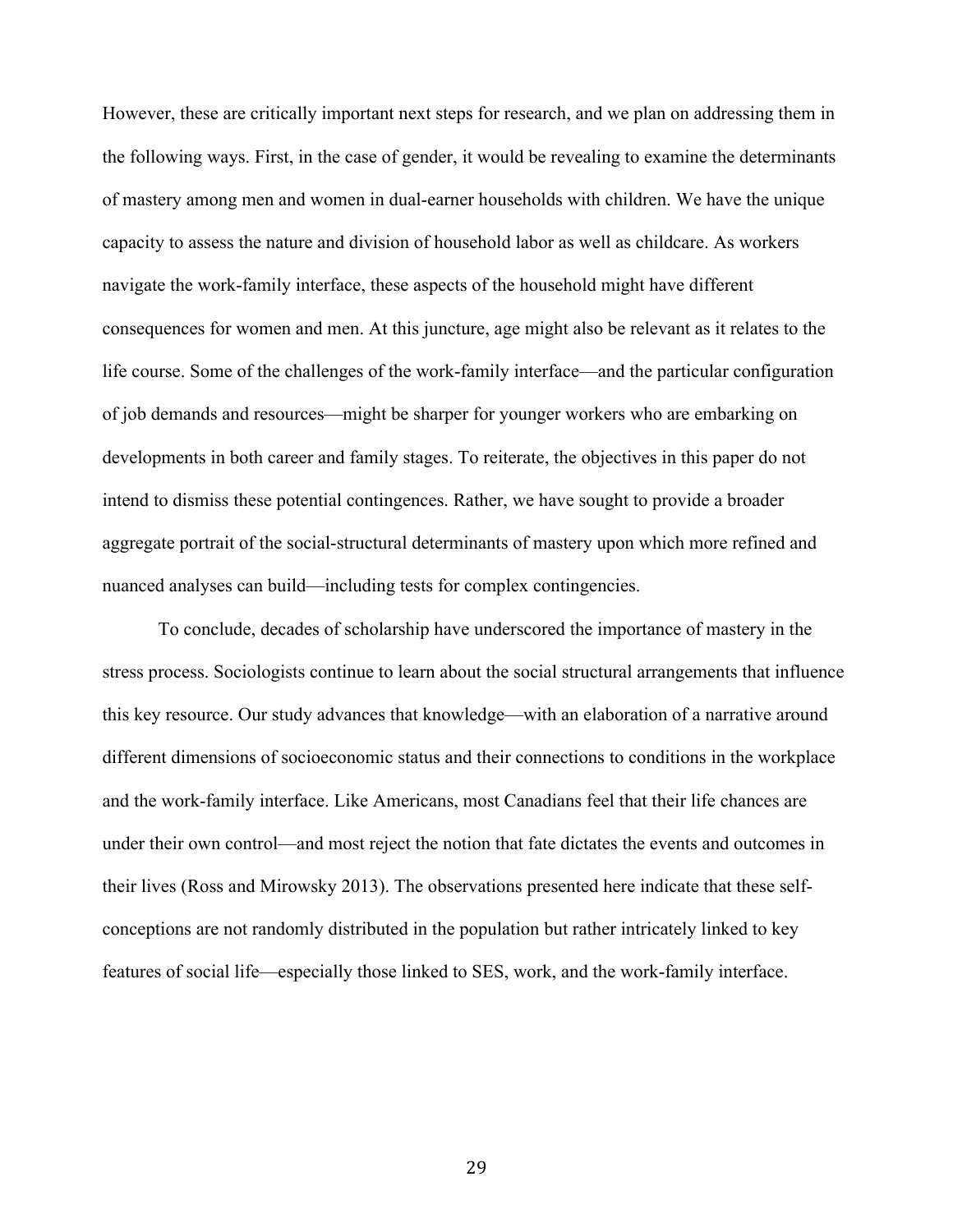# **REFERENCES**

Babbie, Earl. 2007. *The Practice of Social Research*. 11th edition. Belmont, CA: Wadsworth.

Bakker, Arnold B. and Sabine A.E. Geurts. 2004. "Toward a dual-process model of work-home interference." *Work and Occupations* 31:345-366.

Bakker, Arnold B. and Eva Demerouti. 2007. "The Job Demands–Resources Model: State of the Art." *Journal of Managerial Psychology* 22:309-328.

Batt, Rosemary and Mary Valcour. 2003. "Human Resources Practices as Predictors of Work– Family Outcomes and Employee Turnover." *Industrial Relations* 42: 189-220.

Beehr, Terry A., Katherine M. Glaser, Kristopher G. Canali, Dee A. Wallwey. 2001. "Back to the basics: Re-examination of demand control theory of occupational stress." *Work & Stress* 15: 115- 130.

Becker, Gary S. 1993. *Human Capital: A Theoretical and Empirical Analysis, with Special Reference to Education*. 3rd edition. Chicago, University of Chicago Press.

Böheim, Réne and Taylor P. Mark. 2004. "Actual and preferred working hours." *British Journal of Industrial Relations* 42(1): 149-166.

Boswell, Wendy R. and Julie B. Olson-Buchanan. 2007. "The Use of Communication Technologies after Hours: The Role of Work Attitudes and Work-Life Conflict." *Journal of Management* 33:592- 610.

Chelsey, Noelle. 2005. "Blurring Boundaries? Linking Technology Use, Spillover, Individual Distress, and Family Satisfaction." *Journal of Marriage and the Family* 67:1237-1248.

Clark, Sue C. 2000. "Work/Family Border Theory: A New Theory of Work/Family Balance." *Human Relations* 53:747-770.

Curtin, Richard, Stanley Presser, and Eleanor Singer. 2000. "The Effects of Response Rate Changes on the Index of Consumer Sentiment." *Public Opinion Quarterly* 64:413–28.

Demerouti, Evangelia, Arnold B. Bakker. 2011. "The Job Demands-Resources Model: Challenges for Future Research." *South African Journal of Industrial Psychology* 37:1-9.

Department of Finance Canada. 2014. "Jobs Report: The State of the Canadian Labor Market." Retrieved April 23, 2014 (http://www.budget.gc.ca/2014/docs/jobs-emplois/pdf/jobs-emploiseng.pdf)

Duxbury, Linda, Sean Lyons, and Christopher Higgins. 2008. "Too Much To Do, and Not Enough Time: An Examination of Role Overload." Pp.125-140 in *Handbook of Work-Family Integration: Research, Theory, and Best Practices*, edited by Karen Korabik, Donna S. Lero, and Denise L. Whitehead. Burlington, MA: Elsevier.

Elliott, James R. and Ryan A. Smith. 2004. "Race, gender, and workplace power." *American Sociological Review* 69:365–386.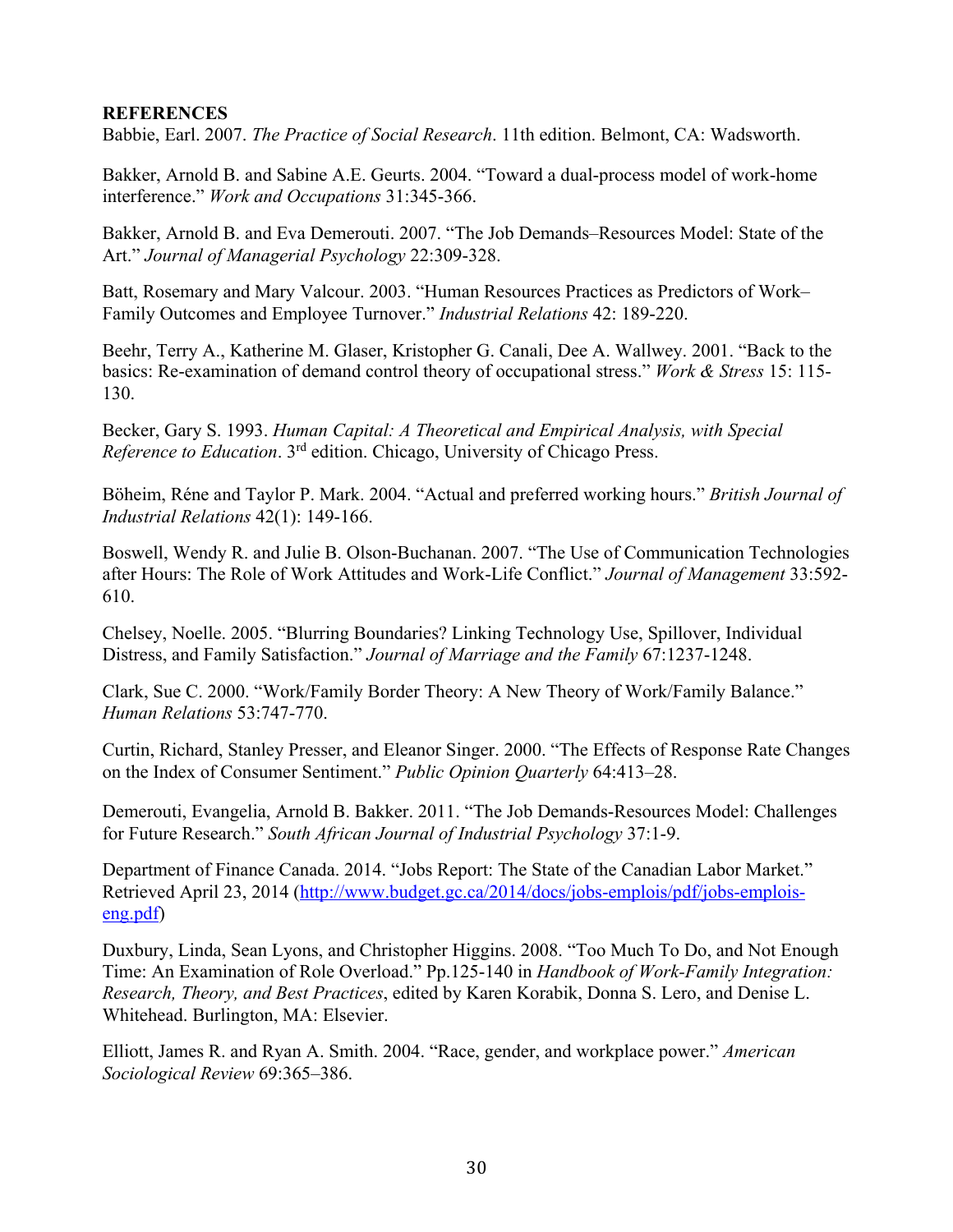Employment and Social Development Canada. 2014. "Indicators of Well-being in Canada: Work – Unemployment rate." Retrieved April 23, 2014 (http://www4.hrsdc.gc.ca/.3ndic.1t.4r@  $eng.jsp?iid=16$ 

Families and Work Institute. (2008). National study of the changing workforce. New York: Alfred P. Sloan Foundation.

Galinsky, Ellen, Kerstin Aumann, and James Bond. 2008. "Times are Changing: Gender and Generation at Work and at Home." *The National Study of the Changing Workforce.* New York, NY: Families and Work Institute.

Glavin, Paul and Scott Schieman. 2010. "Interpersonal Context at Work and the Frequency, Appraisal, and Consequences of Boundary-Spanning Demands." *The Sociological Quarterly* 51:205-225.

Glavin, Paul and Scott Schieman. 2012. "Work-Family Role Blurring and Work-Family Conflict: The Moderating Influence of Job Resources and Job Demands." *Work and Occupations* 39:71-98.

Greenhaus, Jeffrey H. and Saroj Parasuraman. 1987. "A Work-Nonwork Interactive Perspective of Stress and its Consequences." *Journal of Organizational Behavior Management* 8:37-60.

Grotto, Angela and Karen Lyness. 2010. "The Costs of Today's Jobs: Job Characteristics and Organizational Supports as Antecedents of Negative Spillover." *Journal of Vocational Behavior* 76:395-405.

Groves, Robert M. 2006. "Nonresponse Rates and Nonresponse Bias in Household Surveys."*Public Opinion Quarterly* 70:646–75.

Hunter, Alfred A. 1988. "Formal Education and Initial Employment: Unraveling the Relationships between Schooling and Skills over Time." *American Sociological Review* 53(5):753-65.

Jacobs, Jerry A. and Kathleen Gerson. 2004. *The Time Divide: Work, Family and Gender Inequality*. Cambridge: Harvard University Press.

Karasek, Robert A. 1979. "Job Demands, Job Decision Latitude, and Mental Strain: Implications for Job Redesign." *Administrative Science Quarterly* 24:285–308.

Karasek, Robert A., and T. Theorell. 1990. *Healthy Work: Stress, Productivity, and the Reconstruction of Working Life*. Basic Books, New York, NY.

Karasek, R., Brisson, C., Kawakami, N., Houtman, I., Bongers, P., Amick, B., 1998. The job content questionnaire (JQC): An instrument for internationally comparative assessments of psychosocial job characteristics. Journal of Occupational Health Psychology 3, 322–355.

Kerchkhoff, Alan C., Stephen W. Raudenbush and Elizabeth Glennie. 2001. "Education, Cognitive Skill, and Labor Force Outcomes." *Sociology of Education* 74(1):1-24.

Kohn, Melvin L. and Carmi Schooler. 1982. "Job conditions and personality: A longitudinal assessment of their reciprocal effects." *The American Journal of Sociology* 87:1257–1286.

Low, Gail, Norah Keating, and Zhiwei Gao. 2009. "The Differential Importance of Personal and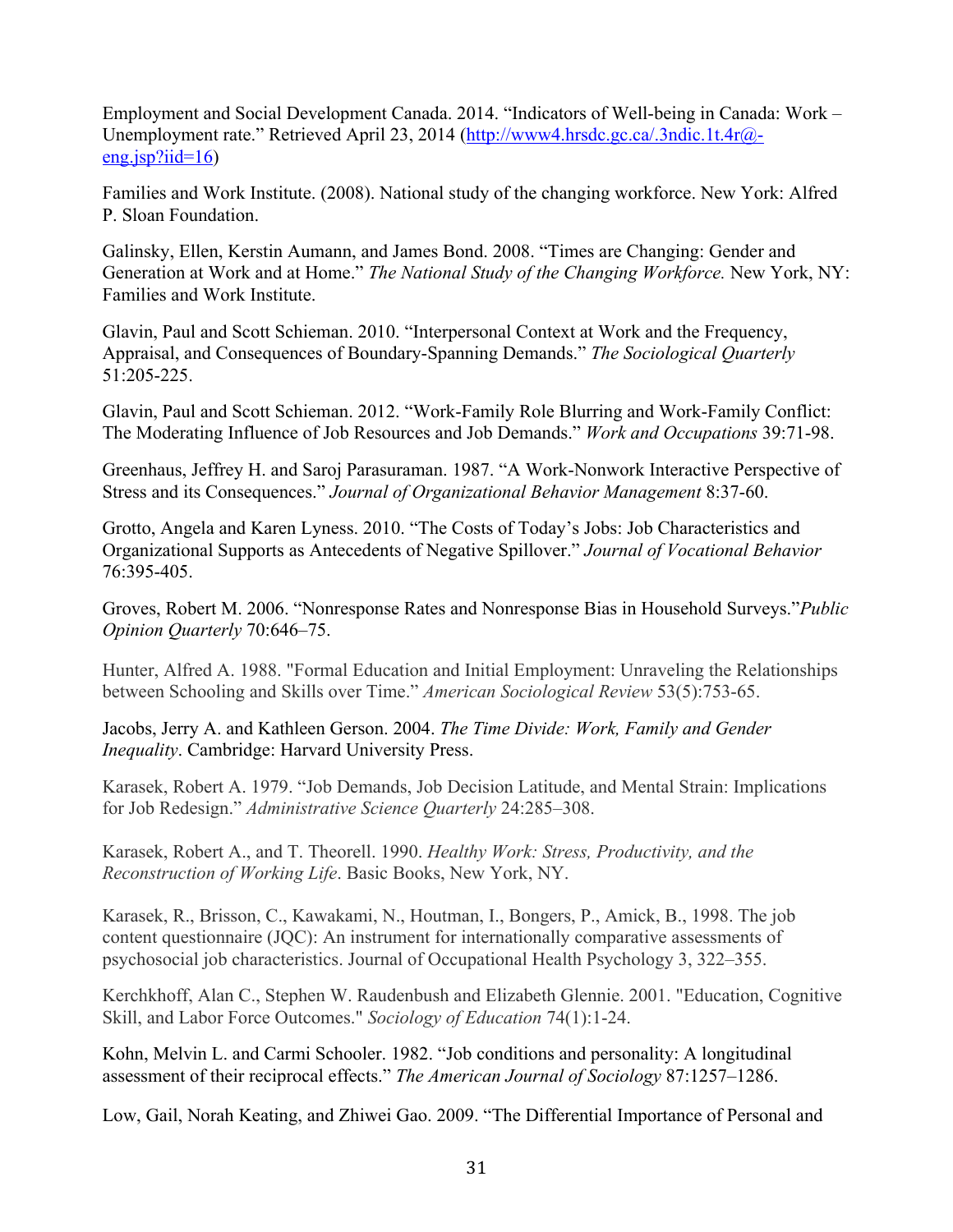Environmental Resources to Older Canadians." *Canadian Review of Sociology* 46(4): 371-392.

Lyness, Karen S., Janet C. Gornick, Pamela Stone, and Angela R. Grotto. 2012. "It's All about Control: Worker Control over Schedule and Hours in Cross–National Context." *American Sociological Review* 77(6): 1023–49.

Marx, Karl. [1852] 1983. "From the Eighteenth Brumaire of Louis Bonaparte." *The Portable Karl Marx*, edited by E. Kamenka. New York: Penguin.

Maume, David and Marcia L. Bellas. 2001. "The Overworked American or the Time Bind? Assessing Competing Explanations for Time Spent in Paid Labor." *American Behavioral Scientist*  44:1137-1156.

Merkle, Daniel and Murray Edelman. 2002. "Nonresponse in Exit Polls: A Comprehensive Analysis." Pp. 243–58 in *Survey Nonresponse*, edited by R. M. Groves, D. A. Dillman, J. L. Eltinge, and R. J. A. Little. New York: Wiley.

McLeod, Jane. 2013. "Social Stratification and Inequality" Pp. 229-253 in *The Handbook of the Sociology of Mental Health*, 2nd Edition, edited by Carol. S. Aneshensel, Jo. C. Phelan, and Alex Bierman. New York: Springer.

Milliken, Frances. J. and Linda Dunn-Jensen. 2004. "The Changing Time Demands of Managerial and Professional Work: Implications for Managing the Work-Life Boundary." Pp. 43-59 in *Work and Life Integration: Organizational, Cultural, and Individual Perspectives*, edited by Ellen E. Kossek and Susan J. Lambert. Lawrence Erlbaum Associates.

Mirowsky, John. 2013. "Analyzing Associations Between Mental Health and Social Circumstances." Pp. 143-165 in *The Handbook of the Sociology of Mental Health*, 2nd Edition, edited by Carol. S. Aneshensel, Jo. C. Phelan, and Alex Bierman. New York: Springer.

Mirowsky, John and Catherine E. Ross. 2003a. *Social Causes of Psychological Distress*. 2nd edition, Hawthorne, New York: Aldine De Gruyter.

Mirowsky, John and Catherine E. Ross. 2003b. *Education, Social Status, and Health*. New Brunswick, N.J.: Aldine Transaction.

Moen, Phyllis and Yan Yu. 2000. "Effective Work–Life Strategies: Working Couples, Work Conditions, Gender, and Life Quality." *Social Problems* 47:291–326.

Offer, Shira and Barbara Schneider. 2011. "Revisiting the Gender Gap in Time–Use Patterns: Multitasking and Well–Being among Mothers and Fathers in Dual–Earner Families." *American Sociological Review* 76:809-833.

Otterbach, Steffen. 2010. "Mismatches between Actual and Preferred Work Time: Empirical Evidence of Hours Constraints in 21 Countries." *Journal of Consumer Policy* 33(2): 143-161.

Pallas, Aaron M. 2003. "Educational Transitions, Trajectories, and Pathways." Pp. 165- 84. *Handbook of the Life Course*, edited by Jeylan T. Mortimer and Michael J. Shanahan. New York: Kluwer Academic/Plenum Publishers.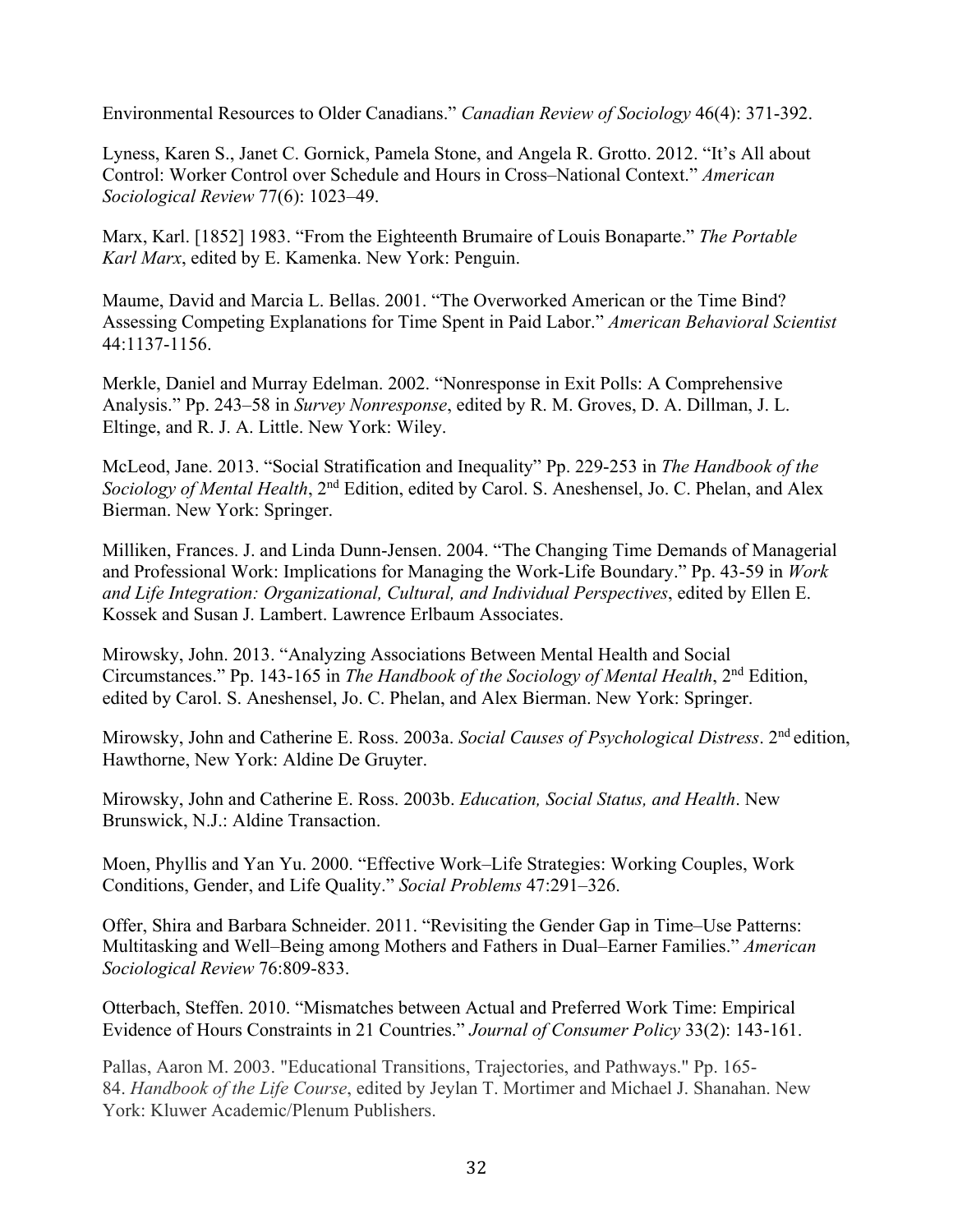Pearlin, Leornard I. and Carmi Schooler. 1978. "The Structure of coping." *Journal of Health and Social Behavior* 19(1): 2-21.

Pearlin Leonard I., Scott Schieman, Elena M. Fazio, Stephen C. Meersman. 2005. "Stress, Health, and the Life Course:SomeConceptualPerspectives". *Journal ofHealthandSocialBehavior* 46:205-219.

Pearlin, Leonard I., Kim Nguyen, Scott Schieman, and Melissa A. Milkie. 2007. "Life-Course Origins of Mastery Among Older People." *Journal of Health and Social Behavior* 48:164-179.

Pearlin, Leonard I., Alex Bierman. 2013. "Current Issues and Future Directions in Research into the Stress Process" Pp. 325-340 in *The Handbook of the Sociology of Mental Health*, 2<sup>nd</sup> Edition, edited by Carol. S. Aneshensel, Jo. C. Phelan, and Alex Bierman. New York: Springer.

Tetyana Pudrovska, Scott Schieman, Leonard I. Pearlin, and Kim Nguyen. 2005. "The Sense of Mastery as a Mediator and Moderator in the Association between Economic Hardship and Health in Late-Life" *Journal of Aging and Health* 17:634–60.

Ross, Catherine E. and Barbara F. Reskin. 1992. "Education, Control at Work, and Job Satisfaction." *Social Science Research* 21: 134-48.

Ross, Catherine E. and John Mirowsky. 1992. "Households, Employment, and the Sense of Control." *Social Psychology Quarterly* 55: 217-35.

Ross, Catherine E. and John Mirowsky. 2013. "The Sense of Personal Control: Social-Structural Causes and Emotional Consequences." Pp. 379-404 in *The Handbook of the Sociology of Mental*  Health, 2<sup>nd</sup> Edition, edited by Carol. S. Aneshensel, Jo. C. Phelan, and Alex Bierman. New York: Springer.

Ross, Catherine E. and Marylyn P. Wright. 1998. "Women's work, men's work and the sense of control." *Work and Occupations 25*:333–355.

Schaufeli, William B. and Toon W. Taris. 2014. "A Critical Review of the Job Demands-Resources Model: Implications for Improving Work and Health." Pp. 43-68 in *Bridging Occupational, Organizational and Public Health*, edited by Georg F. Bauer and Oliver Hämmig. Springer: Netherlands.

Schieman, Scott. 2001. "Age, Education, and the Sense of Control: An Examination of the Cumulative Advantage Hypothesis." *Research on Aging* 23:153–78.

Schieman, Scott. 2010. "Suppression Effects in Social Stress Research and their Implications for the Stress Process Model." Pp. 53–70 in *Advances in the Conceptualization and Study of the Stress Process: Essays in Honor of Leonard I. Pearlin*, edited by W.R. Avison, C. S. Aneshensel, S.

Schieman, and B. Wheaton. New York, NY: Springer. Schieman, Scott. 2013. "Job-Related Resources and the Pressures of Working Life. *Social Science Research 42:*271-282*.*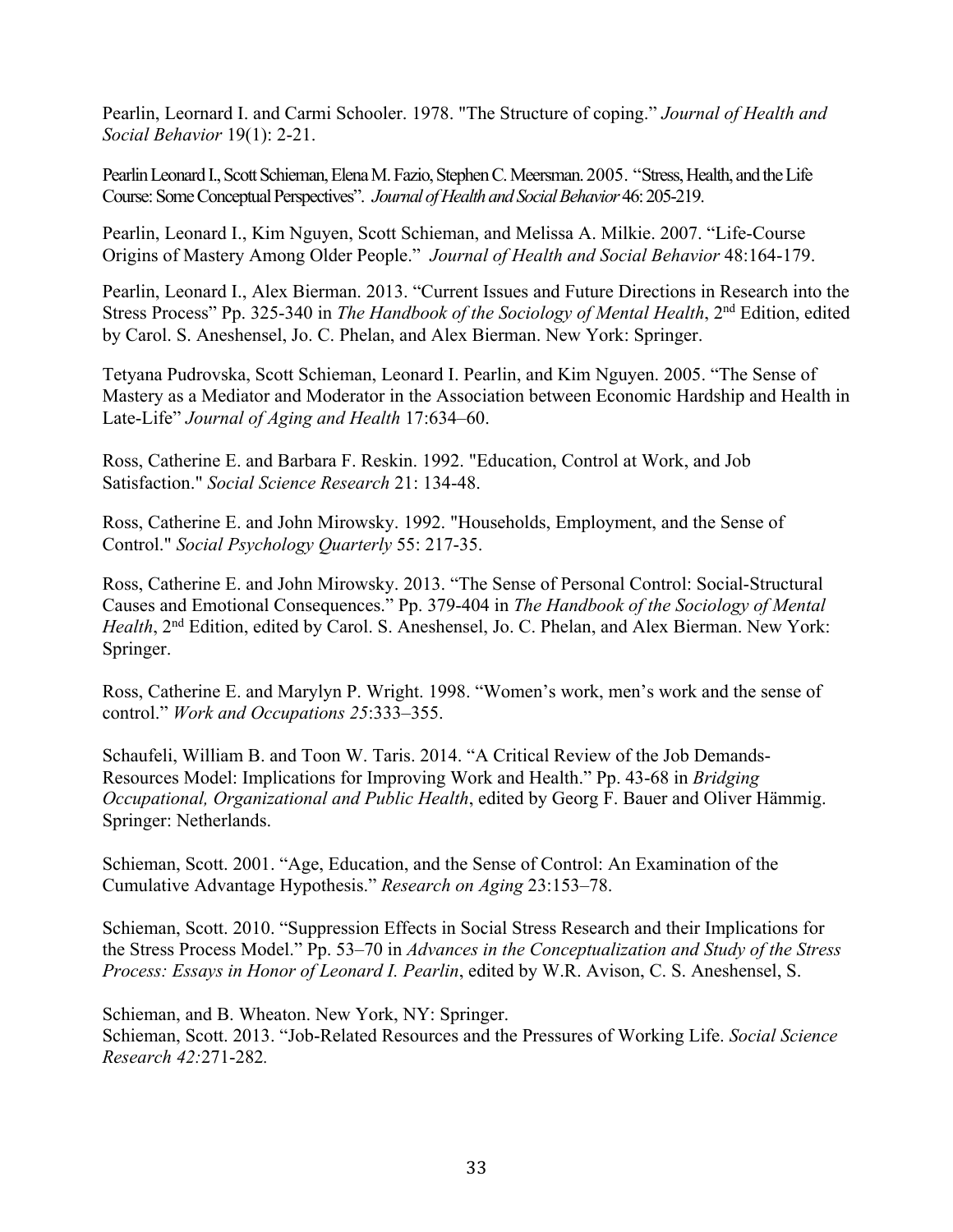Schieman, Scott and Paul Glavin. 2008. "Trouble at the Border? Gender, Flexible Work Conditions, and the Work-Home Interface." *Social Problems* 55:590–611.

Schieman, Scott and Paul Glavin. 2011. "Education and Work-Family Conflict: Explanations, Contingencies, and Mental Health Consequences." *Social Forces* 89(4):1341-1362.

Schieman, Scott, Yuko Kurashina, and Karen Van Gundy. 2006. "The Nature of Work and the Stress of Higher Status." *Journal of Health and Social Behavior* 47: 242–57.

Schieman, Scott and Gabriele Plickert. 2008. "How Knowledge is Power: Explaining the Association between Education and the Sense of Control." *Social Forces* 87: 153–84.

Schieman, Scott, Melissa Milkie, and Paul Glavin. 2009. "When Work Interferes with Life: The Social Distribution of Work-Nonwork Interference and the Influence of Work-Related Demands and Resources." *American Sociological Review* 74: 966-87.

Schieman, Scott and Sarah Reid. 2009. "Job Authority and Health: Unraveling the Competing Suppression and Explanatory Influences." *Social Science and Medicine*. *Social Science and Medicine* 69:1616–1624.

Schieman, Scott, and Heather A. Turner. 1998. "Age, Disability, and the Sense of Mastery." *Journal of Health and Social Behavior* 39:169–86.

Schieman, Scott and Marisa Young. 2010a. "The Demands of Creative Work: Implications for the Stress in the Work-Family Interface." *Social Science Research* 39:246-59.

Schieman, Scott and Marisa Young. 2010b. "Is there a Downside to Schedule Control for the Work-Family Interface?" *Journal of Family Issues* 31(10):1391-1414.

Smith, Ryan A. 2012. "Money, Benefits and Power: A Test of Glass Ceiling and Glass Escalator Hypotheses" *The Annals of the American Academy of Political and Social Science*. 639:1:148-171.

Statistics Canada. 2014. "Labor Force Survey, March 2014." Retrieved April 23, 2014 (http://www.statcan.gc.ca/daily-quotidien/140404/dq140404a-eng.htm)

Tausig, Mark and Rudy Fenwick. 2011. *Work and Mental Health in Social Context*. Springer: New York.

Turner, R. Jay and Donald A. Lloyd. 1999. "The Stress Process and the Social Distribution of Depression." *Journal of Health and Social Behavior* 40:374-404.

U.S Bureau of Labor Statistics. 2014. "Labor Force Statistics from the Current Population Survey." Retrieved April 23, 2014 (http://data.bls.gov/timeseries/LNS14000000)

Valcour, Monique P., and Larry W. Hunter, 2005. "Technology, organizations, and work-life integration." pp. 61-85 in *Work and life integration: Organizational, cultural, and individual perspectives,* edited by Ellen Kossek and Susan. J. Lambert. Mahwah, NJ: Lawrence Erlbaum Associates.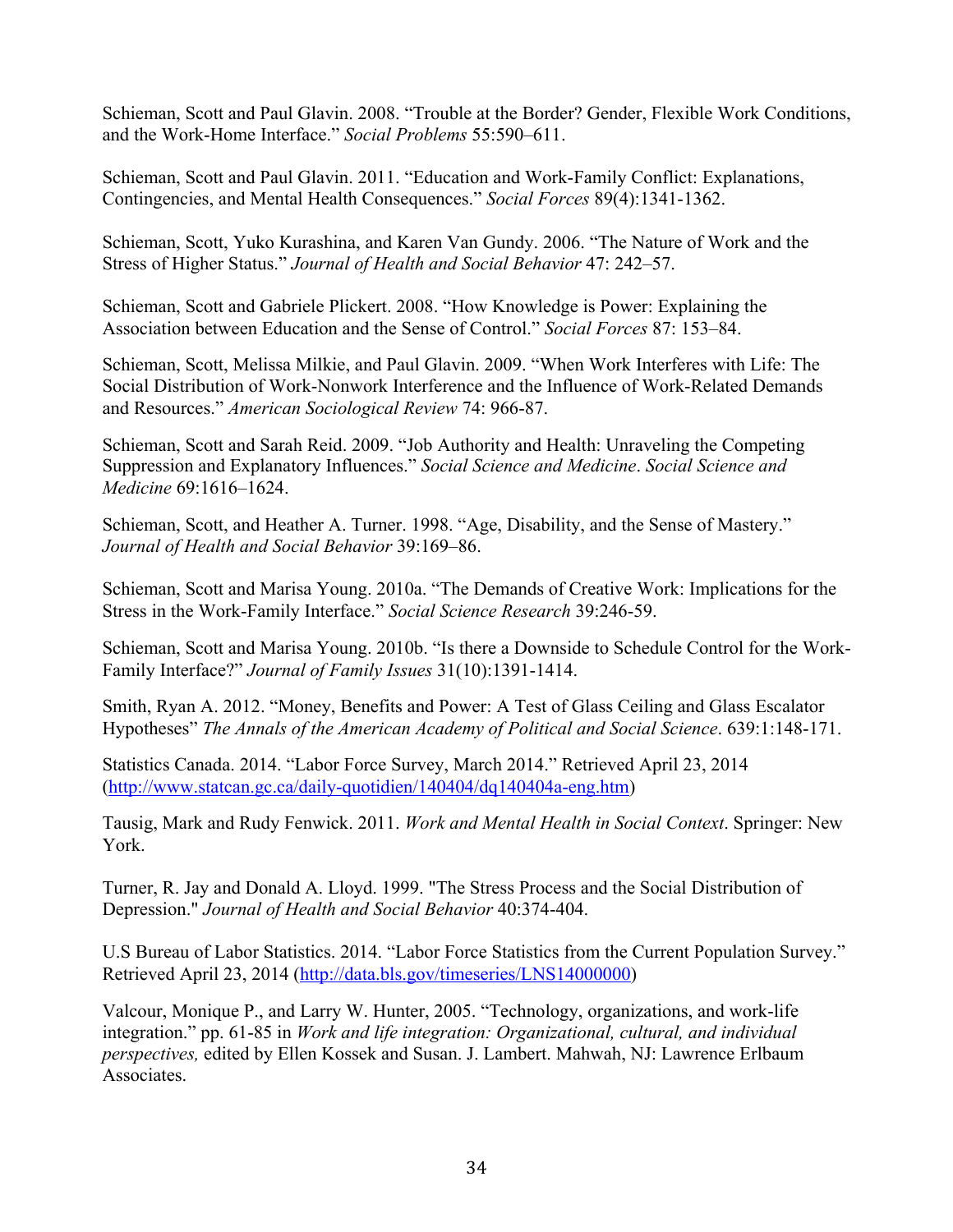Voydanoff, Patricia. 2005. "Consequences of Boundary–Spanning Demands and Resources for Work–to–Family Conflict and Perceived Stress." *Journal of Occupational Health Psychology* 10: 491–503.

Voydanoff, Patricia. 2007. *Work, Family, and Community: Exploring Interconnections.* Mahwah, NJ: Lawrence Erlbaum Associates.

Wallace, Jean. 2013. "Social Relationships, Well-Being, and Career Commitment: Exploring Cross-Domain Effects of Social Relationships." *Canadian Review of Sociology* 50(2): 135-153

Wallace, Jean and Marisa C. Young. 2010. "Work Hard, Play Hard?: A Comparison of Male and Female Lawyers' Time and Paid and Unpaid Work and Participation in Leisure Activities." *Canadian Review of Sociology* 47(1): 27-47

Walters, Vivienne and Margaret Denton. 1995. "Stress, Depression, and Tiredness among Women: The Social Production and Social Construction of Health." *Canadian Review of Sociology* 34(1): 53-69

Winship, Christopher and Larry Radbill. 1994. "Sampling Weights and Regression Analysis." *Sociological Methods and Research* 23:230-257.

Wooden, Mark, Diana Warren, and Robert Drago. 2009. "Working time mismatch and subjective wellbeing." *British Journal of Industrial Relations* 47(1): 147–179.

Young, Marisa and Scott Schieman. 2012. "When Hard Times Take a Toll: The Distressing Consequences of Economic Hardship and Life Events within the Family Work Interface." *Journal of Health and Social Behavior* 53(1): 84–98.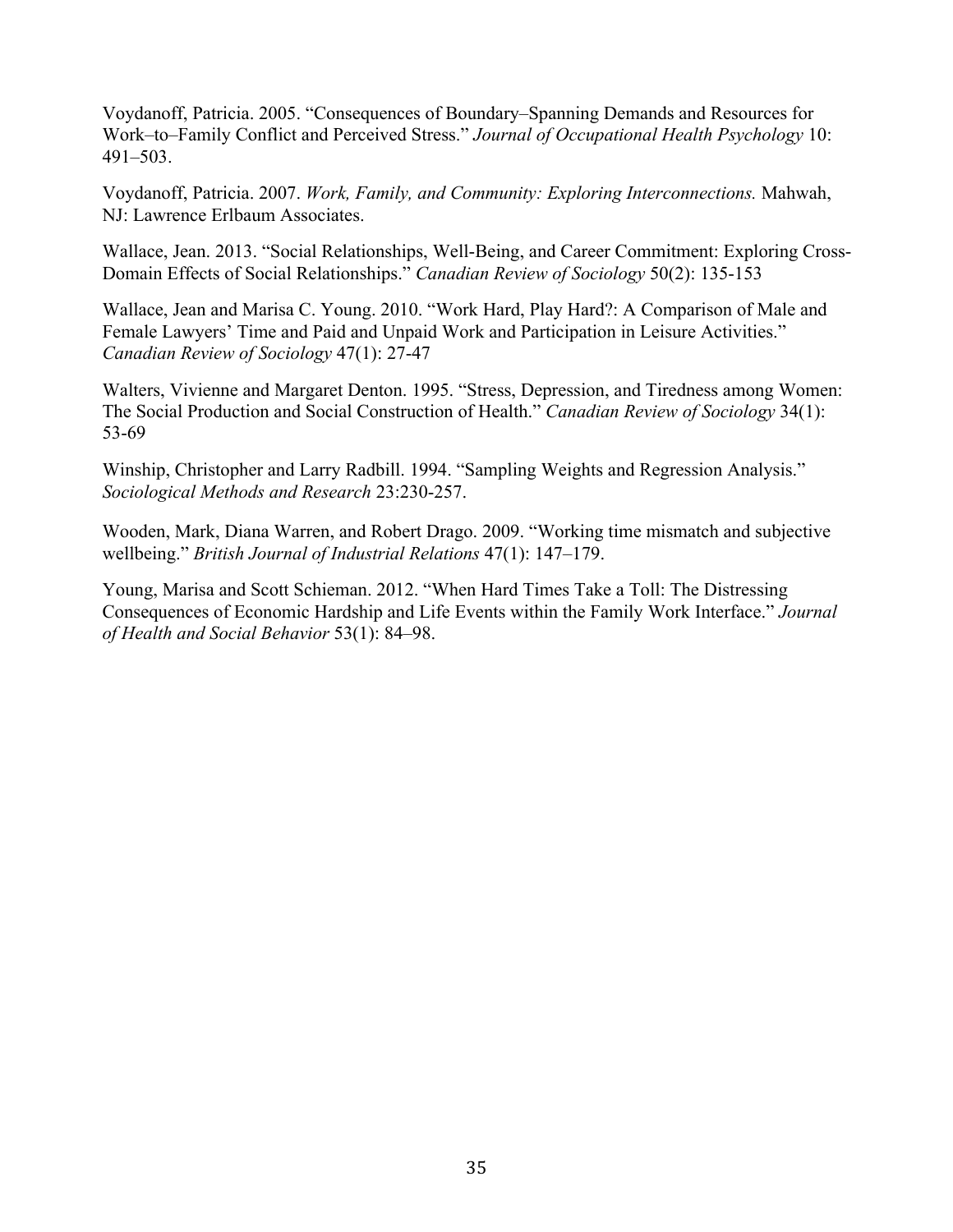|                                | Mean or    | Standard  |                  |
|--------------------------------|------------|-----------|------------------|
|                                | Proportion | Deviation | Range            |
| The Sense of Mastery           | 2.922      | .604      | $1 - 4$          |
| Socioeconomic Status           |            |           |                  |
| Less than High School          | .074       | .262      | $0 - 1$          |
| <b>High School</b>             | .200       | .400      | $0 - 1$          |
| <b>Associate Degree</b>        | .123       | .328      | $0-1$            |
| Some College                   | .158       | .365      | $0-1$            |
| College Degree                 | .322       | .467      | $0-1$            |
| <b>Graduate Degree</b>         | .123       | .329      | $0-1$            |
| \$25,000 or less               | .267       | .443      | $0 - 1$          |
| \$25,001 to \$50,000           | .315       | .465      | $0 - 1$          |
| \$50,001 to \$75,000           | .184       | .388      | $0-1$            |
| \$75,001 to \$100,000          | .109       | .312      | $0 - 1$          |
| More than \$100,000            | .078       | .269      | $0-1$            |
| Executive/Professional         | .361       | .480      | $0 - 1$          |
| Economic Hardship              | .037       | .566      | $-1.142 - 6.585$ |
| <b>Job-Related Demands</b>     |            |           |                  |
| Long Work Hours                | .171       | .376      | $0-1$            |
| <b>Work Hours Mismatch</b>     | .463       | .499      | $0-1$            |
| Job Pressure                   | 2.970      | 1.094     | $1 - 5$          |
| <b>Job-Related Resources</b>   |            |           |                  |
| Schedule Control               | 3.495      | 1.256     | $2 - 6$          |
| Job Autonomy                   | 2.886      | .809      | $1 - 4$          |
| No Authority                   | .500       |           | $0-1$            |
| <b>Supervisory Authority</b>   | .236       |           | $0 - 1$          |
| Sanctioning Authority          | .068       |           | $0-1$            |
| Managerial Authority           | .196       |           | $0-1$            |
| Challenging Work               | 3.287      | .681      | $1 - 4$          |
| Work-Family Interface          |            |           |                  |
| <b>Work Contact</b>            | 2.343      | 1.081     | $1 - 5$          |
| <b>Family Contact</b>          | 2.446      | .974      | $1 - 5$          |
| W-F Multitasking               | 1.997      | 1.168     | $1 - 5$          |
| Work-to-Family Conflict        | 2.473      | 1.000     | $1 - 5$          |
| Family-to-Work Conflict        | 1.816      | .763      | $1 - 5$          |
| <b>Basic Control Variables</b> |            |           |                  |
| Women                          | .477       |           | $0 - 1$          |
| Age                            | 39.929     | 13.541    | $18 - 89$        |
| Married/Cohabiting             | .486       |           | $0 - 1$          |
| Children at Home               | .705       |           | $0 - 1$          |
| Works at For-Profit            | .527       |           | $0 - 1$          |

# APPENDIX TABLE A. *Descriptive Statistics (N=5,576)*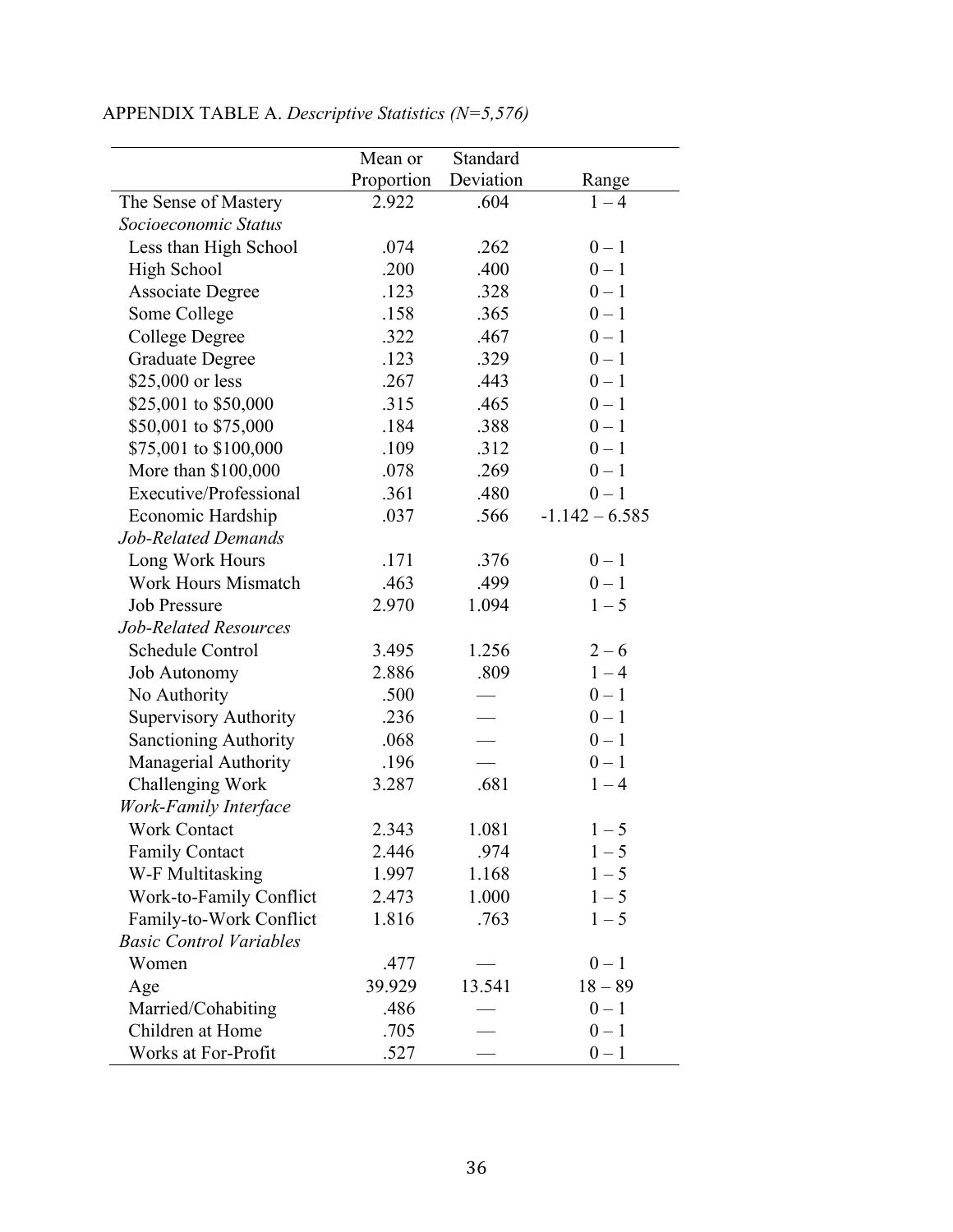|                     |        | $\overline{2}$ |        |        |      | 6    | 7    | 8    |      |
|---------------------|--------|----------------|--------|--------|------|------|------|------|------|
| 1. Job pressure     | 1.00   |                |        |        |      |      |      |      |      |
| 2. Schedule control | $-.07$ | 1.00           |        |        |      |      |      |      |      |
| 3. Autonomy         | $-.05$ | .51            | 1.00   |        |      |      |      |      |      |
| 4. Challenging work | .11    | .25            | .48    | 1.00   |      |      |      |      |      |
| 5. Work Contact     | .30    | .24            | .22    | .22    | 1.00 |      |      |      |      |
| 6. Family Contact   | .09    | .18            | .16    | .06    | .24  | 1.00 |      |      |      |
| 7. W-F Multitasking | .25    | .21            | .21    | .22    | .48  | .17  | 1.00 |      |      |
| 8. W-F Conflict     | .54    | $-.13$         | $-.13$ | $-.04$ | .33  | .15  | .30  | 1.00 |      |
| 9. F-W Conflict     | .26    | .01            | $-.03$ | .01    | .20  | .20  | .31  | .42  | 1.00 |

APPENDIX TABLE B. Pair-wise correlations between focal variables  $(N = 5,576)$ 

All correlations larger than .04 are significant at p < .01 level.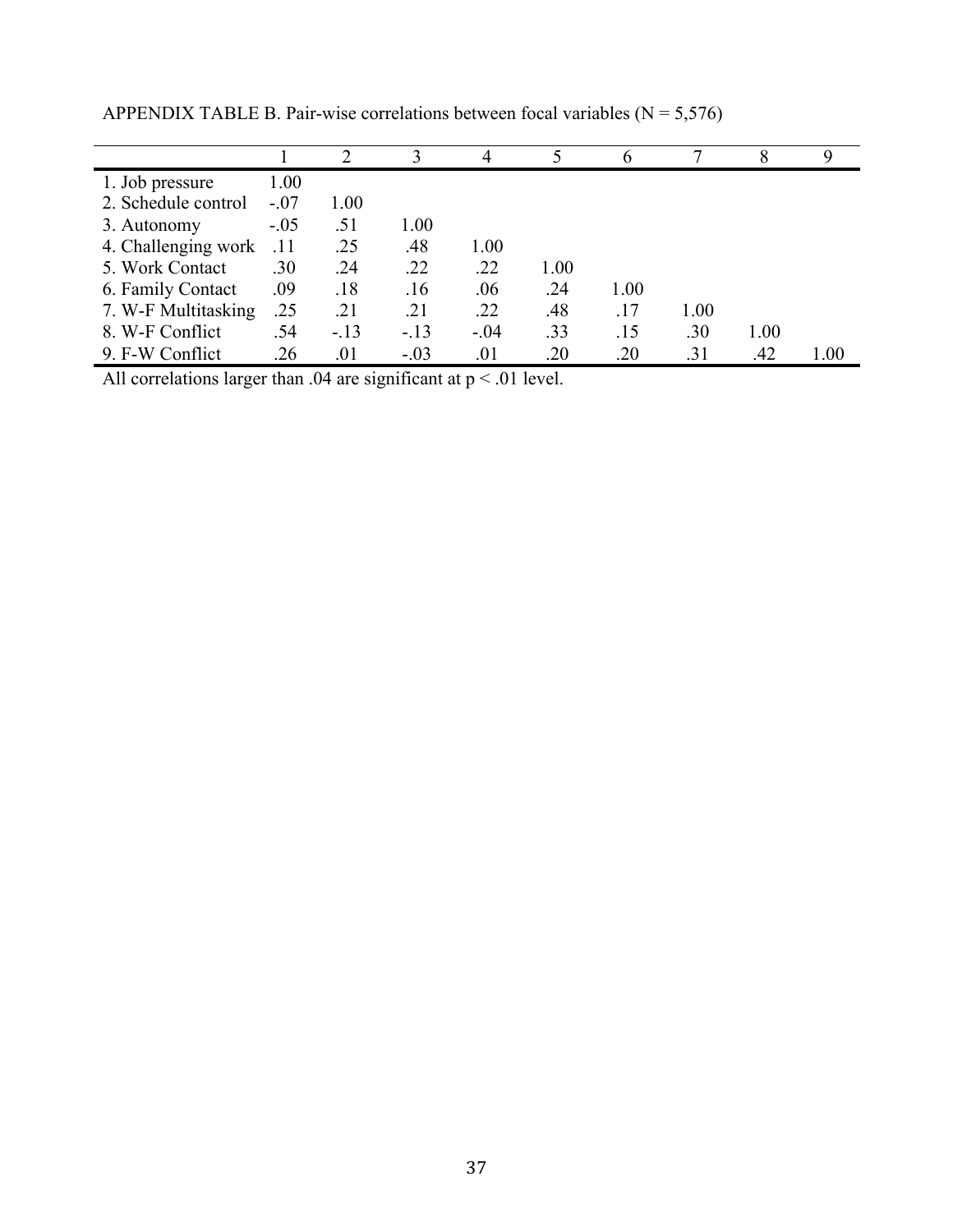|                                    | Model 1   | Model 2    | Model 3    | Model 4    | Model 5    | Model 6    | Model 7    |
|------------------------------------|-----------|------------|------------|------------|------------|------------|------------|
| Socioeconomic Status               |           |            |            |            |            |            |            |
| Less than High School <sup>a</sup> | $-.084$   | $-.056$    | $-.062$    | $-.059$    | $-.062$    | $-.059$    | $-.056$    |
| Associate Degree <sup>a</sup>      | .009      | $-.012$    | $-.002$    | $-.015$    | $-.008$    | $-.009$    | $-.003$    |
| Some College <sup>a</sup>          | .035      | .030       | .032       | .037       | .039       | .041       | .052       |
| College Degree <sup>a</sup>        | $.102***$ | .046       | $.065*$    | .051       | $.068*$    | $.075*$    | $.087**$   |
| Graduate Degree <sup>a</sup>       | $.143***$ | .042       | .066       | .037       | .061       | $.074*$    | $.090**$   |
| \$25,000 or less $^b$              |           | $-.057$    | $-.097***$ | $-.050$    | $-.087**$  | $-.080**$  | $-.077**$  |
| \$50,001 to \$75,000 $^b$          |           | $.074**$   | $.082**$   | $.070*$    | $.076**$   | $.076**$   | $.068**$   |
| \$75,001 to \$100,000 $^b$         |           | $.117***$  | $.146***$  | $.107**$   | $.134***$  | $.134***$  | $.124***$  |
| More than \$100,000 $^b$           |           | .194***    | $.204***$  | $.168***$  | $.176***$  | $.174***$  | $.143***$  |
| Executive/Professional             |           | .041       | $.062**$   | .010       | .029       | .034       | .029       |
| Economic Hardship                  |           | $-.071***$ | $-.044*$   | $-.066**$  | $-.041$    | $-.038$    | $-.009$    |
| Job-Related Demands                |           |            |            |            |            |            |            |
| Long Work Hours                    |           |            | $.059*$    |            | .020       | .036       | $.060*$    |
| Work Hours Mismatch                |           |            | $-.074***$ |            | $-.056**$  | $-.050*$   | $-.021$    |
| <b>Job Pressure</b>                |           |            | $-.119***$ |            | $-118***$  | $.112***$  | $-.045***$ |
| Job-Related Resources              |           |            |            |            |            |            |            |
| Schedule Control                   |           |            |            | $.021*$    | .010       | .012       | $-.001$    |
| Job Autonomy                       |           |            |            | $.071***$  | $.049**$   | $.053**$   | $.033*$    |
| Supervisory Authority <sup>c</sup> |           |            |            | $-.002$    | .018       | .016       | .021       |
| Sanctioning Authority <sup>c</sup> |           |            |            | $-.067$    | $-.033$    | $-0.012$   | $-.017$    |
| Managerial Authority <sup>c</sup>  |           |            |            | $-.044$    | .018       | .025       | .034       |
| Challenging Work                   |           |            |            | $.086***$  | $.103***$  | $.110***$  | $.085***$  |
| Work-Family Interface              |           |            |            |            |            |            |            |
| <b>Work Contact</b>                |           |            |            |            |            | .009       | $.027*$    |
| Family Contact                     |           |            |            |            |            | .012       | $.038***$  |
| W-F Multitasking                   |           |            |            |            |            | $-.051***$ | $-.013$    |
| Work-to-Family Conflict            |           |            |            |            |            |            | $-.127***$ |
| Family-to-Work Conflict            |           |            |            |            |            |            | $-.146***$ |
| <b>Basic Control Variables</b>     |           |            |            |            |            |            |            |
| Women                              | $-.035$   | $-.005$    | .027       | .002       | .027       | .029       | $.044*$    |
| Age                                | $-.002**$ | $-.004***$ | $-.004***$ | $-.005***$ | $-.005***$ | $-.005***$ | $-.005***$ |
| Married/Cohabiting                 | $.104***$ | $.081***$  | .089***    | $.077***$  | $.083***$  | $.076***$  | $.074***$  |
| Children at Home                   | $-.021$   | $-.024*$   | $-.022*$   | $-.027*$   | $-.026*$   | $-.025*$   | $-.010$    |
| Works at For-Profit                | $-.057**$ | $-.051*$   | $-.043*$   | $-.018$    | $-.015$    | $-.023$    | $-.029$    |
| Constant                           | 2.977     | 3.036      | 3.393      | 2.523      | 2.911      | 2.891      | 3.233      |
| $R^2$                              | .035      | .054       | .103       | .083       | .127       | .134       | .203       |

TABLE 1. *Regression of Mastery on Job Demands, Resources, and WF Interface (N=5,576)*

\* *p* < .05; \*\* *p* < .01; \*\*\* *p* < .001 (two–tailed test).

*<sup>a</sup>* Compared to high school degree or GED. *<sup>b</sup>* Compared to \$25,001 to \$50,000. *<sup>c</sup>* Compared to no authority. *Note*: Unstandardized regression coefficients shown in table.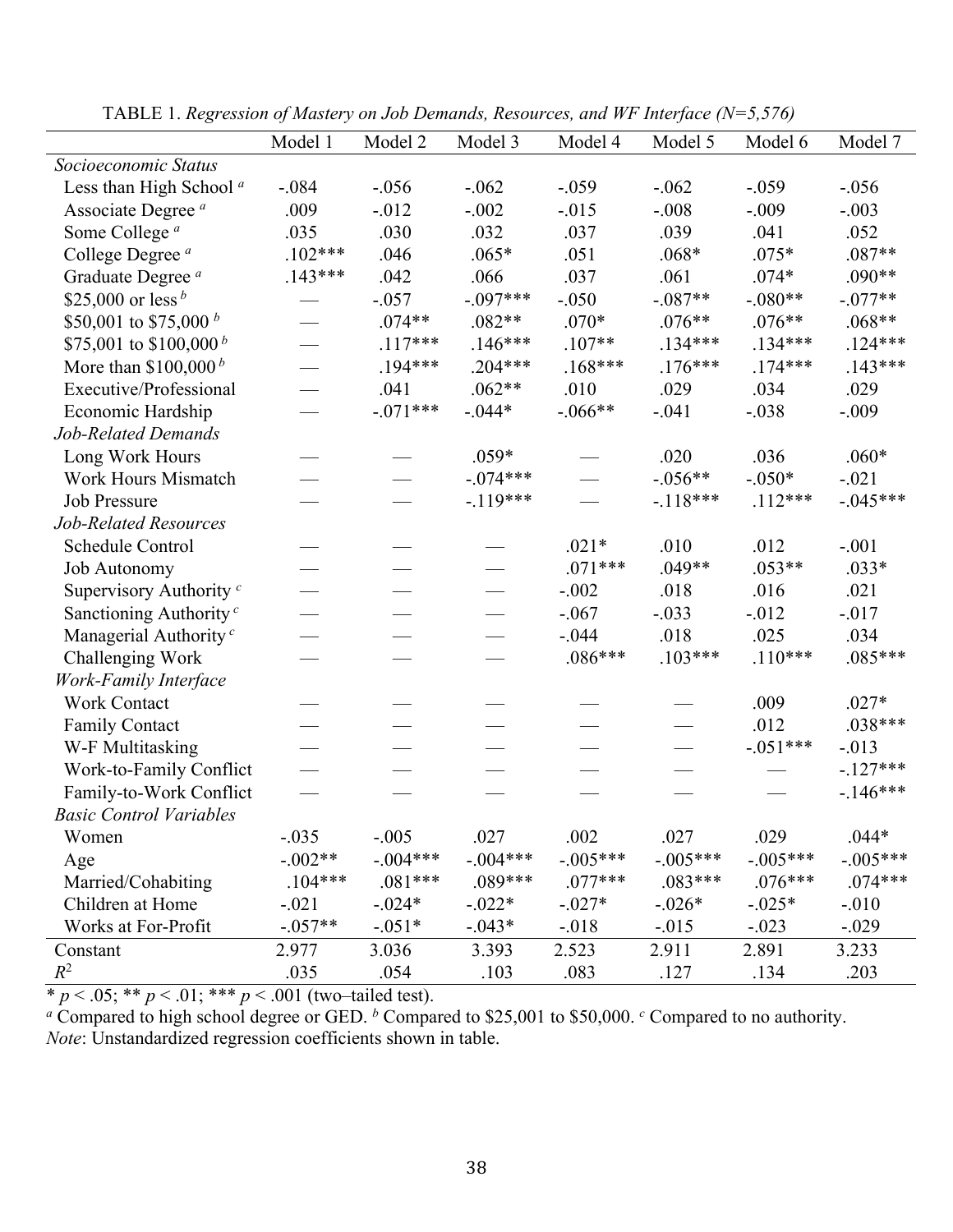FIGURE 1. Conceptual Framework

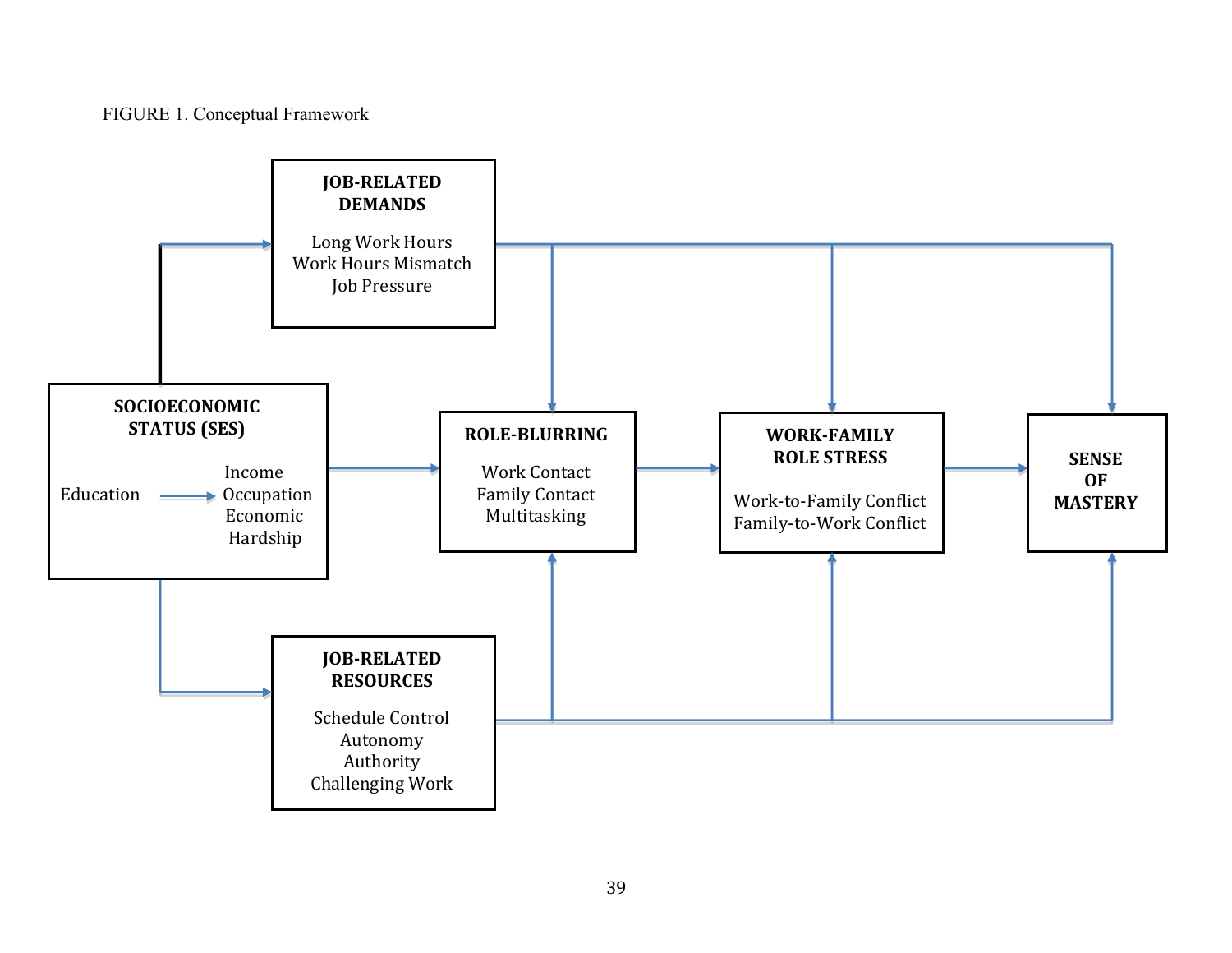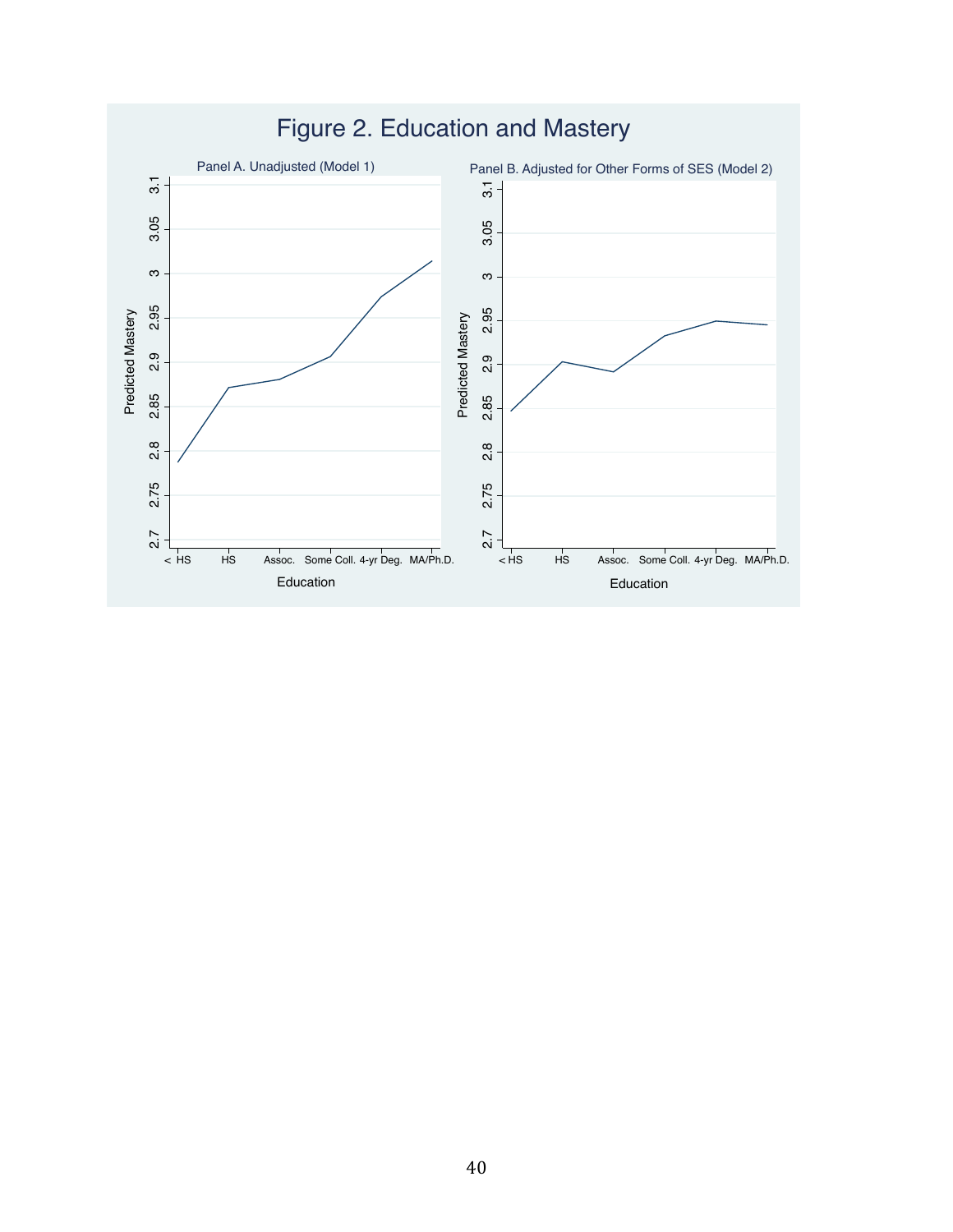